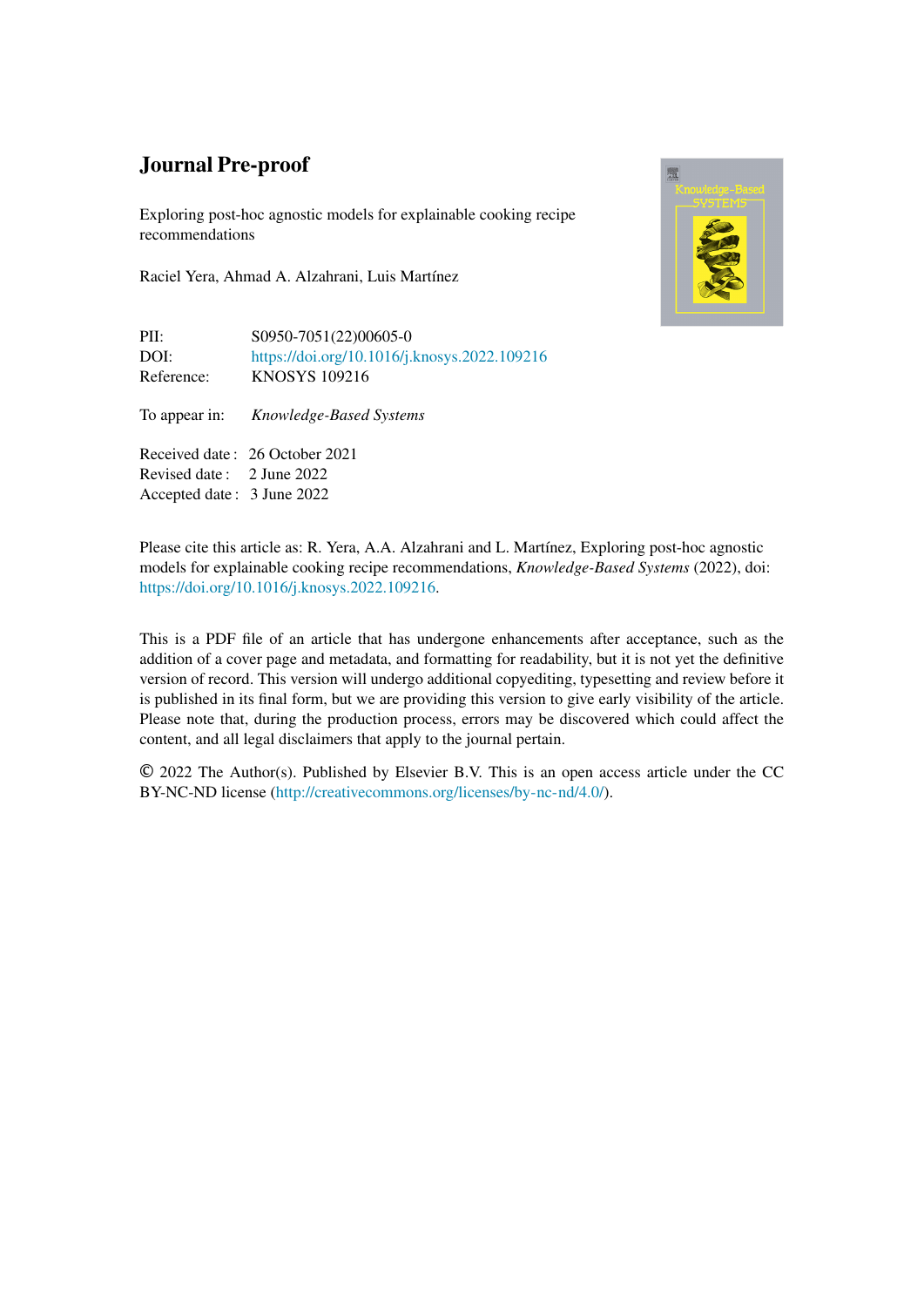## Exploring post-hoc agnostic models for explainable cooking recipe recommendations

Raciel Yera<sup>a</sup>, Ahmad A. Alzahrani<sup>b</sup>, Luis Martínez<sup>a,\*</sup>

*a*<sup>*a*</sup>*Computer Science Department, University of Jaén, Jaén (Spain) <sup>b</sup>Faculty of Computing and Information Technology, King Abdulaziz University, Jeddah (Saudi Arabia)*

#### Abstract

Exploring post-hoc agnostic models for explainable<br>cooking recipe recommendations<br> $\frac{1}{2}$ Cass Martinez<sup>3,4</sup><br> $\frac{1}{2}$ Cass Martinez<sup>3</sup><br> $\frac{1}{2}$ Cass Martinez<sup>34</sup><br> $\frac{1}{2}$ Cass Martinez<sup>3</sup><br> $\frac{1}{2}$ Cass Martinez<sup>34</sup><br> $\frac{1$ The need of increasing trustworthiness and transparency in artificial intelligence (AI) based systems that adhere ethical principles of respect for human autonomy, prevention of harm, fairness, and explainability; has boosting the development of systems that incorporate such issues as a key component. Recommender systems (RSs) are included in such AI-based systems, because they use intelligent algorithms for providing the most suitable items to active users according to other users' preferences. The RSs success is based on how much customers trust on the system, therefore recommendation explainability has become a crucial dimension for RSs adoption in real-world scenarios. Among the different successful applications of RS, it is remarkable the recent and exponential importance of recommendations for health and wellness areas. Hence, this paper aims at exploring, adapting and applying explanations for nutrition/recipes recommendations, that not only explain why the recommendation is enjoyable but also, it is aware of how healthy is the recommendation. Among the different methodologies to explain recommendations, this paper is focused on post-hoc explainability approaches and its adaptation, application and evaluation for nutrition/recipes recommendation. Eventually, it is included a comprehensive experimental study for characterizing the strengths and weaknesses of such explainability approaches in the recipe recommendation context.

*Keywords:* explainable recommendation, cooking recipes, post-hoc explanation, trustworthiness

#### 1. Introduction

Recommender systems (RSs) are AI-based systems focused on providing users with items that best fit their preferences and needs, in an overloaded search space of possible options [1, 2]. RSs have been widely used in a wide range of domains, such as e-commerce, e-learning, e-health, e-business, wellness, and so on [3, 4, 5, 6, 7].

*Preprint submitted to Knowledge-Based Systems May 21, 2022*

<sup>∗</sup>Corresponding author

*Email addresses:* ryera@ujaen.es (Raciel Yera), aalzahrani8@kau.edu.sa (Ahmad A. Alzahrani), martin@ujaen.es (Luis Martínez)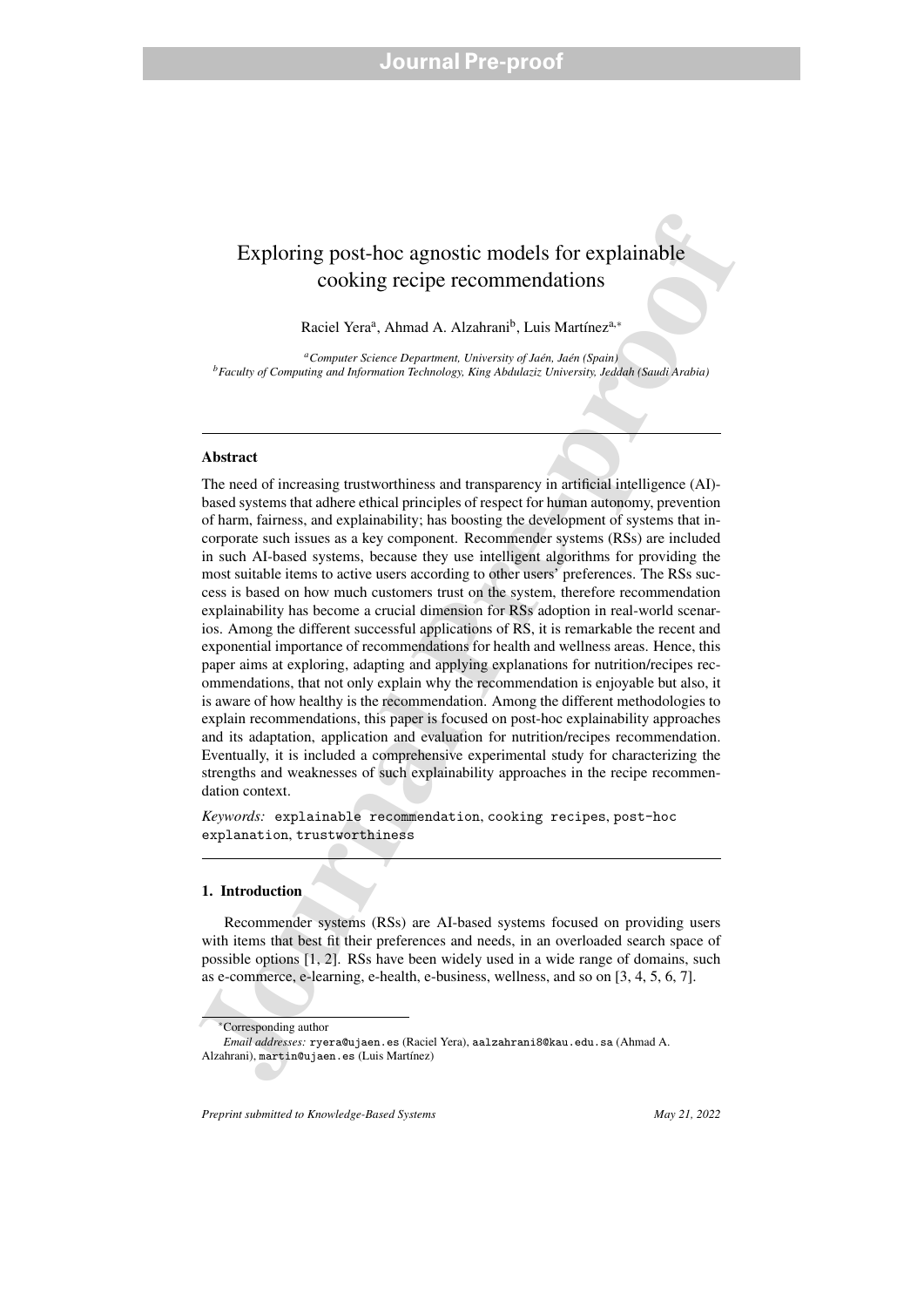Two main paradigms have driven the development of RSs. At first, concent-based<br>recommendation [8] focuses on representing user and item profiles through the same<br>feature gauge closely related to time characteristics. On t Two main paradigms have driven the development of RSs. At first, content-based recommendation [8] focuses on representing user and item profiles through the same feature space closely related to item characteristics. On the other hand, collaborative filtering-based recommendation [9, 10] focuses on the preference of similar users, to generate suggestions for the active one. Recently, successful recommendation approaches have been focused on the incorporation into this scenario, of computational intelligence techniques such as matrix factorization or deep learning-based for predicting the users' unknown preferences and generating the recommendation lists [2, 11]. However, such techniques have an important drawback related to their black-box behavior, generating a lack of transparency that affects their trustworthiness.

Furthermore, within these successful recommendation approaches the major goal of RSs research has been the improvement of the accuracy of the recommendation algorithms [12]. However, recently several authors have pointed out that beyond the accuracy improvement, it is very important the capacity to explain the recommendation results [13]. Such facts have been raised among others by the European Union Ethics Guidelines for a Trustworthy Artificial Intelligence, boosting the development and use of artificial intelligence systems in a way that adheres to the ethical principles of respect for human autonomy, including explainability  $<sup>1</sup>$ .</sup>

Nowadays, explainable recommendation is a key dimension in highly-risk domains such as e-health and e-business in order to facilitate the final decision made by the active user in a transparent and trustworthy way [14]. Furthermore, it is becoming a must in other low risky but very popular domains such as e-commerce and e-learning  $[14]$ .

Specifically, explainable recommendations have been mainly focused on the development of intrinsic models, centered on explaining the recommendation method; or post-hoc models, which are focused on explaining the recommendation results [14]. Most of research was focused on the use of intrinsic models, in which appears an important shortcoming such as the strong dependency of the associated recommendation approach, being coupled with such an approach, the final recommendation effectiveness. On the other hand, post-hoc explanation approaches have recently received an increasing attention, considering they are completely independent of the main recommendation algorithm [14, 15, 16], and therefore they have the potential to be used across a greater diversity of domains in RSs.

Formally, post-hoc methods are centered on explaining the recommendation results, focused on coupling any main recommendation method with a white-box explainable method that facilitates the explanation of the main approach [14]. Key research works in this direction have been developed by Peake and Wang [15], presenting an early post-hoc approach for individual RS, that extracts explanations from latent factor-based recommendation systems by training rule mining models on the output of a matrix factorization black-box model. Furthermore, Nóbrega and Marinho [17] introduced the generation of locally interpretable model-agnostic explanations (LIME-RS) which is focused on discovering the top-n item features that better explain the individual recommendations delivered by the factorization machine method.

<sup>1</sup>https://digital-strategy.ec.europa.eu/en/library/ethics-guidelines-trustworthy-ai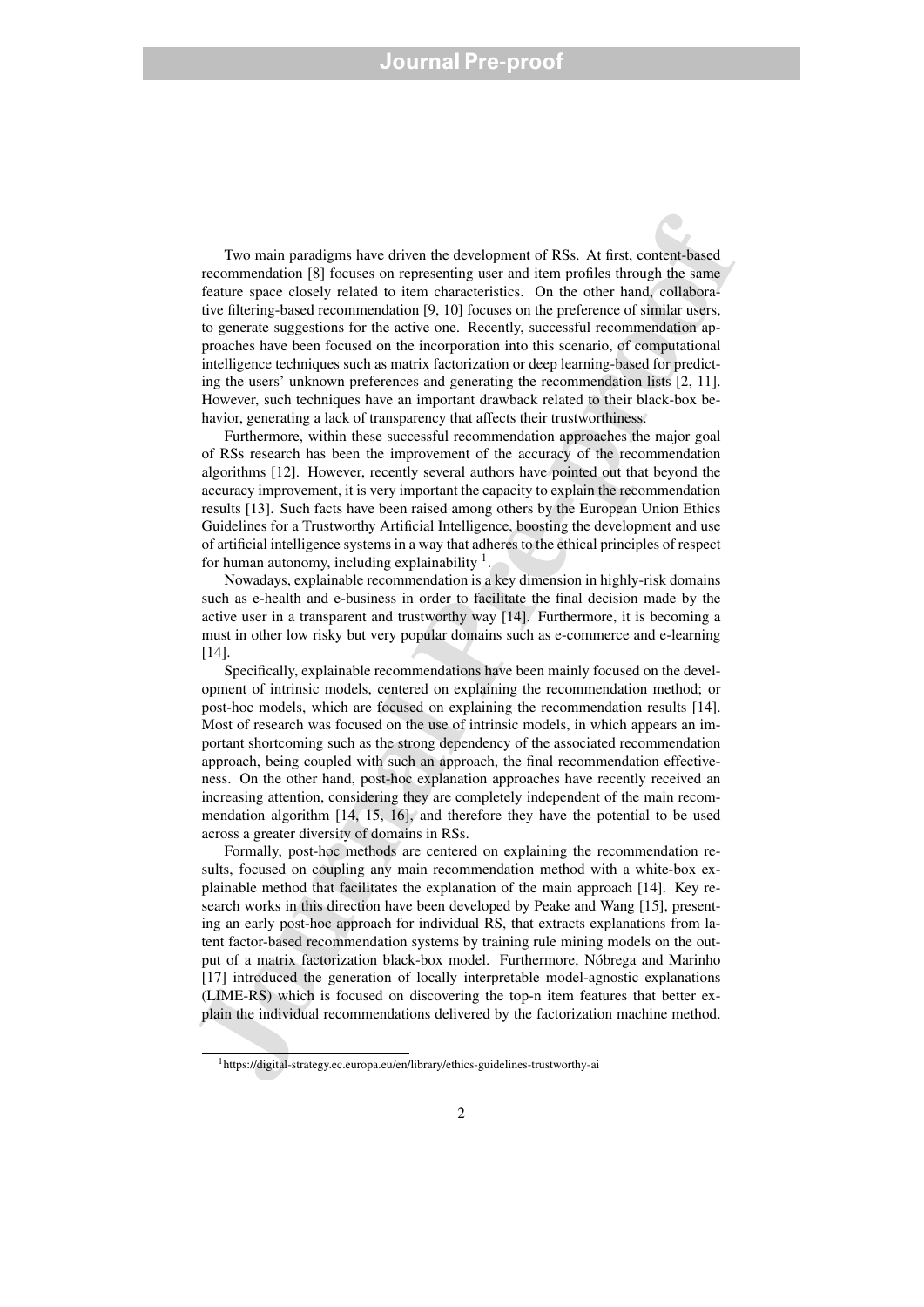LIME-RS was later extended by Chanson et al. [18], being focused on improving the sampling process around the recommendation instance to explain, to finally learn a proper explanation model. In a different direction, SHapley Additive exPlanation values (SHAP) have been raised as post-hoc RS explanation model [19] , being focused on computing the average of the marginal contributions of each feature value to the model prediction across all permutations. Recently, Shmaryahu et al. [16] have pointed out the use of simple-to-explain content-based and collaborative filtering-based explanation approaches, for explaining complex recommendation methods such as matrix factorization-based collaborative filtering. Here, it must be pointed out that post-hoc explanations do not precisely reflect the computation used by the underlying recommendation model, but they commonly present rationale, plausible, and valuable information for the user [20].

1. IMF-RS was later extended by Chanson et al. [18], heing focused on improving the<br>sampling process around the recommendation instance to explain, to finally learn a<br>proper cycleanism model. In a different direction, Sch The need of improving trustworthiness and transparency about recommendations in general and health and wellness recommendation in particular, in addition to the features of post-hoc approaches, drives this paper at exploring the use and adaptation of post-hoc explanation approaches in cooking recipe recommendations [21, 22, 23, 24]. Recipe recommendation has become an important RS domain, gaining popularity in the last few years together with other domains such as movies, books, or travel packages [4]. Particularly, most of current proposals for recipe recommendation are based on complex models that lack of transparency and do not provide any add value regarding trustworthiness [6, 23]. Furthermore, recipe recommendation is a domain in which it is necessary to take into account both the suitability of suggested items (enjoyability) and their appropriateness from the nutritional viewpoint [6, 23]. Hence, it is necessary the contextualization and adaptation of post-hoc recommendation explanation approaches to recipe recommendation. Consequently, this work is then focused on exploring, adapting and applying post-hoc recommendation explanation models in this domain, to characterize their explanation ability in relation to the preference-aware and health-aware viewpoints.

Specifically, our goal is to explain why the recommended cooking recipes are enjoyable, as well as controlling how the incorporation of the nutrition-aware criteria affects such explanation capability.

Our paper is then chasing the following objectives:

- The contextualization and adaptation of post-hoc recommendation explanation approaches to the recipe recommendation domain.
- The incorporation of nutritional knowledge domain into the explainable recipe recommendation approaches.
- The evaluation of the contextualized explanation approaches with and without incorporating the nutritional knowledge domain, by using measures specifically focused on explanation capabilities.

The paper is structured as follows. Section 2 incorporates the necessary background for the proposal understanding, including recommender systems, the recipe recommendation domain, and explainable recommendations. Section 3 contextualizes and adapts several recommendation explanation approaches to the cooking recipe domain. Furthermore, Section 4 develops an extensive evaluation protocol for evaluating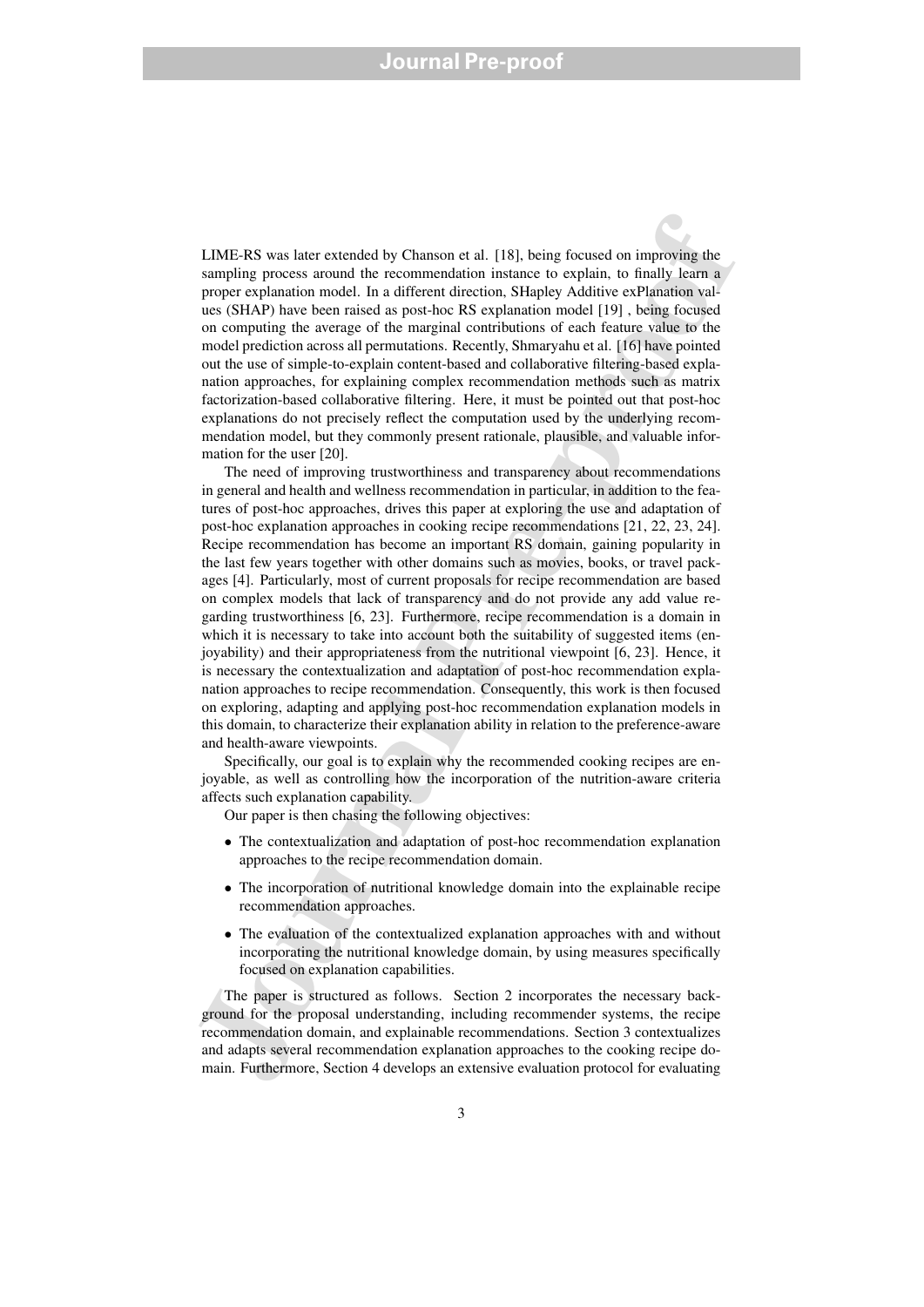and comparing the proposed explanation approaches, which also explores the effect of considering the nutritional information in the final recommendation generation, in relation to the explanation capability. Section 5 concludes the paper, pointing out future works.

#### 2. Background

This section briefly presents the necessary background for this research proposal. It includes basics on recommender systems, the recipe recommendation domain, and explaining recommendations.

#### *2.1. Recommender systems*

Recommender systems are tools focused on providing users with the information that best fits their preferences and needs in a search space overloaded with possible options [25] (Figure 1).



Figure 1: Basic scheme of a recommendation approach

Beyond the current diversity of proposals for the development of recommendation technologies, they have been mainly based on two paradigms: content-based recommendation, or collaborative filtering-based recommendation [1]. Such paradigms are detailed briefly in the next subsections.

#### *2.1.1. Content-based recommendation*

Content-based recommender systems [8] assume that items are characterized by a set of attributes, that are used as the key for recommendation generation. Such systems are based on the fact that items with similar attributes, receive similar preferences by the same user.

and comparing the proposed explanation approaches, which also explores the effect of<br>
considering the nutritional information in the final recommendation generation, in re-<br>
Is into the explanation capability. Section 5 c Content-based recommendation usually comprises four steps: 1) Item profiling, 2) User profiling, 3) User-item utility calculation, and 4) Recommendation [26]. Being the items represented by a set of attributes that characterize them, user profiles are calculated by using the profiles linked to the items preferred by the associated user, being based on the same item feature space. Subsequently, the user-item matching calculation is usually represented by information retrieval-related functions such as cosine or Jaccard measures [1, 11]. These matching values are finally used for retrieving the items with higher utility as the top n recommendation list for each user.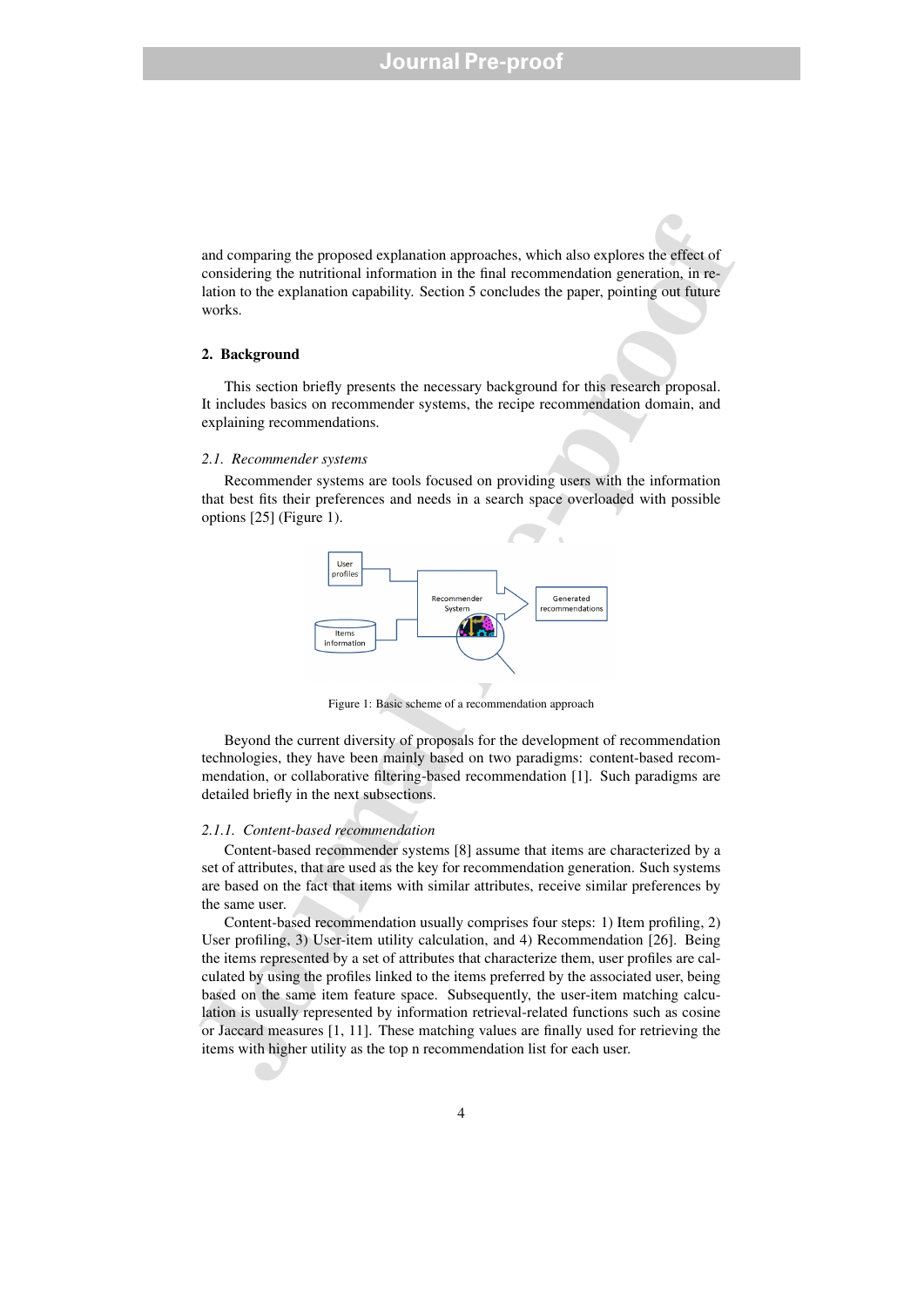Recently, Pérez-Almaguer et al. [26] extend individual content-based recommender systems to be used in the group recommendation problem, by proposing several approaches adapted to such scenario. In this way, they propose content-based group recommendation approaches based on recommendation aggregation and ranking, on recommendation aggregation and user-item matching values, and on the aggregation of the user profiles.

#### *2.1.2. Collaborative filtering-based recommendation*

On the other hand, collaborative filtering is focused on using the preferences of similar users, as a starting point for generating recommendation to the active one [9]. Collaborative filtering is usually divided into memory-based and model-based methods [1]. Specifically, memory-based collaborative filtering [27] implements this paradigm in a direct way, by using a similarity function for identifying the top k users who are more similar to the active one. In a second stage, it aggregates the preferences of such neighbor users for calculating the preferences of the active user and generates then the top n recommendation list.

In contrast, model-based collaborative filtering does not develop a direct calculation of the similarity values between users [28]. Instead, it usually builds a user-item model that comprises all the preferences information in a reduced feature space, and allows a direct calculation of the user rating over certain items. The building of the compact user-item model, usually removes some data disturbance, leading therefore to an improvement in the recommendation accuracy compared to memory-based approaches [28].

Recordity, Pfevz-Almaguer et al. [26] extend individual conten-hased recommender<br>systems to be used in the group recommendation problem. by proposing several ap-<br>proceduction to such coantine, In this way, the proposition A key approach in model-based collaborative filtering is the matrix factorization approach, popularized by Koren et al. in the context of the Netflix Prize [29]. The matrix factorization approach maps users and items into a joint latent factor space of dimensionality *f*, where user-item interactions are modeled as inner products in that space. Each item *i* is then associated with a vector  $q_i \in R^f$ , and each user *u* is associated with a vector  $p_u \in R^f$ . For item *i*,  $q_i$  measures the extent to which the item possesses those latent factors. Similarly, for a given user  $u$ , the elements of  $p_u$  measure the interest of *u* in items *i*, represented by the same factor space. The resulting dot product  $(q_i)^T p_u$ , represents the interaction between user *u* and item *i*, which can be interpreted as the user's interest in the item's characteristics. In this context, this is regarded as the approximates user u's rating of item i,  $r_{ui}$ , leading to the estimate  $\tilde{r}_{ui} = q_i^T p_u$ .

In this framework, the goal is to compute the factor vectors  $q_i, p_u \in R^f$ , which is usually done by minimizing the regularized squared error on the set of known ratings:

$$
min_{q^*,p^*} \sum_{(u,i)\in\kappa} (r_{ui} - q_i^T p_u)^2 + \lambda (||q_i||^2 + ||p_u||^2)
$$
 (1)

where  $\kappa$  is the set of the  $(u, i)$  pairs for which  $r_{ui}$  is known.

This basic framework has been extended into more complex model-based collaborative filtering methods, such as methods based on matrix factorization incorporating temporal dynamics [30], non-negative matrix factorization [31], or matrix factorization-based list-wise learning [32]. Furthermore, recently neural collaborative filtering methods [33] have been also developed as a successful paradigm for building effective model-based recommendation systems.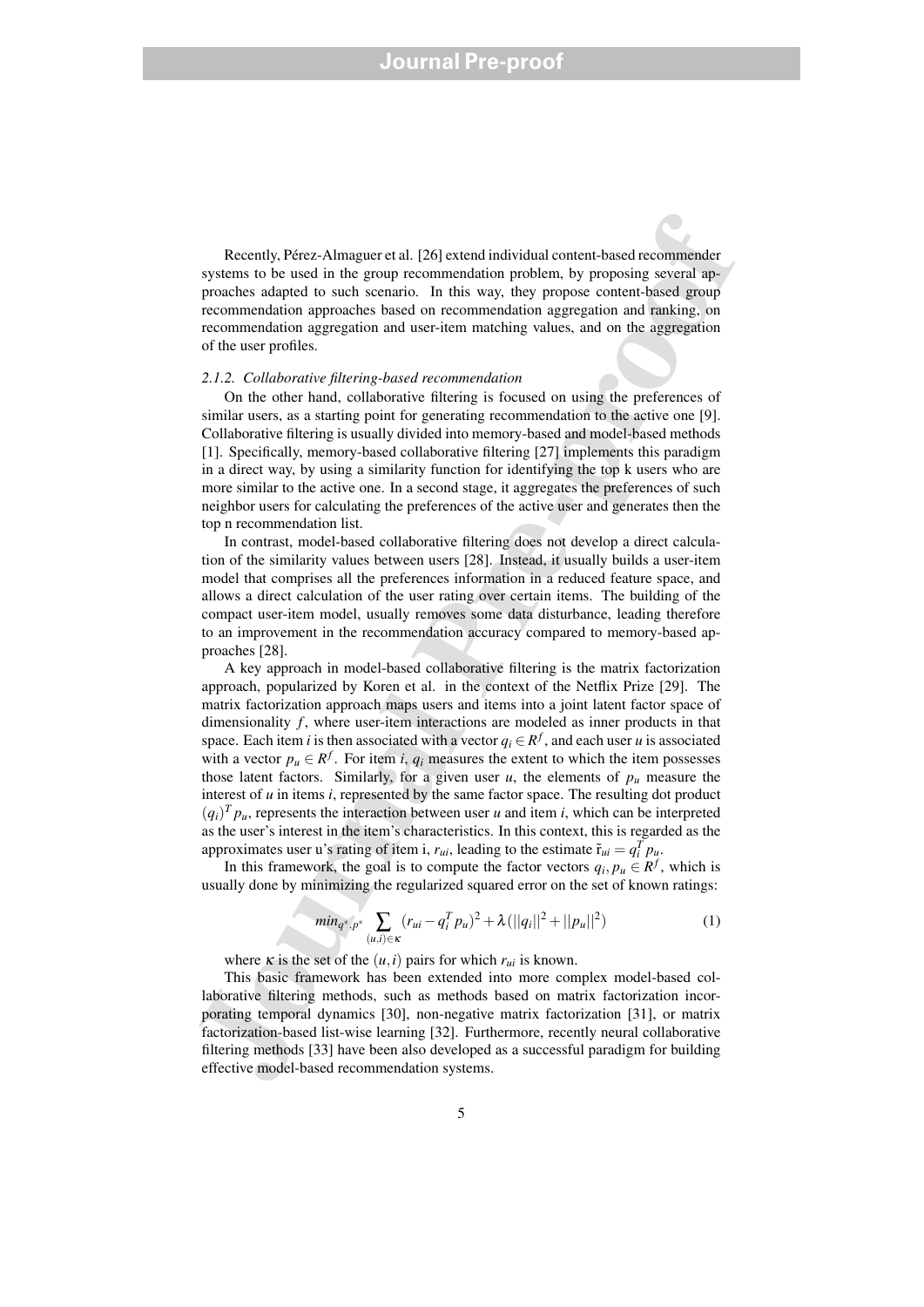Beyond its success in achieving a high recommendation accuracy, an important shortcoming of model-based approaches is their lack of transparency [1], because they are black-box models where the final users are not aware of their working principle (see Figure 1), affecting in this way the trust on the delivered recommendations.

In this way, post-hoc explanation models [14] are currently used to complement model-based recommendation methods in order to provide such methods with explanability capabilities. Section 2.3 presents some notions on post-hoc explanations models. Furthermore, the main goal of this work is exploring the performance of post-hoc recommendation explanation models, coupled with model-based collaborative filtering, in the particular recipe recommendation domain.

#### *2.2. The recipe recommendation domain*

Recipe recommendation is a domain that has historically received comparatively less attention in RS than other areas related to leisure and entertainment [34, 35]. However, in the last few years it has been identified as a domain with great importance considering it incorporates a relevant health-aware component [35].

In this way, Trattner and Elsweiler [34] developed a survey that includes the more relevant research results associated to this recommendation problem. Here, such authors reported more than 15 research works focused on the use of traditional recommendation algorithms for recipe recommendation. It includes the use of memory-based methods [23, 36], matrix factorization-based methods [37], learning to rank approaches [38], and so on. Furthermore, beyond the necessary user preferences, in several cases they work over heterogeneous data sources that include tags [37], image embedding [38], or text sentiments [39].

Table 1 presents previous works on recipe recommendation, identified as relevant by the research literature. Specifically, we have considered works focused on recipe recommendation that have been highlighted at the survey by Trattner and Elsweiler [34], as well as research linked to recent relevant venues on food recommendations, such as ACM UMAP and ACM RecSys main conference and workshops.

Beyond its success in achieving a high recommendation accuracy, an important<br>shortcoming of model-based approaches is their lack of transparency [1], because they<br>are the back-how model-based approaches is their lack of t The analysis behind Table 1 suggests that recent works such Ludwig et al. [40], Chen et al. [41] and Pecune et al. [42], have been focused on the use of black-box models for recipe recommendation, evidencing a better performance in relation to other recommendation techniques. Furthermore, it is also relevant the use of ingredients and nutritional information of recipes [40, 41, 44, 46, 47], as a data source for recommendation generation. Other group of works, such as Yang et al. [38] and Elsweiler et al. [44] also use images for characterizing recipes, being their use limited to some specific scenarios. It is also worthy to mention that some recent works are not exactly focused on recipe recommendation. Instead, they work on different problems, such as recipe completion [41], or healthier recipe replacement [44]. Finally, it is also necessary to note that there are only few works incorporating dietary constraints in recipe recommendation (e.g. Chen et al. [41],Yang et al. [38], Bianchini et al. [46]), and some of them are not directly focused on the recipe recommendation problem.

Previous analysis shows clearly the necessity of developing more transparent recipe recommendation approaches, that can explain the performance associate to recent successful black-box models in this direction. This goal can be currently reached, by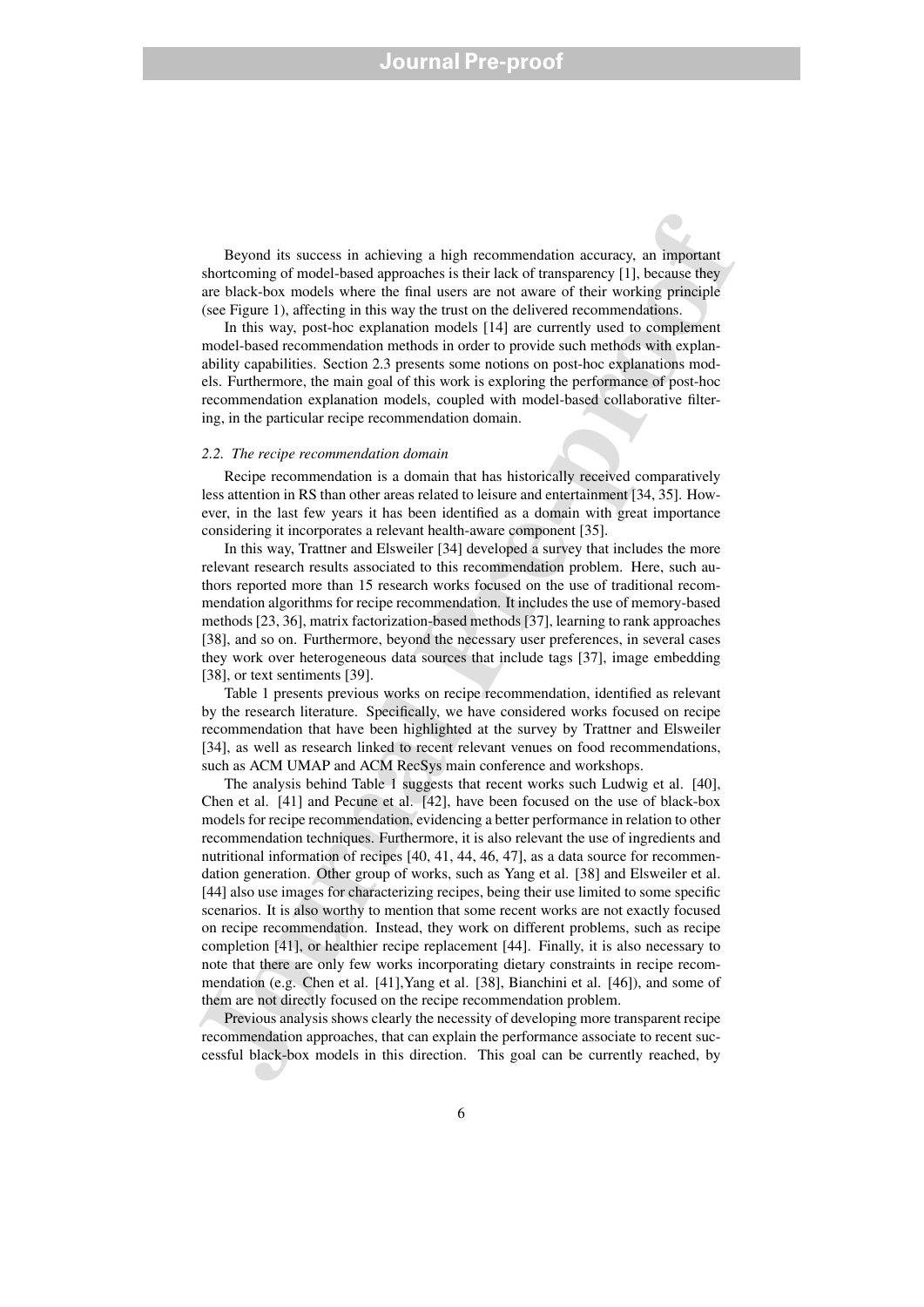| Authors                                                                                                                                  | <b>Algorithms</b>                                                            | <b>Used information</b>                                                                                                                                                                                                                                                                                                                                     | <b>Dietary constraint</b> |
|------------------------------------------------------------------------------------------------------------------------------------------|------------------------------------------------------------------------------|-------------------------------------------------------------------------------------------------------------------------------------------------------------------------------------------------------------------------------------------------------------------------------------------------------------------------------------------------------------|---------------------------|
| Ludwig et al. [40]                                                                                                                       | MF, nutritional<br>validity by<br>post-filtering                             | User's nutritional<br>requirements                                                                                                                                                                                                                                                                                                                          | No                        |
| Chen et al. [41]                                                                                                                         | Deep learning<br>focused on<br>recipe completion                             | Ingredients                                                                                                                                                                                                                                                                                                                                                 | Yes                       |
| Pecune et al. [42]                                                                                                                       | ALS, BPR, LMF                                                                | FSA health score                                                                                                                                                                                                                                                                                                                                            | No                        |
| Khan et al. [43]                                                                                                                         | <b>Ensemble Topic Modeling</b>                                               | Food features from text<br>(e.g. ingredients, category, context)                                                                                                                                                                                                                                                                                            | No                        |
| Elsweiler et al. [44]                                                                                                                    | RF,NB,<br>for predicting<br>suitability of a healthier<br>recipe replacement | Image, ingredients                                                                                                                                                                                                                                                                                                                                          | No                        |
| Trattner and Elsweiler [23]                                                                                                              | LDA, WRMF, AR<br>SLIM, BPR, MostPop<br>User-ItemKNN                          | WHO-FSA<br><b>Health Score</b>                                                                                                                                                                                                                                                                                                                              | No                        |
| Cheng, Rokicki and Herder [45]                                                                                                           | BPR, MostPop                                                                 | <b>City Size</b>                                                                                                                                                                                                                                                                                                                                            | No                        |
| Yang et al. [38]                                                                                                                         | Learning to rank                                                             | <b>Image Embeddings</b>                                                                                                                                                                                                                                                                                                                                     | Yes                       |
| Bianchini et al. [46]                                                                                                                    | Content-based<br>recommendation                                              | Ingredients,<br>recipe type, country                                                                                                                                                                                                                                                                                                                        | Yes                       |
| Ge et al. [37]                                                                                                                           | MF, CB                                                                       | Tags                                                                                                                                                                                                                                                                                                                                                        | No                        |
| Trevisiol et al. [39]<br>Harvey et al., [47]                                                                                             | UserKNN,CB<br>CB, CF, Logistic Reg.,<br>SVD-Hybrid                           | Text sentiment<br>Ingredients                                                                                                                                                                                                                                                                                                                               | No<br>No                  |
| Forbes and Zhu [48]                                                                                                                      | MF                                                                           | Ingredients                                                                                                                                                                                                                                                                                                                                                 | No                        |
| Freyne and Berkovsky [36]                                                                                                                | UserKNN, CB, Hybrid                                                          | Ingredients                                                                                                                                                                                                                                                                                                                                                 | No                        |
|                                                                                                                                          |                                                                              |                                                                                                                                                                                                                                                                                                                                                             |                           |
| nutritional constraints as component of the recipe recommendations.<br>post-hoc explanation methods in the recipe recommendation domain. |                                                                              | taking into account the availability of relevant recipe data like ingredients and nutri-<br>tional information, as discussed in this section. Finally, it is necessary to incorporate<br>Therefore our proposal is focused at this direction, by discussing model-agnostic                                                                                  |                           |
| 2.3. Building Explainable Recommendations                                                                                                |                                                                              |                                                                                                                                                                                                                                                                                                                                                             |                           |
| ware engineering, and lead to the rejection of the systems. An explanation for the                                                       |                                                                              | The necessity of explainable recommendation in real-world scenarios comes from<br>the users' low understanding on why systems make decisions or exhibit certain behav-<br>iors [13, 14]. Such inscrutability can hamper users' trust in the system, especially in<br>contexts where the consequences are significant such as e-business, e-health, or soft- |                           |

#### *2.3. Building Explainable Recommendations*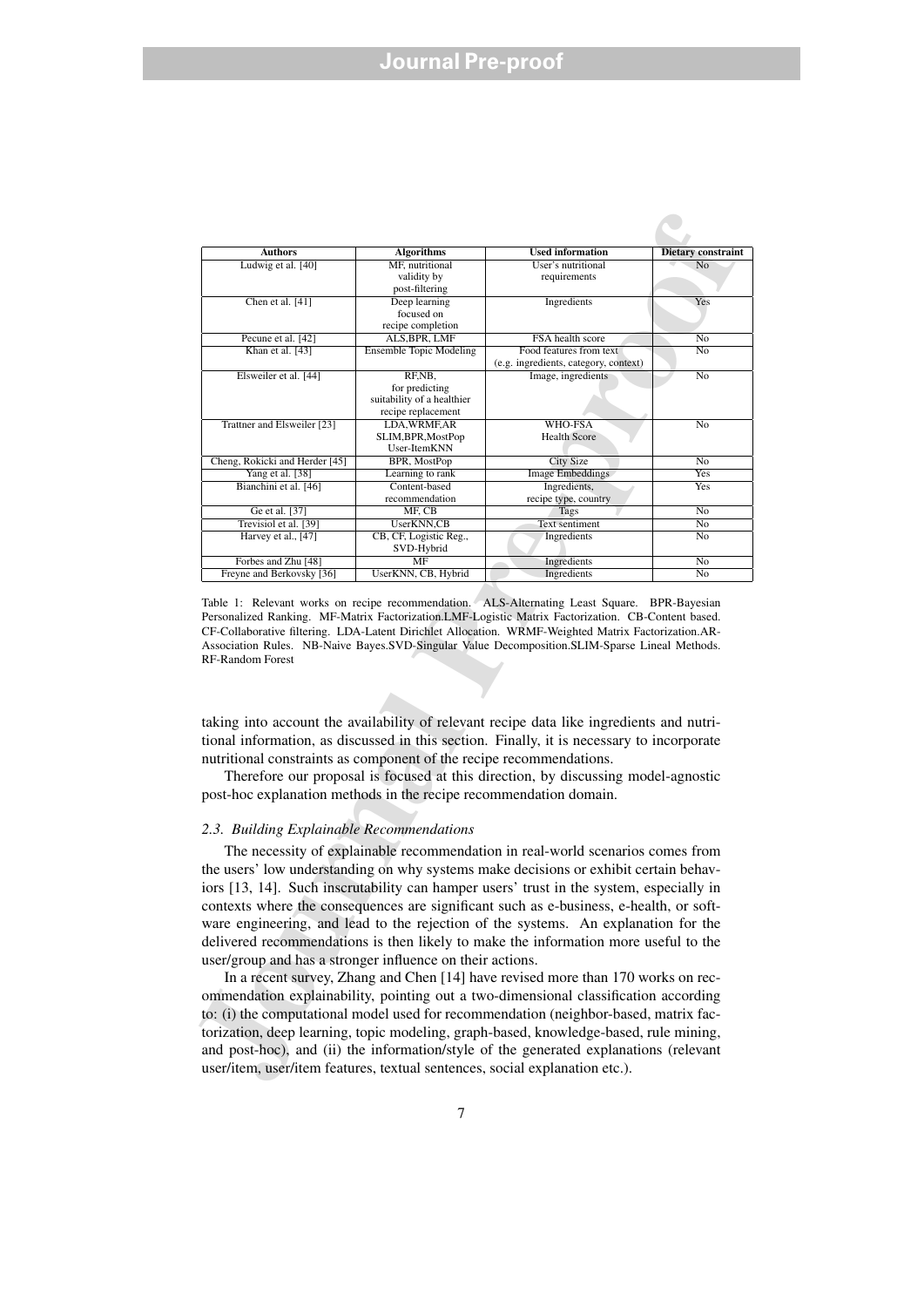Overall, explainable recommendations have been mainly focused on the development of: 1) model-intrinsic explanation approaches, and 2) model-agnostic explanation approaches, also called post-hoc approaches. The next subsection will be focused on briefly discussing such approaches.

#### *2.3.1. Model-intrinsic explanation approaches*

The model-intrinsic explanation approach develops interpretable models whose decision mechanism is transparent and thus, they can naturally provide explanations for the model decision.

Intrinsic explanation contexts are usually coupled to some specific recommendation techniques, considering the nature of such explanation type. Therefore, most of works in this direction are focused on extending factorization-based, topic modeling, graphbased, deep learning, or knowledge-based approaches, to devise interpretable models that increase transparency, leading then to the explainability of the recommendation results [14].

Oventil, explainable recommendations have been mainly focused on the dyelopment of: 1) model-intrasic explanation approaches, and 2) model-agnositic explanation approaches, and 2) model-agnositic explanation approaches. T Focused on this goal, Zhang et al. [49] proposed Explicit Factor Models, for recommending products that perform well on the user's favorite features, aligning then each latent dimension of matrix factorization with an explicit feature. Such alignment makes trackable the factorization and the prediction procedures, allowing the generation of explicit explanations. Wang et al. [50] also proposed a tree-enhanced embedding model for explainable recommendation to combine the generalization ability of embedding-based models and the explainability of tree-based models. In a different direction, several researchers have recently leveraged deep learning and representation learning for explainable recommendations [51]. Furthermore, knowledge graphs have also helped to explain black-box recommendation models. Herein, Zhang et al. [14] proposed an end-to-end joint learning framework to combine the advantages of embedding-based recommendation models and path-based recommendation models, for explaining the generated suggestions.

A recognized limitation of model-intrinsic explanation approaches is that they are necessary coupled with the specific associated model. This lack of flexibility makes difficult their generalization to more complex recommendation scenarios such as the cooking recipe domain. For such reasons, at this stage this explanation paradigm was not selected to be studied in the current research work.

#### *2.3.2. Model-agnostic explanation approaches*

The model-agnostic explanation approach, also called the post-hoc approach, allows to the decision mechanism to be a black box. It then develops a model that generates explanations after a recommendation has been made. Therefore, they are centered on explaining the recommendation results and not the recommendation process [14]. In post-hoc explanations in recommender systems, recommendations and explanations are obtained from different models. An explanation model (independent from the recommendation mechanism) provides explanations for the main recommendation model after the recommendations have been provided (thus "post-hoc").

On the other hand, in typical applications the recommendation mechanism is composed by several components and therefore may be too complex to explain. In such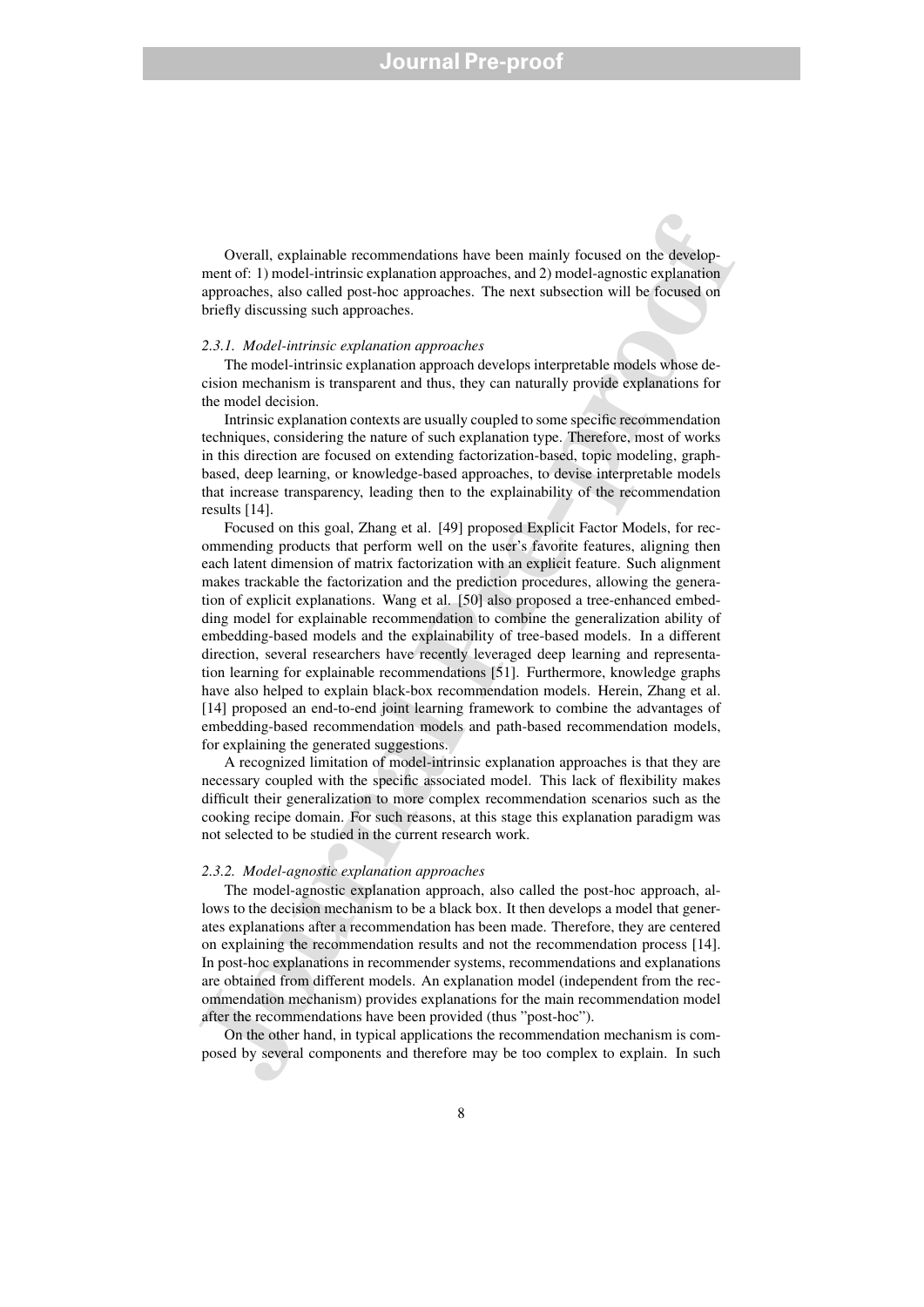complex contexts, such as recipe recommendations, post-hoc explanation can become a suitable approach for explaining recommendations [14].

In this way, post-hoc explanation models are currently a growing research trend in explainable recommendation. Peake and Wang [15] presented a pioneer post-hoc approach for individual RS, that extracts explanations from latent factor recommendation systems by training rule mining models on the output of a matrix factorization black-box model.

Furthermore, Singh and Anand [52] focused on post-hoc explanation of learning to rank algorithms. Here the authors based the ranking explainability on an interpretable feature space, reached in a model-agnostic way. McInerney et al. [53] also developed a bandit approach to explainable recommendation. They assume that users would respond to explanations differently and dynamically, and based on such issue, develop an exploitation-exploration bandit-based approach to find the best explanation orderings for each user. Eventually, Cheng et al. [20] also proposed an explanation method named FIA (Fast Influence Analysis), which helps to understanding the prediction of trained latent factor models by tracing back to the training data with influence functions.

complex contexts, such as recipe recommendations, post-hoc explanation can become a suitable approach for explaining recommendations [14], in this way, post-hoc explanation readed are correlated in presented a pioneis rel Focusing on a machine learning context, Ribeiro et al. [54] proposed the development of Local Interpretable Model-agnostic Explanation models (LIME), which adopts sparse linear models to approximate a black-box classifier around a sample. Such linear model can thus explain which sample features contributed in a high extent to its predicted label. Using the LIME framework, Nóbrega and Marinho [17] introduced the generation of locally interpretable model-agnostic explanations for recommender systems (LIME-RS) focused on discovering the top-n item features that better explain the individual recommendations delivered by a factorization machine method. Furthermore, Chanson et al. [18] introduced LIRE, an improved LIME framework for recommender systems in the sense that it introduces an efficient sampling around the recommendation instance to explain, to finally learn a proper local surrogate model.

Also, Shmaryahu et al. [16] provided post-hoc explanations for why a recommended item may be appropriate for the user, by using a set of simple, easily explainable recommendation algorithms supported by collaborative filtering and content-based recommendation.

Summarizing, although in the last few years several research works have been focused on post-hoc recommendation explanations, it is also necessary to mention that some of them were initially focused on other scenarios such as learning to rank or classification. The next section further details several of these approaches that will be used and adapted for our proposal of recommendation explanation in the recipe recommendation domain. Taking into account that it is a complex recommendation scenario, post-hoc approaches are considered more appropriate than intrinsic explanation approaches for recipe recommendation, as it has been previously mentioned.

#### 3. Explainable recipe Recommender Systems based on post-hoc explanations

This section is focused on exploring in detail four post-hoc explanation approaches, and how to adapt them to be used in the cooking recipe domain.

The selected approaches are: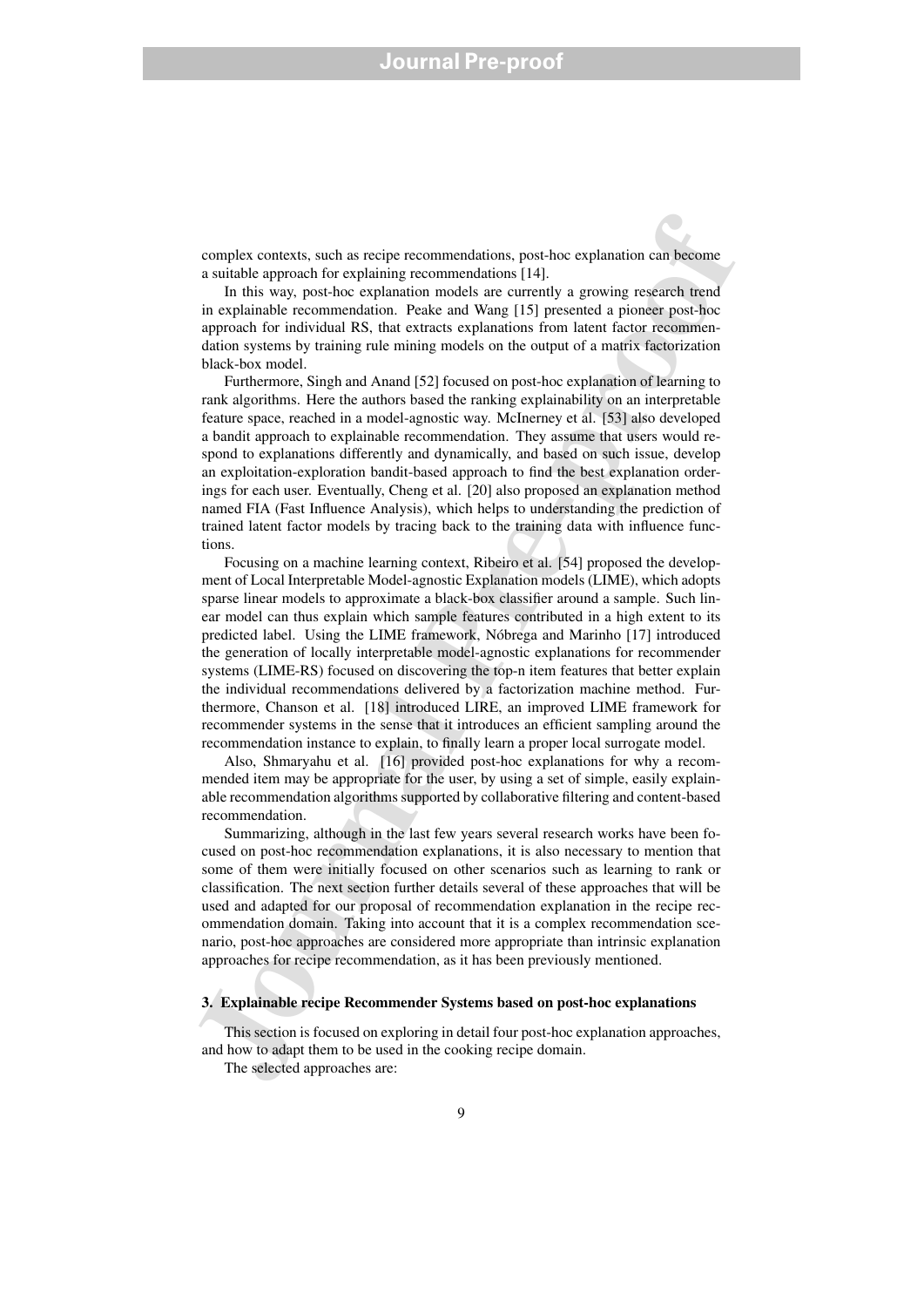- 1. The recommendation supported by simple-but-effective post-hoc explanation approaches, due to its simplicity and intuitiveness [16] (Sect. 3.1).
- 2. The Global Explanation Mining for post-hoc interpretability for Recommender Systems (Sect. 3.2), taking as base the Peake and Wang's framework [15] which is one of the former approaches in post-hoc explanation, and based on rule mining which is a traditional tool for generating explanations.
- 3. The Local Explanation Mining for post-hoc interpretability for Recommender Systems (Sect. 3.3), as a particular approach based on a local rule mining process which has outperformed previous proposals based on this direction [15].
- 4. An improved locally interpretable model-agnostic explanation model, proposed by Chanson et al. [18] (Sect. 3.4), which is an improved version of LIME [17] contextualized to the recommendation scenario, being LIME a recently featured state-of-art model in AI explainability [55].

1. The recommendation supported by simple-but-effective post-hoc explanation ap-<br>procedes, due to its simplicity and intuitiveness [16] (Sect. 3.1).<br>
2. The Global Explanation Mining to presche contraction (Fig. Recommend These approaches have been identified as generalizable and well-established methodologies for supporting post-hoc recommendation explanations [14] in traditional recommendation scenarios such as Movies, TV Shows, etc. [15, 16]. Therefore, they are an appropriate choice to be used as starting-point for generating explanations in the cooking recipe domain. In this way, we remark that for this study we do not consider other explanation approaches, such as SHAP [19], which are focused on providing explanation for a more holistic viewpoint, and less focused on justifying the personalized recommendations centered on each specific user [14].

In order to incorporate nutritional information of the recipes for accomplishing the dual goal related to provide both enjoyable and healthy recommendations, it will be considered as available some nutritional values associated to recipes. The basic used notation is represented at Table 2.

| Notation          | Meaning                              |
|-------------------|--------------------------------------|
| u                 | User                                 |
| c                 | Cooking recipe                       |
| $c_{kcal}$        | Amount of kilo-calories of recipe c  |
| fats              | Fats of recipe c (in grams)          |
| $\overline{carb}$ | Carbohydrates of recipe c (in grams) |
|                   | Proteins of recipe c (in grams)      |

Table 2: Basic notation

#### *3.1. Recommendation supported by simple-but-effective post-hoc explanation approaches*

This subsection adopts a general framework introduced by Shmaryahu et al. [16], to be used in the recipe recommendation domain. It is focused on using simple and transparent methods for explaining the output of complex recommendation models. In the context of the cooking recipe recommendation domain, the former framework is extended through the incorporation of a stage that introduces a nutritional value-aware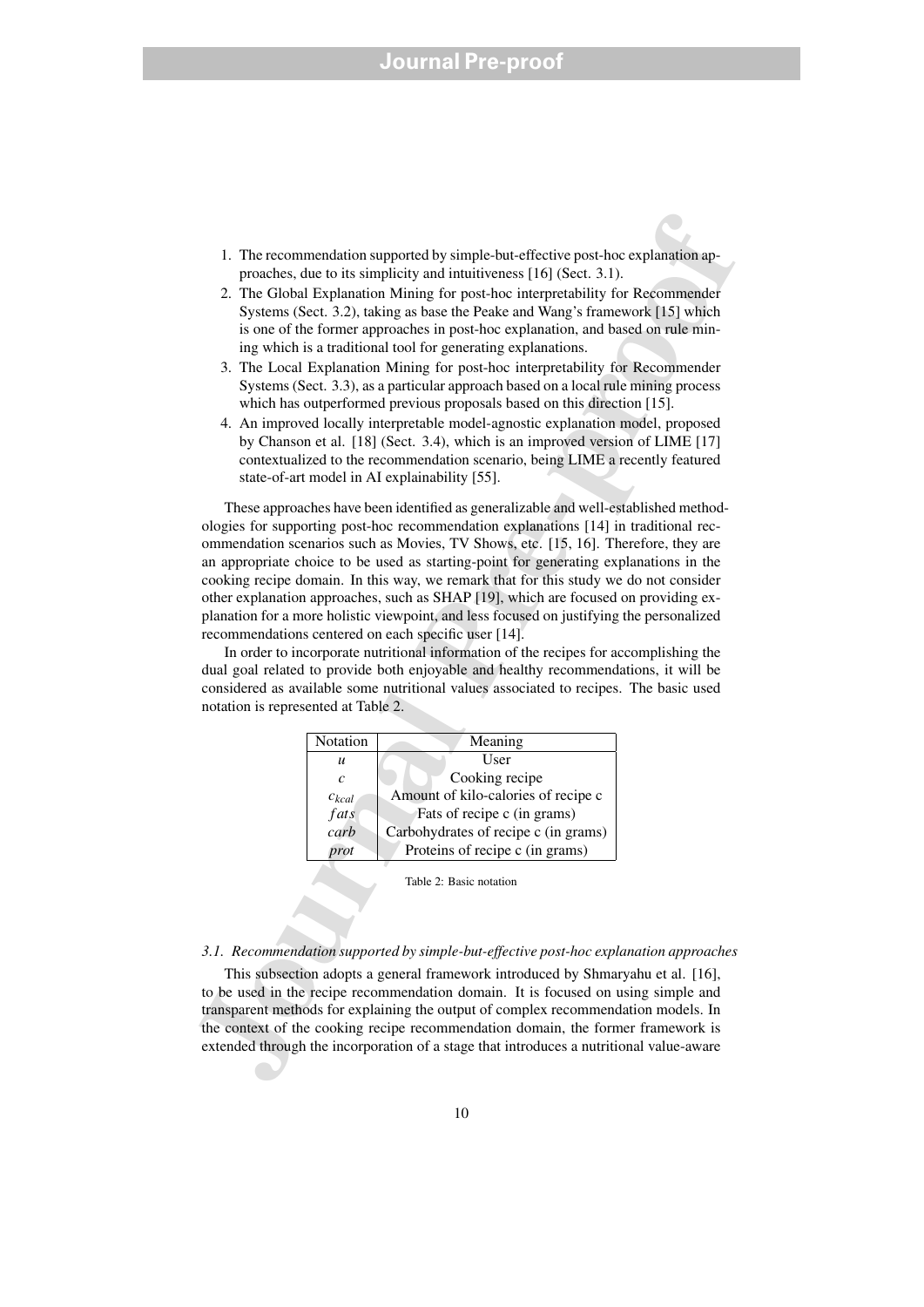re-ranking procedure of the recipes initially recommended by the black-box recommendation model (see Figure 2). Furthermore, two specific simple-to-explain recommendation approaches are brought to be used in the current scenario, based on the available information of recipes, which are mainly represented by their list of ingredients.

In further detail, this approach works across several stages depicted at Figure 2 and contextualized to the cooking recipe domain:



Figure 2: Simpler methods-based recommendation explanations for recipe recommendation

1. At first, a black-box main recommendation model receives as input the preferences data and retrieves appropriate recommendations (Step 1 in Figure 2). The preference data is represented by a user-recipe rating matrix, that is processed by a black-box recommendation algorithm, to obtain a top n recipe recommendation list. In the current scenario it is used a matrix factorization-based recommendation algorithm previously detailed in Section 2.1.2 [29], which effectiveness has been proved across several domains (Eq. 2).

$$
min_{l^*,p^*} \sum_{(u,c)\in K} (r_{uc} - l_c^T p_u)^2 + \lambda (||l_c||^2 + ||p_u||^2)
$$
 (2)

In Eq. 2,  $l_c$  represents the latent factors associated to the recipes, while  $p_u$  represents the interest of *u* toward such latent factors. Here the vectors  $l^*, p^*$  are learned through a gradient descendent method [29].

2. Furthermore, it is executed a re-ranking stage of the recipes at the top n recipe recommendation list (Step 2 in Figure 2). This re-ranking is based on the nutritional score  $nu(p)$  of the recipe (Eq. 6), represented by how close it is to the ideal balance of macronutrients (e.g. proteins, carbohydrates and fats) in a food intake.

To perform this analysis, two facts considered in previous works are taken into account [6]:

(a) The daily energy intake should be composed of 50% of carbohydrates, 20% of proteins, and 30% of fats.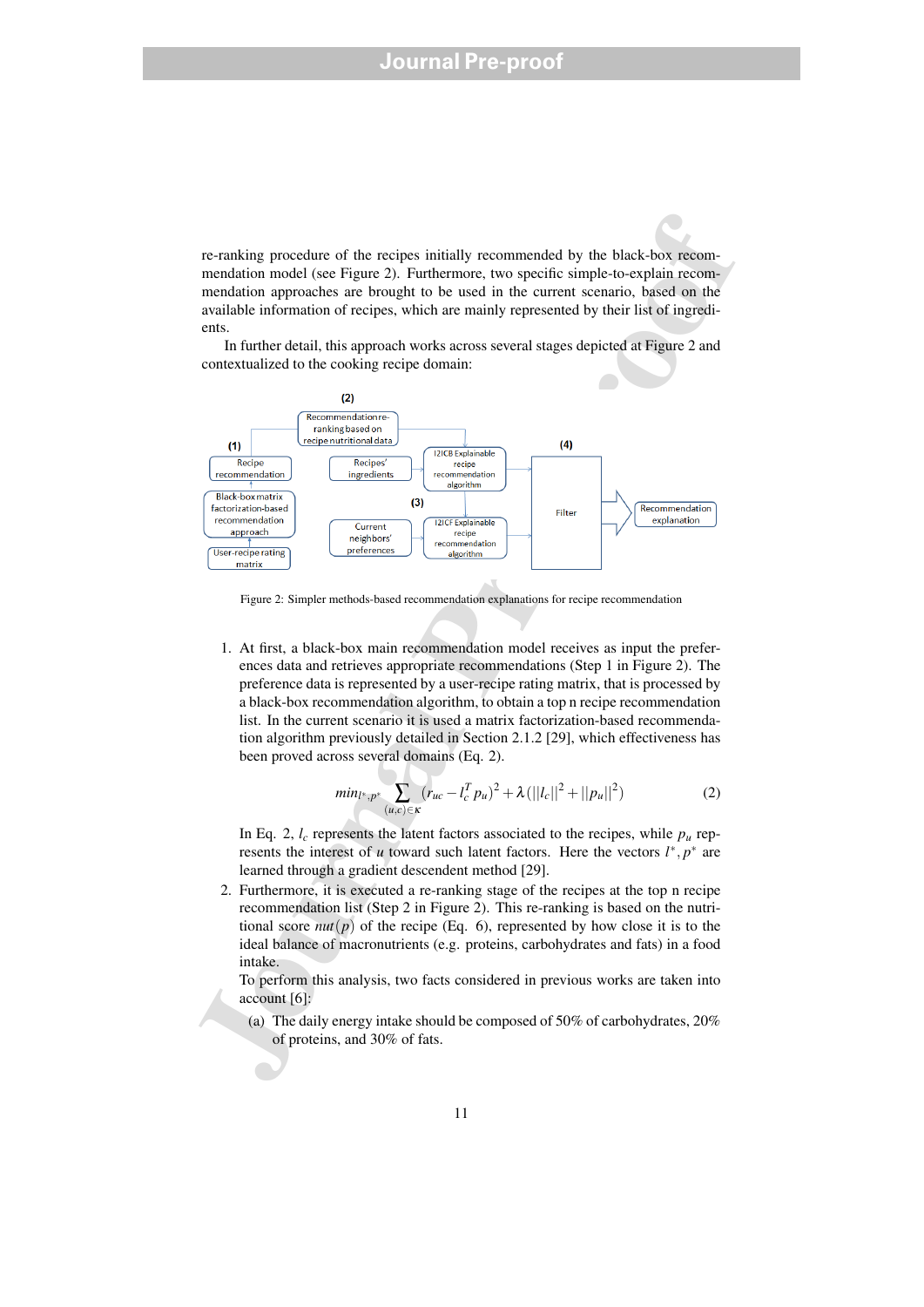(b) The energy values of carbohydrates, proteins, and fats, are represented through the following equivalences:

$$
1g \text{ of proteins} = 4kcal
$$
\n
$$
1g \text{ of carbohydrates} = 4kcal
$$
\n
$$
(3)
$$
\n
$$
(4)
$$

$$
1g \text{ of } lipids = 9kcal \tag{5}
$$

Based on the amount of kilo-calories *ckcal* of a recipe *c*, such facts allow to calculate the ideal *expected* amount of carbohydrates, proteins and fats that some food should have containing such kilo-calories. The deviation of the *actual* values of such macronutrients at the recipe, can be regarded as its nutritional score. A higher score, a less nutritional value of the recipe. Equation 6 formalizes such value.

$$
nut(p) = |4carb - 0.5c_{kcal}| + |4prot - 0.2c_{kcal}| + |9fats - 0.3c_{kcal}|
$$
 (6)

After the re-ranking of the top n recipes according to their nutritional value, only the top p are retrieved and used as input for the further steps.

(b) The conergy values of carbohydrates, proteins, and fats, are represented<br>through the following equivalences:<br> $\lg of proteins = 4kcal$  (4)<br> $\lg$  of carbohydrates = 4.<br> $\lg$  of proteins = 4.<br> $\lg$  of proteins = 4.<br> $\lg$  of proteins = 3. The delivered recommendations are then given as input for several simpler and explainable recommendation algorithms, which can also use additional information sources (e.g. item features, user demographic information, and so on) (Step 3 in Figure 2). The explainable algorithm is used for generating a score for the initially recommended items, and if such score is sufficiently high, then the explainable algorithm considers its associate explanation as valid, and retrieves it as a possible output of the whole framework.

Formerly, Shmaryahu et al. [16] specifically implemented six simple-to-explain algorithms. Each algorithm takes as input a user profile, and an item *i* that is recommended by a complex black-box model. Such six simply-to-explain algorithms are Popularity, Item-item content-based, User-item content-based, Itemitem overview, Item-item collaborative filtering, and User-user collaborative filtering.

Considering the expected sparsity of the cooking recipe recommendation domain, here it will be considered item-item recommendation algorithms which usually perform well in sparse scenarios [56]. Particularly, it will be considered the item-item content-based and item-item collaborative filtering explanation algorithms.

(a) Item-item content-based (I2ICB): Considering the initial goal of explaining the recommendation of a recipe *c*, in this approach for each recipe *d* that the user has rated, it is computed a similarity value between *d* and *c*. The explanation is then generated through the features of such recipes more similar to the currently recommended recipe  $c$ , or through all the recipes which similarity is over a threshold  $\delta$ :

$$
sim(c,d) > \delta \rightarrow c \text{ is explainable through features of } d \qquad (7)
$$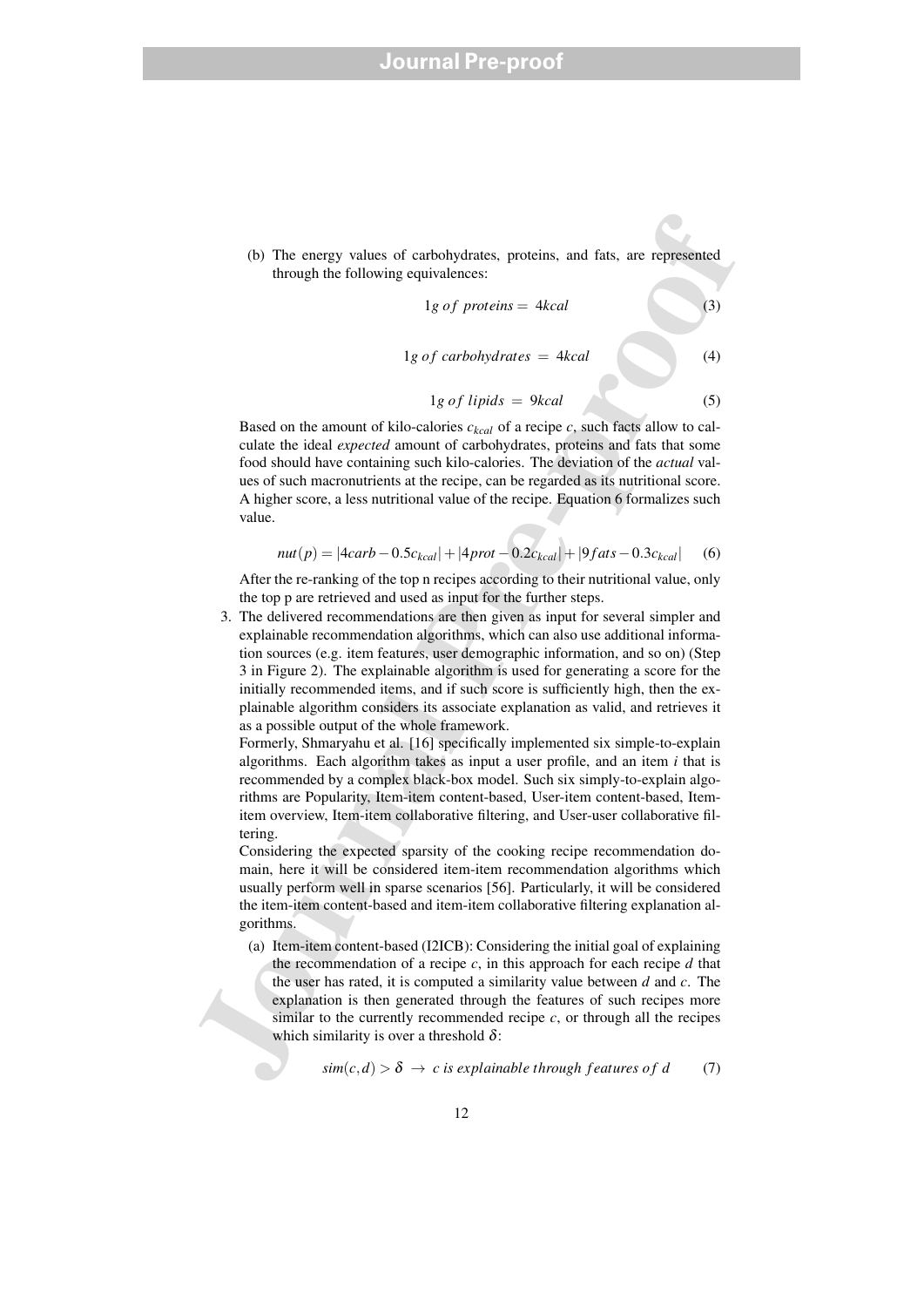Here Jaccard coefficient [57] is used for calculating similarities between recipes. In this particular scenario, the ingredients are considered as the features of the recipes. A sample of the provided explanation would be: *Recipe* c *is recommended, because you love* d *in the past, and both recipes have in common tomato and cheese as main ingredients.*

(b) Item-item collaborative filtering (I2ICF): It is computed the item-item similarity score between each recipe *d* rated by the user, and the currently recommended recipe *c*. This score is represented as the ratio between the number of users who preferred both recipes, and the number that preferred at least one. The explanation is then focused on presenting items with a high Jaccard values in relation to the current item, regarding a threshold  $\delta$ :

 $\sin(c,d) > \delta \rightarrow c$  *is explainable through users preferring d* (8)

A sample of the provided explanation would be:

*Recipe* c *is recommended, because in the past you preferred* d*, and many people that preferred* d, *also preferred* c.

4. Finally, the valid recommendations provided by all the explainable algorithms are ranked, finally shown the best scored explanation to the final user (Step 4 in Figure 2). The authors point out that this final selection could be subjective, regarding each algorithm provides scores in a different way.

#### *3.2. Global Explanation mining: Post-hoc interpretability for Recommender Systems*

Here Jaccord coefficient [57] is used for calculating similarities between<br>recipes. In this particular sensatio, the ingredients are considered as the<br>frammes of the recipes  $A$  sample of the previous cylinder splanation This subsection contextualizes to the recipe recommendation domain one of the firstly presented post-hoc approaches for explaining black-box recommendation models. This method, proposed by Peake and Wang [15], is focused on the training of association rules on the output of a matrix factorization black-box model. Such association rules contribute to the explanation of the recipe recommendations generated by the main recommendation model, by extracting explanations that can be used to understand the model behavior.

Specifically, the association rules used in this method are obtained across the entire dataset, therefore the recommendations generated for any user are explained by taking as basis the same set of association rules. Based on this fact, the method is coined as global explanation mining.

This approach comprises the following steps, which are also represented in Figure 3 over the same overall scheme linked to the simpler methods-based recommendation explanations (see Figure 2). Such steps are also detailed at Algorithm 1:

- 1. Input data: The input data is a user-item matrix of observed interactions or preferences, as described by Koren et al. [29].
- 2. Train matrix factorization model and prediction: The traditional black-box matrix factorization training [29] is performed over the input data of the previous step. Subsequently, it is calculated the output prediction of the model, which is the completed user-recipe matrix with predicted ratings for all user-recipe pair (Step 1 in Figure 3). To process this output for the final recommendation generation, ratings from the training data are filtered out. For the remaining items, the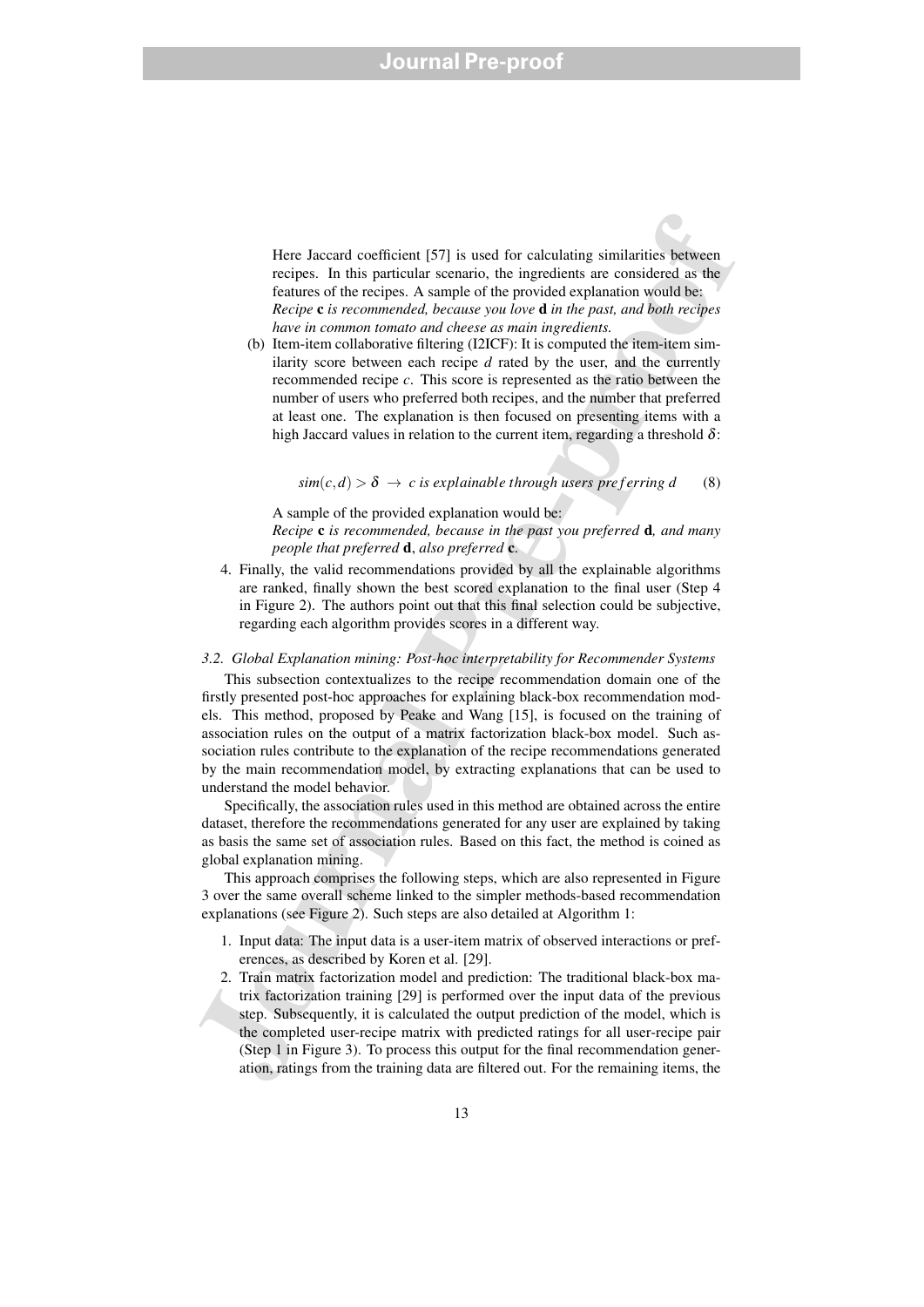

Figure 3: Global Explanation Mining for post hoc interpretability in Recommender Systems

top n with the higher scores for each user, compose the recommendation list that is used in the subsequent steps (Line 1 at Algorithm 1).

- 3. Nutrition-aware re-ranking of the recommendation list: The recipes in the retrieved recommendation list are re-ranked according to the criteria presented at Equation 6 (Step 2 in Figure 3), in the previous Section 3.1. Afterwards, the top p recommendations of the re-ranked list are subsequently used in the following steps.
- 4. Train Association Rules (the interpretable model): Here the required set of transactions T [58] are generated by taking the predicted recipe ratings for each user from the unfiltered matrix factorization output (Line 5 at Algorithm 1). These transactions are used for building association rules, following the traditional approach formerly pointed out by Sarwar et al. [59] for recommendation scenarios (Line 6 at Algorithm 1) (see also Step 3 in Figure 3).
- 5. Output association rules: The output of the previous stage is a list of all rules representing relationships between recipes in the matrix factorization predictions and their corresponding support, confidence, and lift measures. In order to contextualize such rules to the current recommendation scenario, for each user it is only filtered to a subset the rules where the antecedent  $X$  is in the user training data and the consequent  $Y$  is in the top  $p$  nutrition-aware recommendation list (Line 8 at Algorithm 1)(Step 4 in Figure 3). The corresponding explanation can be then seen as the antecedents of the corresponding rules, and therefore they are both retrieved (Line 9) (Step 5 in Figure 3).

Overall, this method can be considered as a particular item-to-item explanation style, having some common points with the I2ICB, and I2ICF explanation approaches, discussed in the previous Section 3.1.

Algorithm 1. *Explaining matrix factorization approaches with global association rules*

*1: Input:Initial user-recipe rating matrix, input data*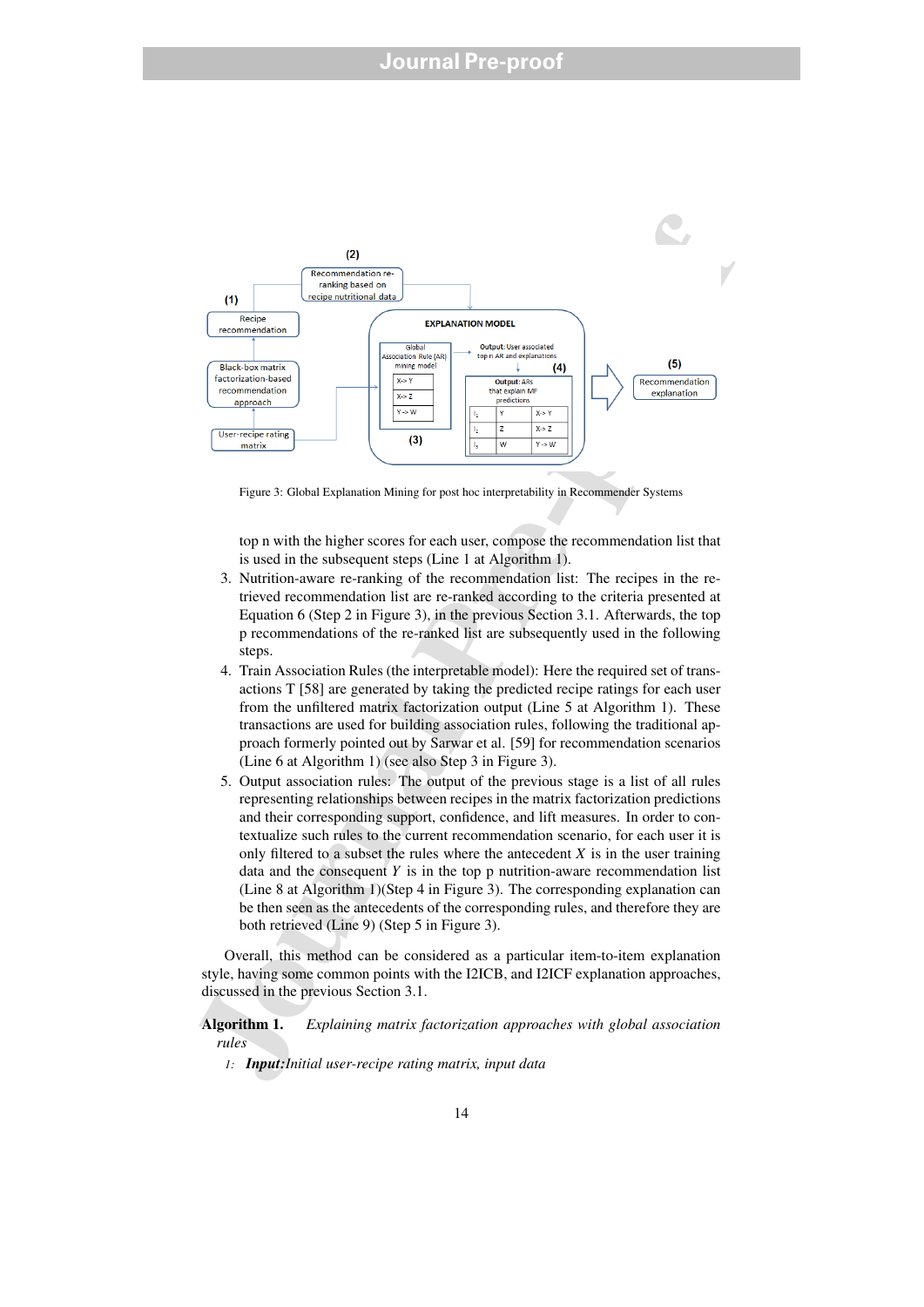- *2: Train the matrix factorization model to complete the initial user-recipe matrix*
- *3: For each user i, obtain the top n recommendation list.*
- *4: For each top n recommendation list, obtain the top p nutrition-aware re-ranked recipe list.*
- *5: For each user i, obtain a transaction T<sup>i</sup> containing the indexes of the D ratings in R, associated to i ˆ*
- 6: Generate the set  $Z_i$  *of rules*  $(X \rightarrow Y)$  *from the transaction list*  $T$ *, satisfying the selected interestingness measure*
- *7: for all user i=1,2, ..., N do*
- *8: Compute the list of association rules*  $(X \rightarrow Y)$  *in Z, being*  $X \in \{train\}$  *and Y* ∈ {*top m nutrition*−*aware list*}
- *9: Return list of recommended recipes, and corresponding rules*  $(X \rightarrow Y)$  *as explanations.)*
- *10: end for*

end

#### *3.3. Local Explanation Mining*

Here, it is introduced a more sophisticated approach for explaining recipe recommendations, which is also based on the Explanation Mining framework [15].

This new approach, coined as Local Explanation Mining, assumes that the global association rules that are identified in the Global Explanation Mining approach (Section 3.2) are too general and might be insufficient for generating proper explanations for the active user [15]. Instead, Local Explanation Mining calculates first the neighborhood of the current user, and executes the rule mining method considering as transactional data only the associated to such users. Therefore, for each different user is necessary to execute a new association rule mining detection, for using them in the subsequent explanation generation process.



Figure 4: Local Explanation Mining for post hoc interpretability in Recommender Systems

This approach comprises the following steps, which are also represented in Figure 4, build over the Global Explanation Mining aproach (Figure 3). Local Explanation Mining is also formalized in Algorithm 2, and detailed as follows.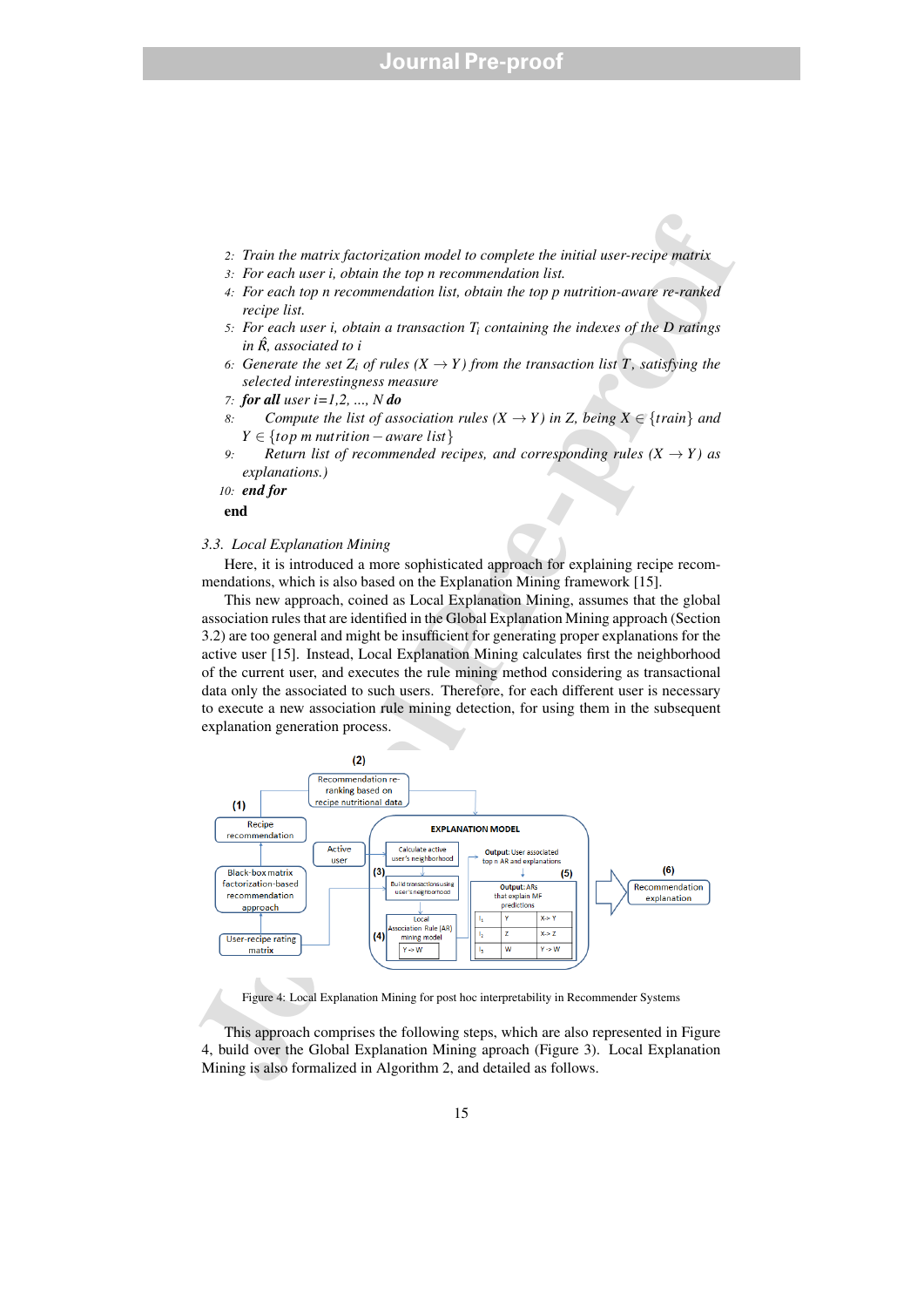Algorithm 2. *Explaining matrix factorization approaches with local association rules*

- *1: Input:Initial user-recipe rating matrix, input data, neighborhood size*
- *2: Train the matrix factorization model to complete the initial user-recipe matrix*
- *3: For each user i, obtain the top n recommendation list.*
- *4: For each top n recommendation list, obtain the top p nutrition-aware re-ranked recipe list.*
- *5: for all user i=1,2, ..., N do*
- *6: Calculate the set G of k nearest neighbors considering their rating values*
- *7:* For each user  $g \in G$ , obtain a transaction  $T_g$  containing the indexes of the D *ratings in*  $\hat{R}$ *, associated to g*
- *8:* Generate the set  $Z_i$  of rules  $(X \rightarrow Y)$  for user i, satisfying the selected inter*estingness measure*
- *9: Compute the list of association rules*  $(X \rightarrow Y)$  *in Z, being*  $X \in \{train\}$  *and Y* ∈ {*top m nutrition*−*aware list*}
- *10: Return list of recommended recipes, and corresponding rules*  $(X \rightarrow Y)$  *as explanations.)*
- *11: end for*

#### end

- 1. Input data: The input data for Local Explanation Mining is very similar to the associated to the previous approach. In addition to the recipe information and the preference matrix, in this case it is also necessary the amount of nearest neighbors that will be used for building the local transactional dataset that is used as base for rule mining for the current user.
- 2. Train matrix factorization model and prediction: In a similar way to the Global Explanation Mining method, in this case the traditional black-box matrix factorization method [29] is used for recommendation generation (Step 1 in Figure 4).
- 3. Nutrition-aware re-ranking of the recommendation list: Here the recipes in the retrieved recommendation list are re-ranked according to the criteria presented at Equation 6, in Section 3.1. Afterwards the top p recommendations of the re-ranked list are used (Step 2 in Figure 4).
- **Algorithm 2.** Explaining matrix factorization approaches with local association<br>
1. Inputshistic secrection rating matrix, input dota, neighborhood six<br>
1. Inputshistic secrection rating matrix, input dota, neighborhood 4. Train Association Rules (the interpretable model): This stage contains the most substantial difference of this approach in relation to Global Explanation Mining. In this case, for each user it is generated a different set of the required transactions T for rule mining [58], taking as base the preferences associated to the users in the neighborhood of the active one (Line 7 at Algorithm 2) (see also Step 3 in Figure 4). These transactions are used for building local association rules, following the traditional approach formerly pointed out by Sarwar et al. [59] (Line 8 at Algorithm 2) (see also Step 4 in Figure 4).
	- 5. Output association rules: The output of the previous stage is a list of local rules representing relationships between recipes in the matrix factorization predictions, in the context of the neighborhood of the current user. In a similar way to Global Explanation Mining, for such user it is only filtered to a subset the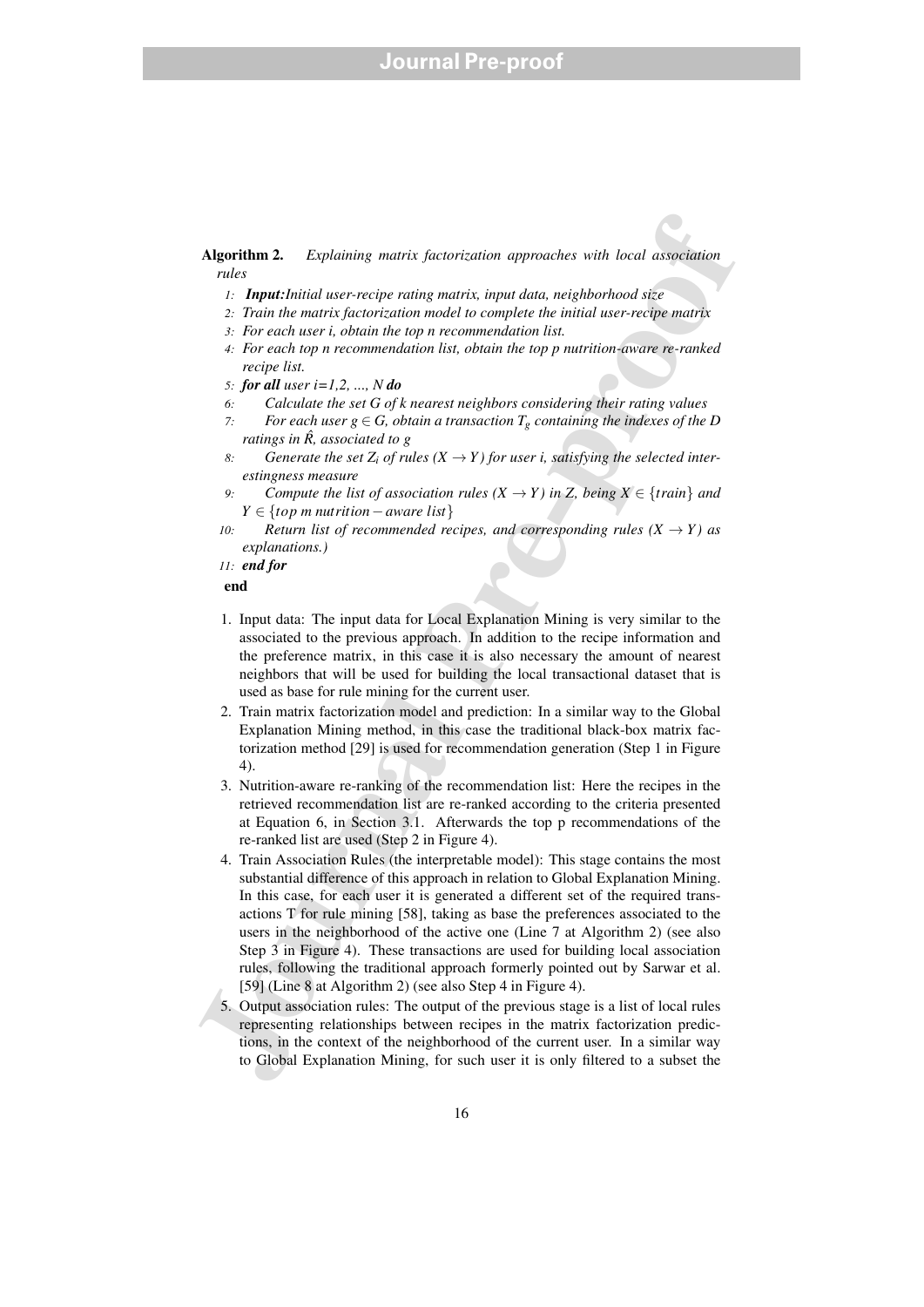rules where the antecedent *X* is in the user training data and the consequent *Y* is in the top p nutrition-aware recommendation list (Line 9 at Algorithm 2) (see also Step 5 in Figure 4). The corresponding explanation can be then seen as the antecedents of the corresponding rules, and therefore they are both retrieved (Line 10) (Step 6 in Figure 4).

#### *3.4. An improved locally interpretable model-agnostic explanation model (LIRE)*

This section adapts a locally interpretable model-agnostic explanation model to the recipe recommendation framework, recently proposed [18]. In this work, a explanation instance is a 3-tuple  $(u, i, f(u, i))$  where  $u \in U$ ,  $i \in I$ , and  $f(u, i) \in R^+$  represents a rating prediction that is obtained by a black-box RS. Here the authors are focused on reaching the main interpretable features that are able to explain  $f(u, i)$ , instead of showing the working principle of the black-box model.

Figure 5 presents the steps of this model, which are explained in detail as follow:



Figure 5: Locally interpretable model-agnostic explanation model

- 1. *Black-box model training, execution, and nutrition-aware re-ranking:* In a similar way to the previous works, here a traditional matrix factorization approach [29] will be used as black-box model for recommendation generation. Such model leads to the top n recommendation list, which are re-ranked according to the nutrition-aware criteria already pointed out in Equation 6, to obtain the final top p recommendation list (Steps 1 and 2 in Figure 5).
- 2. *Generation of the locally-perturbed instances, based on the instance to explain:* The concept of locally-perturbed instance is closely related to the locally interpretable features, regarding such features are used to represent the instances .
	- Such interpretable features are related to feature names that represent directly comprehensible pieces of domain knowledge. Formally, in this work a set of interpretable features is represented by the set *I* of n items names  $I = \{I_1, I_2, ..., I_n\}$ ,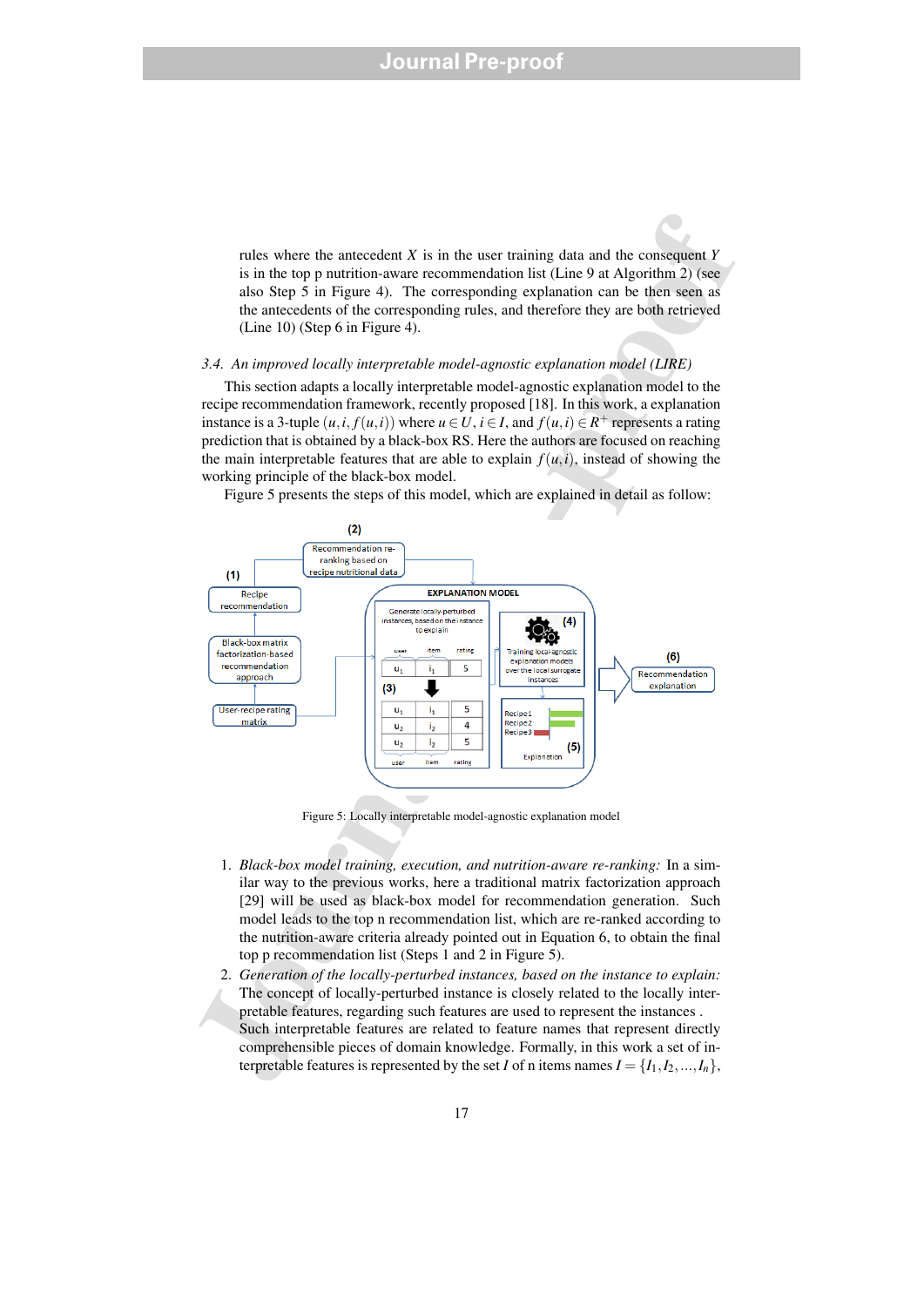each one associated with a domain of value  $dom(I_1),..., dom(I_n) = R^n_+$ . A feature vector over *I* is represented then as a n-tuple  $t = (c_1, c_2, ..., c_n), t \in R_+$ . Equivalently, the tuple is viewed as a function *t* as  $I \rightarrow \bigcup_k dom(I_k)$ , being  $t(I_k)$  the value  $c_k$  and  $t_{|I|}$  is the restriction of *t* to the subset  $I' \subseteq I$ .  $t(I_k) = t_{|I_k}$ .

Summarizing, for a 3-tuple  $(u, i, f(u, i))$ , the list of interpretable features is formalized as the tuple  $t_{\parallel}^u$  $\int_{|U_{j\neq i}I_j}^u$ . This can be considered as the restrictions of *t* to the subset of items  $j \in I$ , being  $j \neq i$ . This representation is focused on associating a real value to each feature name that represents the importance of the feature for the current explanation instance.

Taking as base this context and using as input the instance to explain, the perturbations are defined as a random modification of the values of the tuple  $t_{\parallel}^u$  $\bigcup_{j\neq i}$ *I<sub>j</sub>*, based on some Gaussian distribution [18]. As alternative, perturbations will be considered as randomly picked users from the same cluster as the user *u* for which the explanation is to be computed (Step 3 in Figure 5). In practice, a mixed approach will be used, where 50% of training instances originates from perturbations and the other 50% is generated from the cluster neighbors.

3. *Training of the local-agnostic explanation models over the local surrogate instances:*

In Chanson et al. [18], the authors assume the definition previously pointed out by Nobrega and Marinho [17] and Ribeiro et al. [54], where the task of explaining a recommendation for certain user *u* over certain item *i*, is associated to finding the top n or minimal subset of interpretable features that maximize the fidelity of the surrogate model to the original model.

This surrogate model represents the explainable model and needs to be approximated. As surrogate models, this proposal is focused on linear explanation models with the form  $g(z) = wt^u$ , being  $t^u$  the vector of values constructed from  $t_{\parallel}^u$  $\int_{[\cup_{j\neq i}]}^u$ ; and linked to interpretable features of user *u* in the explanation instance  $(u, i, f(u, i))$ . The explanation model  $e_f(u, i)$  is formalized as:

$$
e_f(u,i) = arg\ min_{w \in R^n} L(f(u,i), wt^u) + \omega(w)
$$
\n(9)

Here *L* is a loss function that penalizes any difference between the original prediction  $f(u, i)$  and the value predicted by the surrogate, explainable linear model  $wt^u$ .  $\omega(w)$  is the complexity of the linear explanation model.

cach one associated with a domain of value *dom*(*I*<sub>i</sub>).....*dom*(*I*<sub>i</sub>) =  $R'_1$ . A feature<br>vector over *I* is represented then as a n-tuple  $t = (c_1, c_2, ..., c_n)$ ,  $t \in R$ ... Regiveration, the mplo is vivocol as a function Therefore, the problem is reduced to find the most appropriate interpretable feature weight vector *w*. To this end, for explaining each independent prediction the current approach needs to identify a set of instances that are close to the instance to explain, for using such set as training for learning the local explanation model (Eq. 9) (Step 4 in Figure 5). This task is accomplished by two different approaches: 1) generating gradually perturbed instances around the instance to explain, finding the appropriate vector *w* for such set of instances, or 2) finding natural grouping of neighbors that share similar evaluation patterns, to estimate a local explanation.

The underlying problem is then formalized as a simple regression problem between this local training set *Ttrain* of instances expressed on interpretable features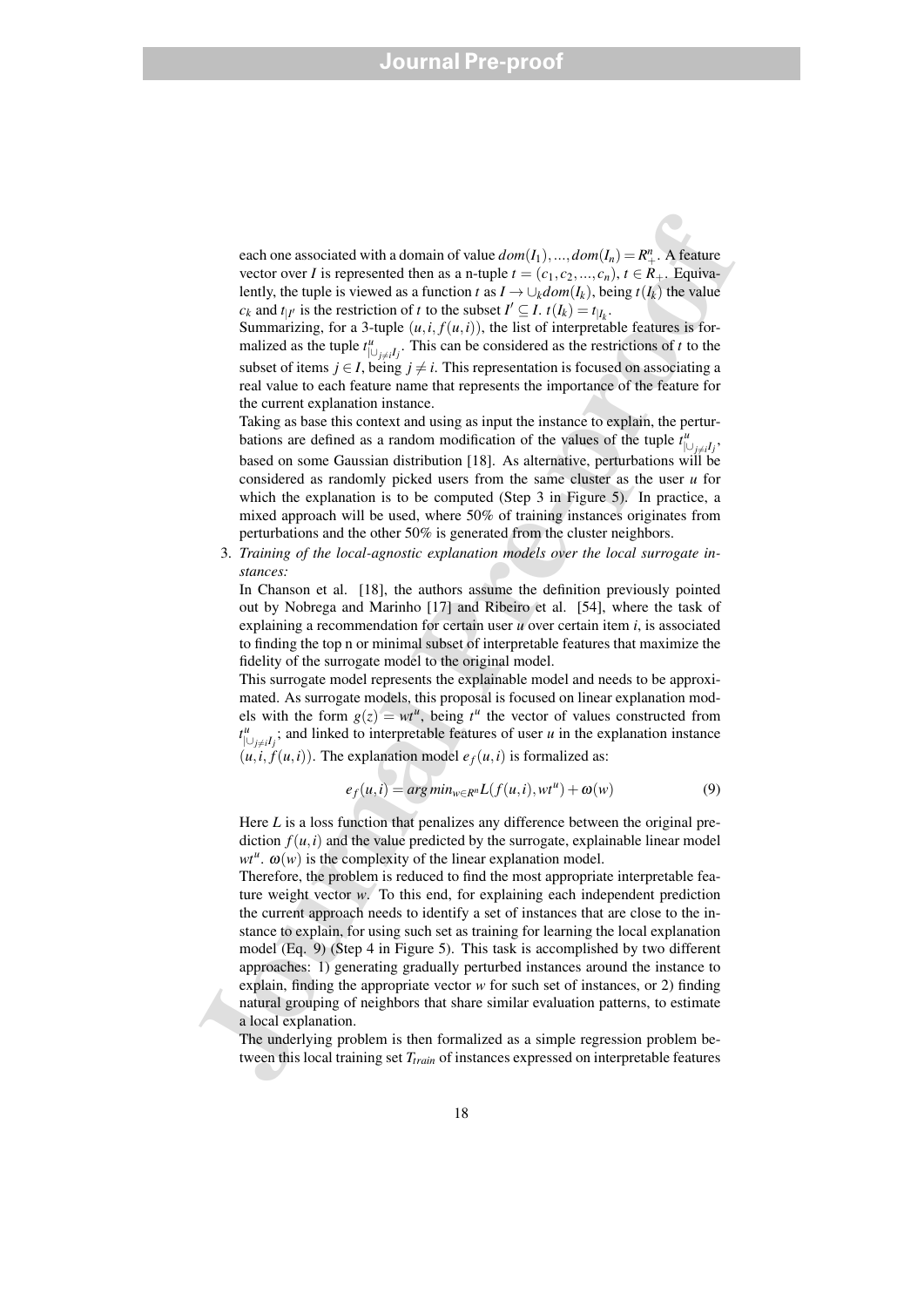containing perturbations or cluster neighbors of user *u*, and the respective predictions *Ytrain* either obtained by the main black-box recommendation model, or by the explainable lineal regression approach.

To solve the problem, the authors consider a LASSO regression model [60], that introduces a penalty term  $||w||_1$  similar to  $\omega(w)$  in Eq. 9:

$$
diff = Y_{train} - w * T_{train}
$$
 (10)

$$
e_{f}u, i = argmin_{w \in R^{n}} \{diff * diff^{t} + \lambda ||w||_{1}\}
$$
\n(11)

being  $\lambda$  the Lagrangian coefficient linked to the constraint that minimizes the sum of weights w.

4. *Explanation generation:* The obtained surrogate model contains a set of weights associated to each interpretable feature (see Step 5 in Figure 5), focused on showing the local importance of the corresponding feature in the current instance. Therefore such features, in this case represented as other recipe names, can be used as a way to explain the current recommendation generation (Step 6 in Figure 5). Such set will be referred as the "explanation set" in the remaining of the paper.

#### 4. Experiment and analysis

This section evaluates the performance of the discussed explanation algorithms which have been explored, adapted, and applied to the cooking recipe recommendation domain [34]. With this goal in mind, such evaluation is developed over a cooking recipe recommendation dataset. At first, some details on the dataset, the evaluation metric, and the experimental protocol used, are presented. Specifically, we plan to analyze our results on issues such as:

- To study the explanation capability of the analyzed post-hoc models over a cooking recipe recommendation environment (Objective 1).
- To evaluate the effect of adding some nutritionally-aware criteria into the explainable recommendation frameworks (Objective 2).
- To compare the performance of each analyzed post-hoc explanation model, in the cooking recipe recommendation domain (Objective 3).

#### *4.1. Dataset*

containing perturbations or cluster neighbors of user *u*, and the respective pre-<br>dictions  $Y_{\text{radio}}$  either obtained by the main black-box recommendation model or<br>by the crylations linear legression approach. To save the This evaluation uses the popular Food.com cooking recipes dataset, taking from Kaggle [61]. Such dataset, which main figures are presented at Table 3, covers 18 years of user interactions and uploads on Food.com (formerly GeniusKitchen). Each recipe contains associated ingredients, list of used techniques, and nutritional information. In addition, for each user interaction with certain recipe, it is a registered a rating value in the range [0, 5] and a textual review. Considering the sparsity of the dataset, this work will consider the interactions of users with more than 150 interactions, over the items with more that 500 associated interactions.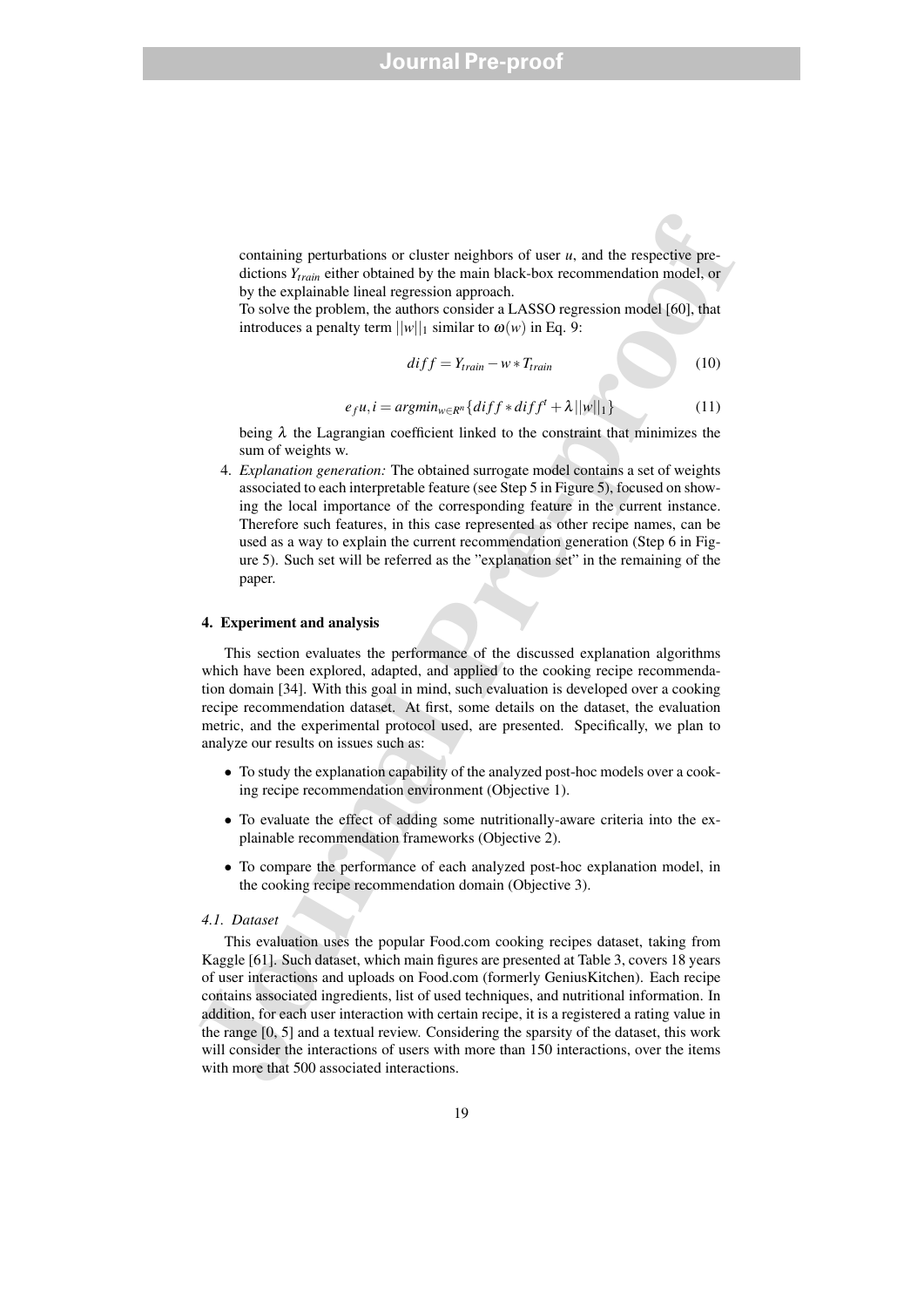| Data         | <b>Description</b> |
|--------------|--------------------|
| <b>Users</b> | 25075              |
| Recipes      | 178264             |
| Interactions | 1125284            |
| Rating range | <b>60.51</b>       |

Table 3: General information on Food.com dataset

Some of the methods presented across this work depend on item features for recommendation/explanation generation. In this context, we will consider recipe's ingredients as features. They are represented as binary features, that consider the presence or absence of the ingredient in the current cooking recipe.

#### *4.2. Evaluation metrics*

The main evaluation metric that is included in this study is Model Fidelity [15]. Model fidelity is defined as the proportion of the recommendations provided by the black-box model, that can be explained by the white box explainable recommendation model (Eq. 12):

$$
Model fidelity = \frac{|explainable items \cap recommended items|}{|recommended items|}
$$
(12)

**Duta Description**<br> **Exerts Exertaines**<br> **Exerts Exertaines**<br> **Exerts Exerts**<br> **Exerts Exerts**<br> **Exerts Exerts**<br> **Exerts Exerts**<br> **Exerts Exerts**<br> **Exerts**<br> **Exerts**<br> **Exerts**<br> **Some of the methods present** In this direction, it is worthy to mention that in this work we are not focused on evaluating the performance of the main black-box recommendation method, and for this reason we do not use accuracy-oriented metrics such as Precision, NDCG, etc [62]. Instead, we are focused on measuring the explanation capabilities of the discussed explanation models, over the recommendations generated by the black-box approach. Therefore, we use explanation-oriented evaluation measures, such as the model fidelity [14, 15].

#### *4.3. Evaluation protocol*

The post-hoc explanation models discussed across this work, will be tested using the dataset built from Food.com data (Section 4.1). The popular Surprise Python scikit will be used as base for implementing the experiments [63].

The training of the black-box recommendation model will be developed by considering the basic matrix factorization approach, also known as Funk SVD by some authors [29]. As parameters, it will be used the default values of this method in the Surprise framework (see Table 4). The tuning of these values is out of the scope of this work; however they were obtained from the related literature [29, 63], and are usual choices for reaching effective recommendations.

Furthermore, it will be considered the reaching of the performance criteria (i.e. model fidelity), with and without incorporating the top n recommendations re-ranking stage based on the nutritional value of the recipe. As was previously stated, the objective is to evaluate whether this nutritional knowledge domain criterion impacts on the explanation capabilities of the proposal.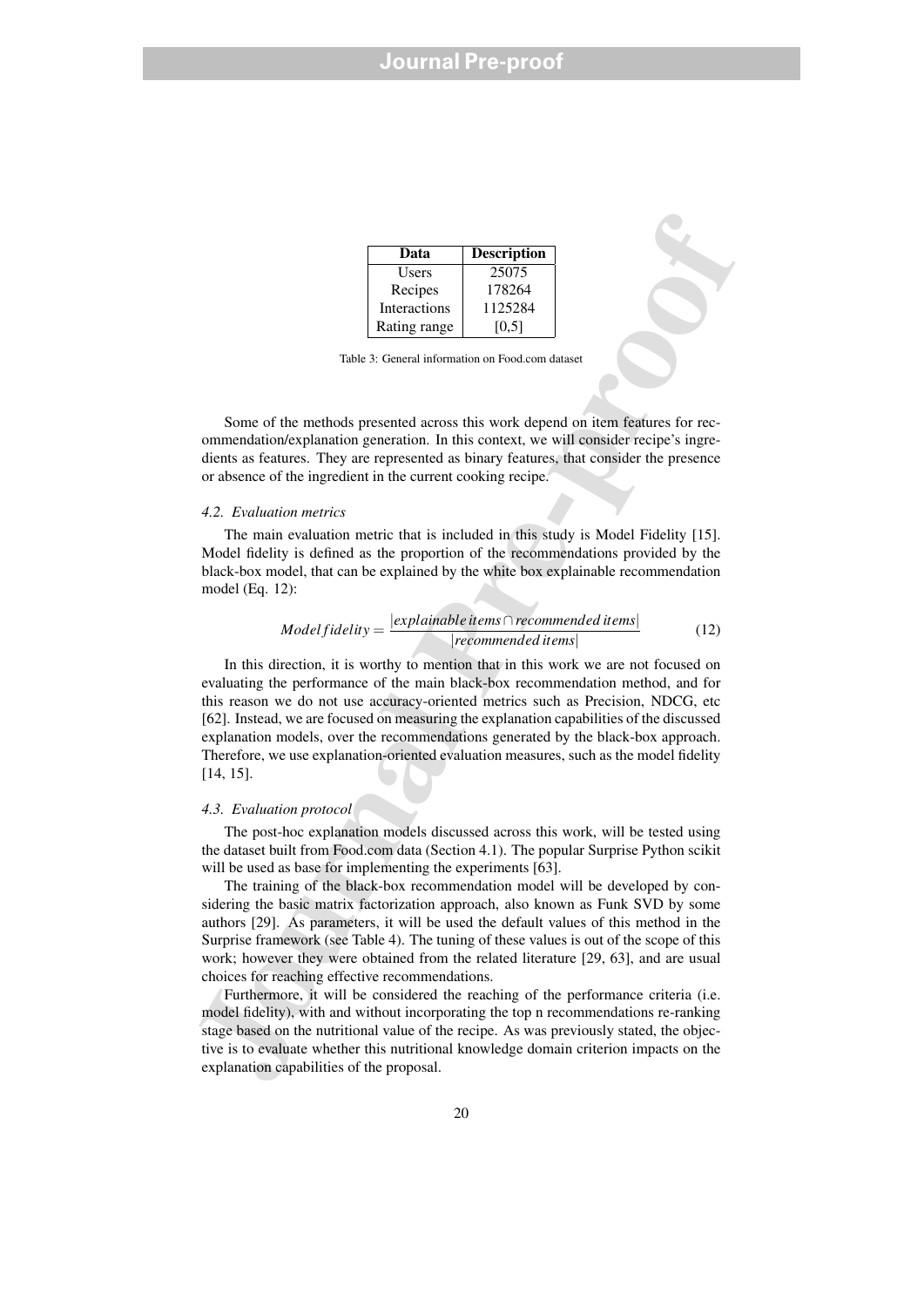| Parameter             | Value |
|-----------------------|-------|
| $n-factors$           | 20    |
| $n-epochs$            | 20    |
| $init - mean$         | 0     |
| $init - std - dev$    | 0.1   |
| $learning-rate$       | 0.007 |
| regularization – term | 0.02  |

Table 4: Parameters for the matrix factorization approach used as black-box in the proposal

We want to evaluate the explanation capabilities of the discussed approaches, over *any* top scored unknown item for each user. To reach this goal we follow the subsequent steps:

- 1. Train the black-box recommendation model using the available dataset.
- 2. For each unknown item of each user in the dataset, predict a rating value using the trained model.
- 3. For each user, generate the top n recommendation list based on the predicted values.
- 4. For each recommended item, generate the corresponding explanation using methods presented at Section 3.
- 5. Calculate the model fidelity (Eq. 12) of each explanation model.

#### *4.4. Results*

**Parameter Value**<br> *n* - *geochs* 20<br> *n* - *geochs* 20<br> *nit – means* 20<br> *nit – mean*<br> *bent – at -der-profit and*  $\sim$  *0.01<br>
<i>learning – rate* 0.01<br> *learning – rate* 0.01<br> *learning – rate* 0.01<br>
Table 4: Parameter for This section presents the experimental results associated to the presented protocol, focused on the cooking recipe recommendation domain. According to the initial objectives presented at the beginning of this section, it is focused on exploring the explanation capability of the analyzed post-hoc models (Objective 1, Section 4.4.1), exploring the effect of adding the nutritional information into the explanation performance (Objective 2, Section 4.4.2), and performing a comparison across the different models (Objective 3, Section 4.4.3). Eventually, some case studies are also presented (Section 4.4.4), and finally the main experimental findings are briefly synthesized (Section 4.4.5).

#### *4.4.1. Exploring the explanation capability of the analyzed post-hoc models*

This subsection is focused on evaluating the explanation capability of the analyzed post-hoc approaches, based on the model fidelity criteria, and without considering the nutritional recommendations re-ranking. Such approaches are: the simply-to-explain post-hoc explanation schemes of Shmaryahu et al. [16], the global explanation mining approach [15], the local explanation mining approach [15], and the LIRE approach [18].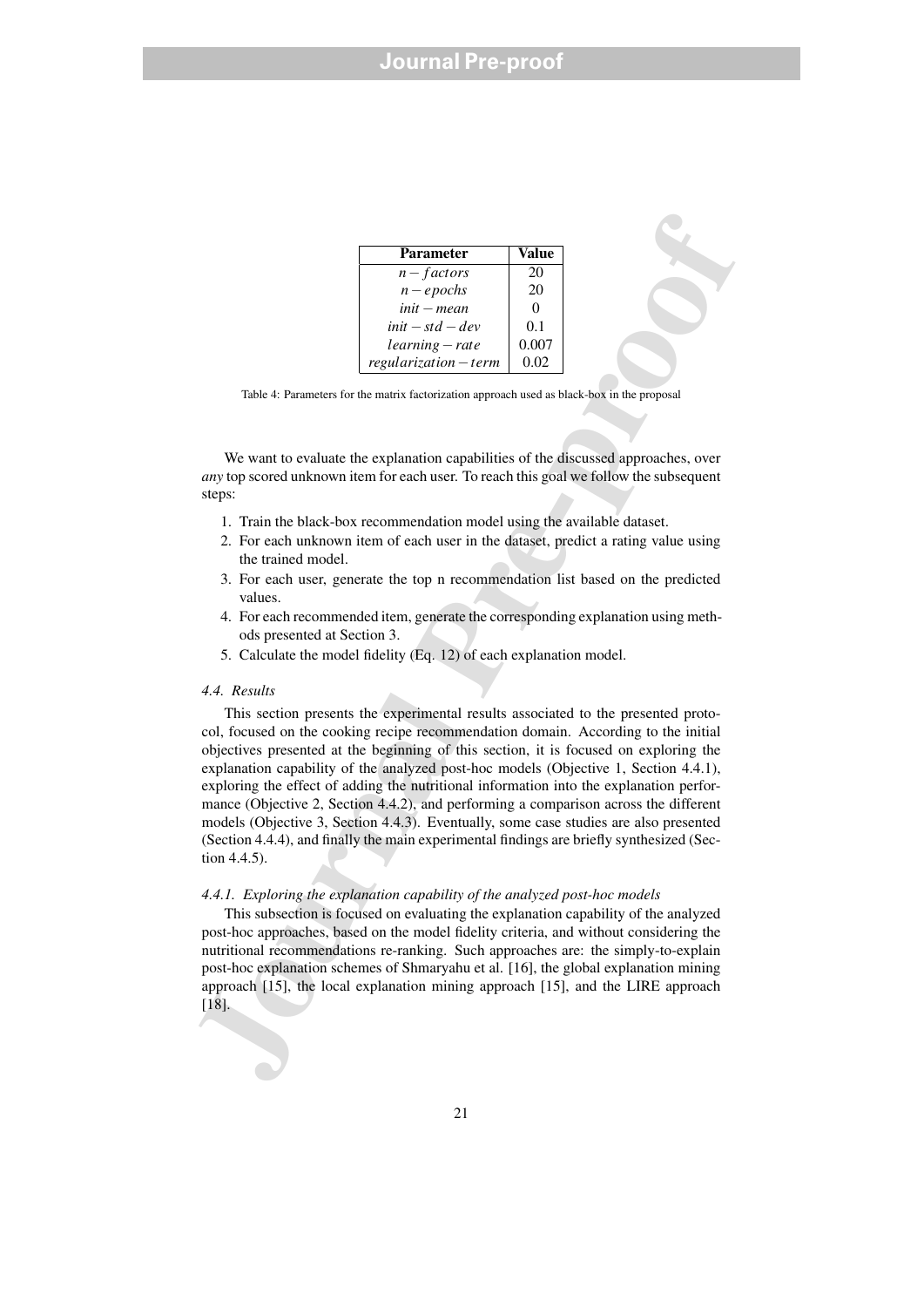*Simple post-hoc explanations:.* Here it is explored in the cooking recipe recommendation domain, two simple post-hoc explanation schemes pointed out at Section 3.1. These methods are the item-item content-based explanation scheme (I2ICB), and the item-item collaborative filtering explanation scheme (I2ICF). Here we recall that cooking recipe features are represented by their associated ingredients.

Following the overall experimental procedure presented at Section 4.3, we evaluate this approach by calculating the model fidelity of the proposal, on the discussed dataset (see Section 4.1). To reach this goal, we generate the top n recommendation list (exploring  $n = \{3, 5, 10\}$ ) for each user using the matrix factorization method.

Subsequently we try to explain each item recommendation, by using the two mentioned explanation schemes, for identifying relationships between current recommendations and the set of previously preferred items. In practice, the model fidelity (Eq.12) is then characterized as the proportion of recommended items that could be connected with previous preferences of the current user.

Single post-hoc explanations. Here it is explored in the cooking recipe recommendation domain, two simple post-hoc explanation schemes pointed out at Section 3.1, These methods are the iteration and the inter-lost of plan At first, Tables 5 and 6 present the fidelity of the I2ICB scheme, for explaining the top *n* recommendations for each user, considering different values of *n*. For building Table 5 it is taken into account for each top n recommended item, the similarity between them and the previously preferred items by the current user (i.e. those with a rating value equal or greater than 4). If such similarity is greater than a threshold  $\delta$  (see Eq. 7), then the item is considered as explainable, and contributes to the calculation of the model fidelity value (Eq. 12). In this way, Table 5 shows the fidelity values for  $\delta \in [0, 0.4]$ . At first, for  $\delta = 0$  (assuming as explainable any item with at least some common feature with previously preferred items), the fidelity values yield around 0.75 for all the considered sizes of the recommendation lists. In practice, it means that for each 3 out of 4 recommended cooking recipes, they can be connected and justified with a previously preferred recipe by the current user.

However, for larger values of  $\delta$ , Table 5 also shows that too few recipes can be justified with strongly connected and previously preferred items. In fact, when a previously preferred recipe is considered as a proper explanation if the similarity threshold is higher than  $\delta = 0.4$ , only the 6-7% of recommended recipes are able to find proper explanations. Furthermore, for larger values of  $\delta$ , the fidelity values decrease substantially, tending to 0. For this reason,  $\delta$  was evaluated in the range [0;0.4].

Finally, it is also relevant that a best fidelity tends to be obtained for small recommendation lists. It suggests that it is more possible to find a proper explanation for those items at the top of the recommendation list, as could be expected.

|                   |       | $\Omega$ 1 | 02    | 03                          | 04          |
|-------------------|-------|------------|-------|-----------------------------|-------------|
| I2ICB $top 3)$    | 0.763 | 0.56       |       | $0.182 \pm 0.128$           | $\pm 0.078$ |
| I2ICB $(top 5)$   | 0.764 | 0.54       |       | $0.176 \pm 0.133 \pm 0.076$ |             |
| I2ICB (top $10$ ) | 0.746 | 0.506      | 0.158 | 0.123                       | 0.067       |

Table 5: Model fidelity of the I2ICB explanation scheme in top n recommendations.  $\delta$  represents the minimum exclusive threshold for a Jaccard similarity between a previously preferred item and the recommended item, to be considered the former as a valid explanation

Beyond these results associate to the parameter  $\delta$ , it is also necessary to character-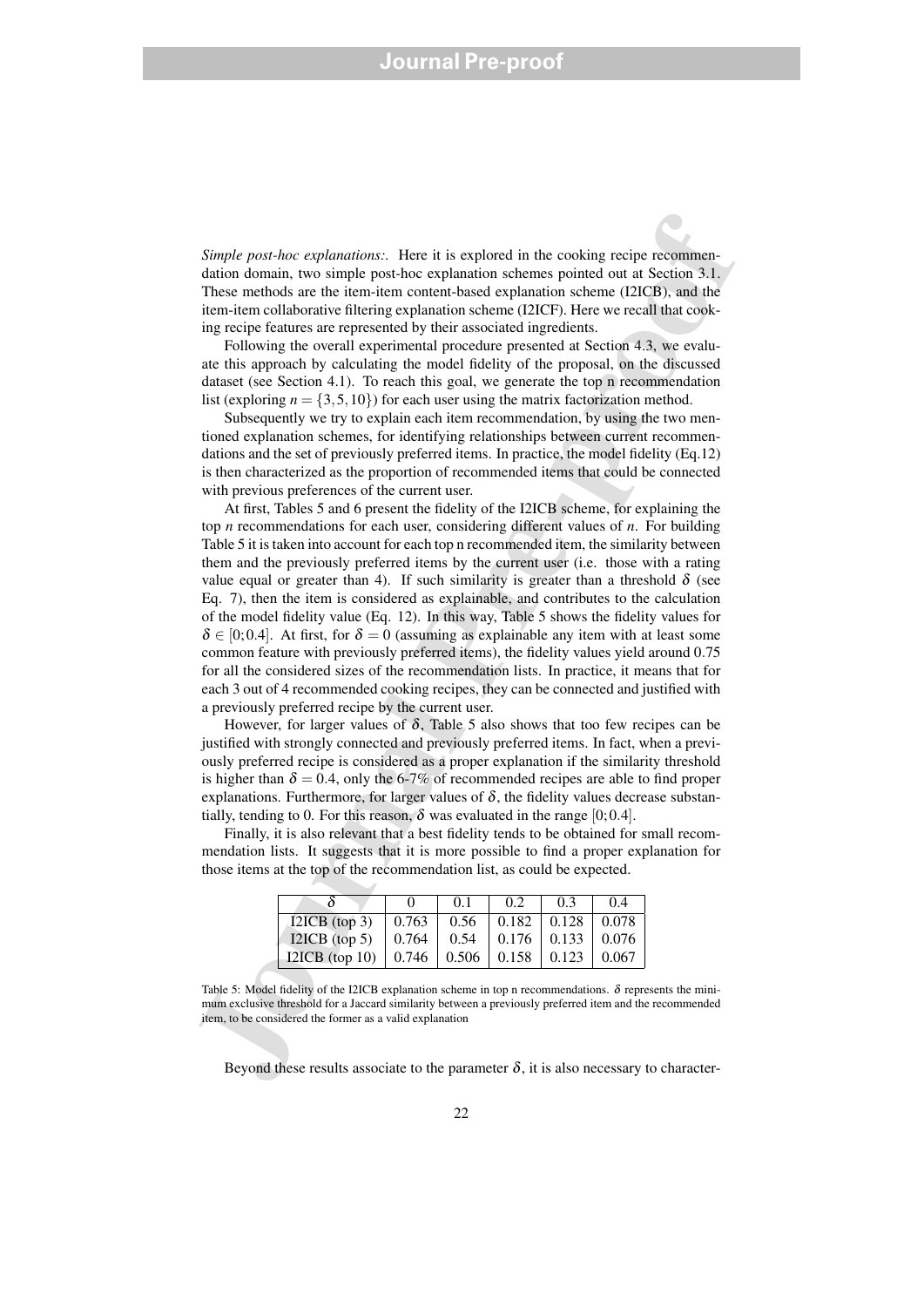ize the I2ICB post-hoc explanation scheme using other criteria more representative of the current cooking recipe domain. In this direction the parameter *m* is introduced, for representing in this case the minimum number of common features (i.e. ingredients, see Section 4.1) that should have a previously preferred recipe in common with someone in the current recommendation list, to be considered a valid explanation. Table 6 presents these results. Here it is worthy to note than even considering at least two common ingredients with a preferred item  $(m = 2)$ , the discussed framework is able to explain around the half of the recommended items. Furthermore in a more strict scenario that considers at least 5 common items  $(m = 5)$ , the framework is able to achieve a model fidelity over 0.1.

In addition to these numerical results it is necessary the development of a qualitative analysis, to verify according to the cooking recipe domain, whether the generated explanations follow the common sense and whether the common ingredients used for generating it are actually relevant features to connect past preferences and currently top n recommended recipes.

| т                |                                                 |  |  |
|------------------|-------------------------------------------------|--|--|
| $I2ICB$ (top 3)  | $0.763$   $0.534$   $0.211$   $0.128$   0.104   |  |  |
| I2ICB $(top 5)$  | $0.764$   $0.505$   $0.202$   $0.133$   $0.107$ |  |  |
| I2ICB $(top 10)$ | $0.746$   0.448   0.182   0.123                 |  |  |

Table 6: Model fidelity of the I2ICB explanation scheme in top n recommendations. *m* represents the minimum exclusive threshold for a number of common features between a previously preferred item and the recommended item, to be considered the former as a valid explanation

ize the 12ICR post-hoc explanation schome using other criteria more representative of<br>the current cooking recipe domain. In this direction the parameter *m* is introduced, for<br>expectenting in this case the minimum number Figure 6 illustrates the most relevant features (i.e. ingredients) that were used as base for linking the recommendation list with past preferences through I2ICB approach with  $m = 1$ , as well as the amount of generated explanations based on such features. As it could be expected, the figure reflects some ingredients that are pretty irrelevant for linking two recipes, such as salt, sugar, onions, or water. However, we think that it is relevant that several ingredients with a higher specificity degree (e.g. eggs, Parmesan cheese, ground beef, chicken broth, vanilla), have also driven to explanation generation. The preference over foods with such ingredients can be associated to more specific user characteristic, evidencing this result that the explanation scheme can be coupled to such characteristic, and therefore contributing to the desired wow effect of the generated explanations [64].

In a different direction, Table 7 presents the results of the I2ICF explanation scheme, also proposed by Shmaryahu et al. [16]. This table is similar to Table 5 in the sense that it used a threshold  $\delta$  to compare a currently recommended item and a previously preferred one, to determine whether the last one can be used as explanation for the current recommendation. However, here we found out that the similarity values among items, tend to be close overall. Particularly, it is showed that for  $\delta = 0.06$ , it can be reached a fidelity greater than 0.97; however, for  $\delta = 0.18$ , the fidelity is already around 0.3. These close similarity values make this approach unable to discriminate between items that can be valuable explanations for a current recommendation. Therefore, at least for the current data, I2ICF cannot be identified as a proper explanation scheme for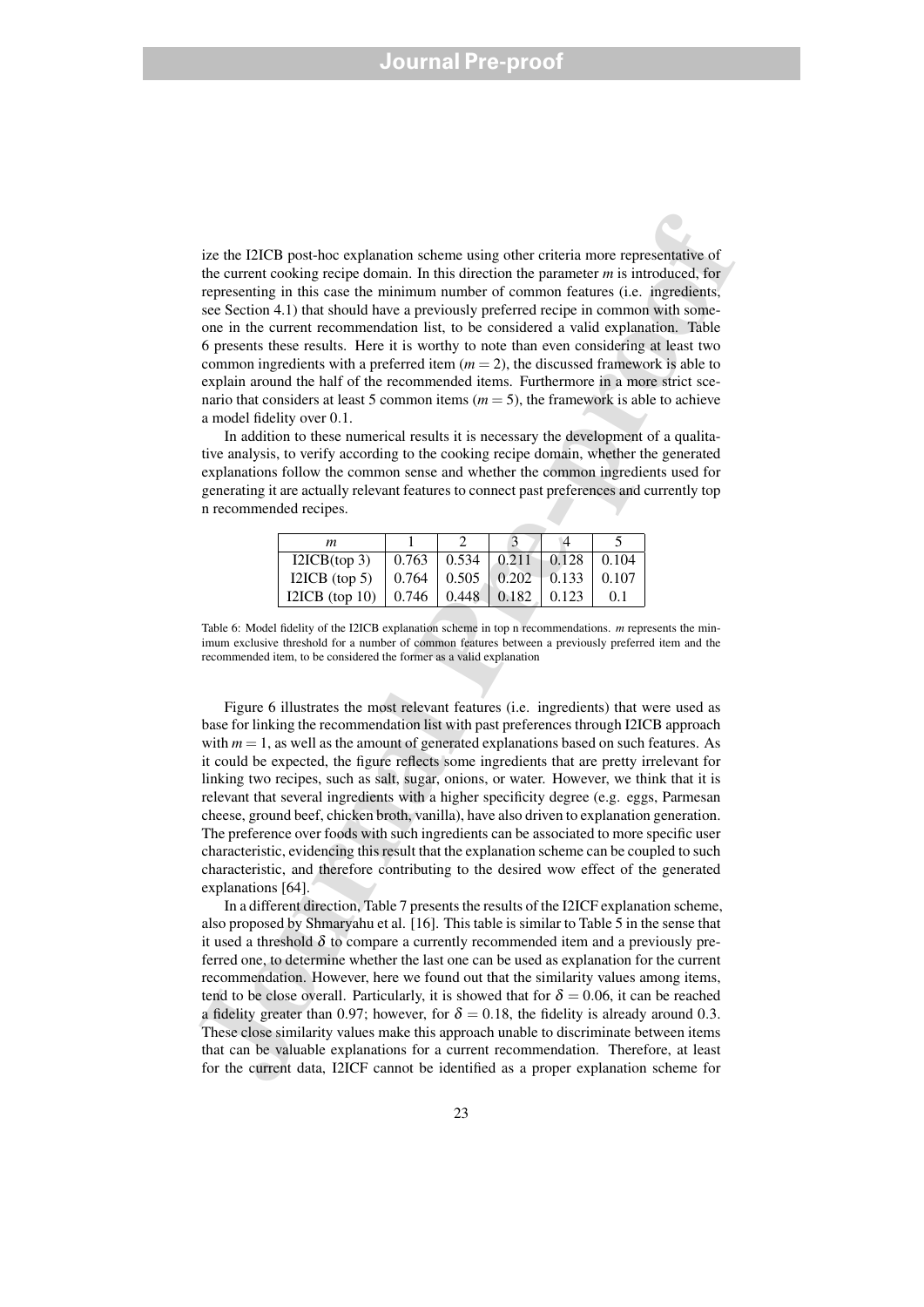

Figure 6: Most common ingredients used as base in the I2ICB recommendation explanation method (*m* = 1)

supporting recipe recommendations.

Here it is also worthy to note that for  $\delta < 0.06$  the obtained fidelity is very close to 1, while it substantially decreases for  $\delta > 0.18$ . Therefore, we report only the values in the range [0.06,0.18].

|                                                                                                    | 0.06 | 0.09 | $\perp$ 0.12 | $\perp$ 0.15 | 0.18  |
|----------------------------------------------------------------------------------------------------|------|------|--------------|--------------|-------|
| I2ICF (top 3)   $0.977$   $0.972$   $0.879$   $0.717$   $0.375$                                    |      |      |              |              |       |
| I2ICF (top 5) $\begin{array}{ c c c c c c c c c } \hline 0.972 & 0.869 & 0.678 \hline \end{array}$ |      |      |              |              | 0.34  |
|                                                                                                    |      |      |              | 0.628        | 0.297 |

Table 7: Model fidelity of the I2ICF explanation scheme in top n recommendations.  $\delta$  represents the minimum exclusive threshold for a Jaccard similarity between a previously preferred item and the recommended item, to be considered the former one as a valid explanation

*Global Explanation mining.* In this scenario we are focused on exploring the behavior of the Global Explanation Mining approach in the cooking recipe recommendation domain.

In a similar way to the previous approach based on simple-to-explain methods, exposed at Section 3.1, here Global Explanation Mining is used to explain the top n recommendation list ( $n = \{3, 5, 10\}$ ) generated through a matrix factorization method.

Specifically, the rule mining procedure considers as optimal values *min*−*support* = 0.015 and *min* − *con fidence* = {0.2, 0.3, 0.4, 0.5, 0.6, 0.7}, being such values in correspondence with the typical values of minimum support and confidence in traditional RS datasets, initially reported in this explanation method [15]. Furthermore, in a similar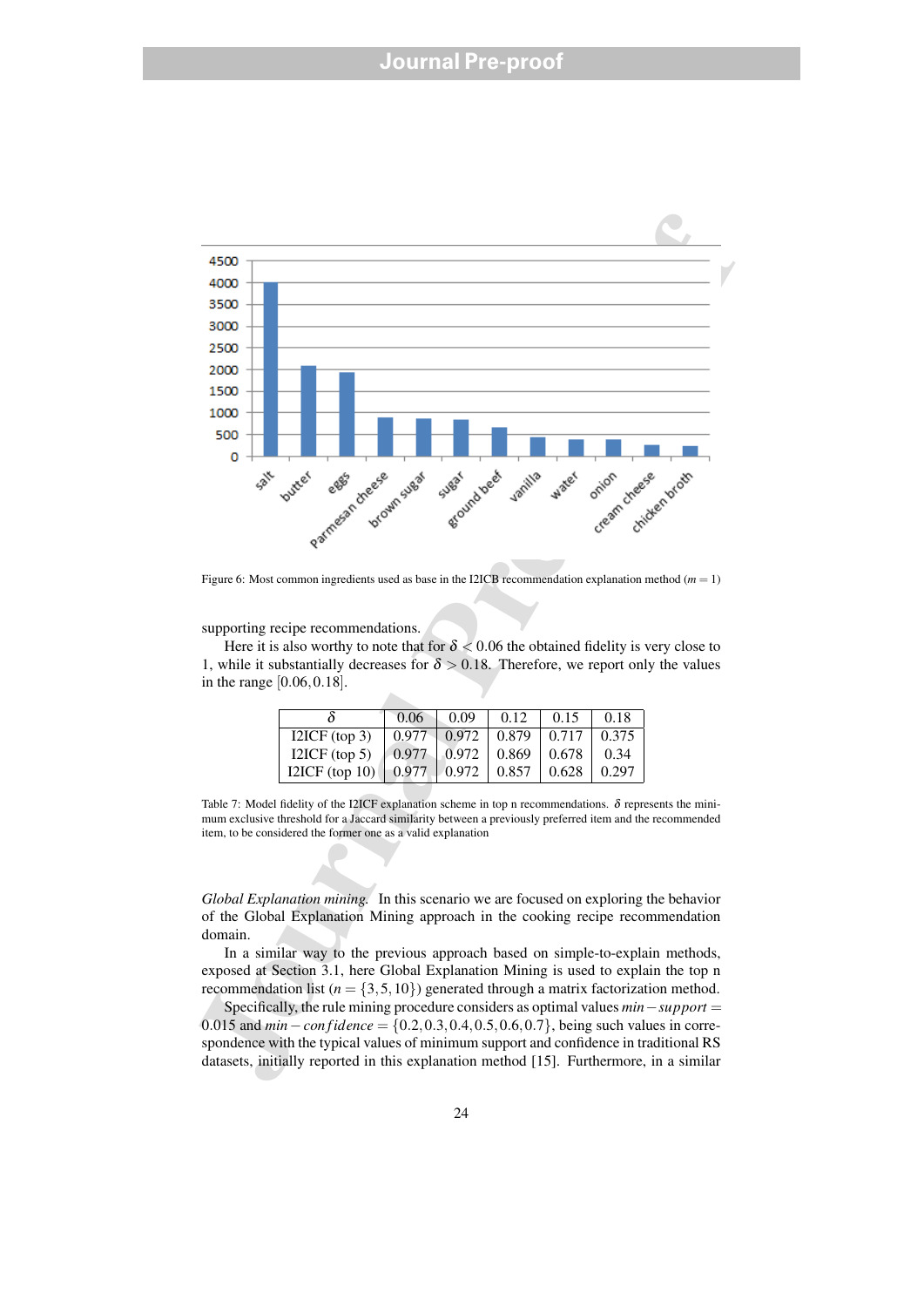way to Peake and Wang [15], we focus on rules with consequents of size 1.

way to Peake and Wang [15], we focus on niles with consequents of size 1.<br>Table 8 presents the fidelity of this approach in the food recommendation dataset,<br>as well as the accorgan murbor of explanation rules minds for ea Table 8 presents the fidelity of this approach in the food recommendation dataset, as well as the average number of explanation rules mined for each user. The table shows that this explanation approach is able to reach a high fidelity for lower minimum confidence values (e.g. a fidelity over 0.91 for *min*−*con f* = 0.2). However, it has the cost of managing a higher number of rules for explanation, as well as the possibility that some of them were actually not an appropriate explanation. In contrast, when the number of rules decreases, the model fidelity also decreases. In other direction, it is also relevant that, in a similar way to the tendency at the explanation approach presented at Section 3.1, here the model fidelity decreased for a larger size of the recommendation list. The results is expected, taking into account that top items should be the more preferred ones, and therefore easier to explain.

In this scenario, we use *min*−*con f* values in the range [0.2,0.7] because for lower values the number of rules increases considerably. On the other hand, for larger values too few rules are detected, the method takes too much time to discover it, and the fidelity values tend to 0.

| $min-conf$           | 0.2   | 0.3   | 0.4   | 0.5   | 0.6  | 0.7   |
|----------------------|-------|-------|-------|-------|------|-------|
| Expl-Min (top $3$ )  | 0.917 | 0.689 | 0.452 | 0.297 | 0.14 | 0.053 |
| Expl-Min (top $5$ )  | 0.902 | 0.658 | 0.426 | 0.268 | 0.12 | 0.041 |
| Expl-Min (top $10$ ) | 0.879 | 0.614 | 0.379 | 0.219 | 0.09 | 0.03  |
| Amount of rules      | 1871  | 1577  | 1032  | 626   | 298  | 115   |

Table 8: Model fidelity and number of rules of the Global Explanation Mining scheme in top n recommendations, considering several minimum confidence levels of the identified rules.

*Local Explanation mining.* Here it is explored the behavior of the Local Explanation Mining approach, discussed at Section 3.3 .

The evaluation of this method uses the same parameters of the Global Explanation Mining method, presented at the previous subsection. In this case, the *min*−*support* parameter was adjusted, using in this case *min*−*support* = 0.04. In addition, for each user, the profiles of the top 100 nearest users are used as input data for the corresponding local rule mining.

Table 9 presents the fidelity of this approach, as well as the average number of explanation rules, mined for each user.

Overall, the obtained results are similar to the associated to the Global Explanation Mining approach. The best fidelity values were obtained for small recommendation lists and small  $min - conf$  values, being  $min - conf \in [0.2, 0.7]$  based on the similar criteria also used in Global Explanation Mining approach. Here it is also relevant that for the same *min*−*con f* values but with a small *min*−*support*, as could be expected, a larger number of rules are identified.

*LIRE.* Furthermore, we evaluate the fidelity of the explanations generated by the LIRE approach [18] in the cooking recipe recommendation domain.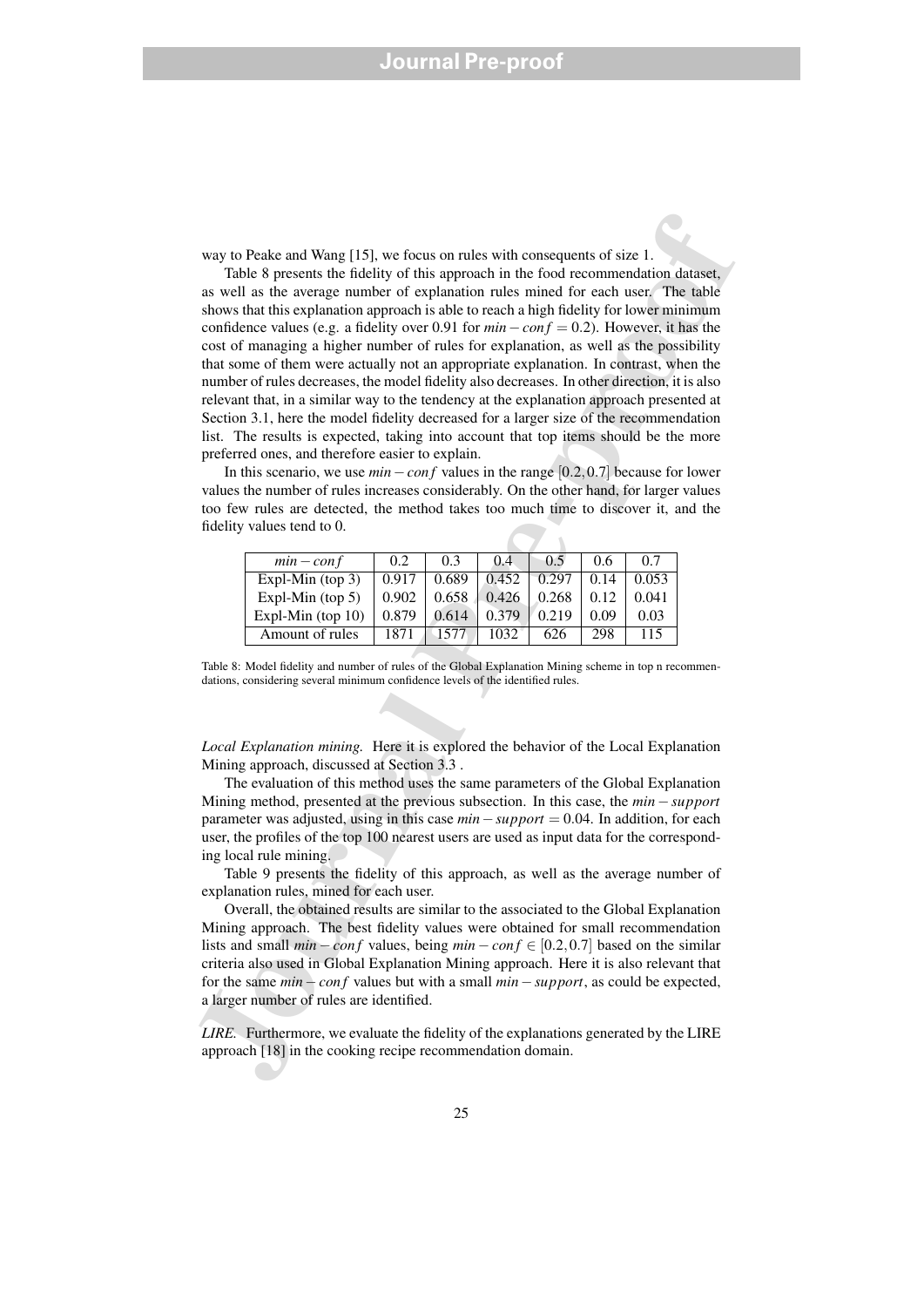| $min-conf$           | 0.2   | 0.3   | 0.4   | 0.5   | 0.6   | 0.7   |  |
|----------------------|-------|-------|-------|-------|-------|-------|--|
| Expl-Min $(top 3)$   | 0.892 | 0.671 | 0.420 | 0.317 | 0.186 | 0.107 |  |
| Expl-Min (top $5$ )  | 0.878 | 0.647 | 0.401 | 0.293 | 0.167 | 0.094 |  |
| Expl-Min (top $10$ ) | 0.858 | 0.610 | 0.372 | 0.271 |       | 0.084 |  |
| Amount of rules      | 4671  | 4529  | 4155  | 3824  | 3094  | 2441  |  |

Table 9: Model fidelity and number of rules of the Local Explanation Mining scheme in top n recommendations, considering several minimum confidence levels of the identified rules.

In a similar way to the previous scenarios, we use this approach to explain the top n recommendation list ( $n = \{3, 5, 10\}$ ) generated through the matrix factorization method described in the experimental protocol. As it was explained in the method description, for each item recommendation LIRE is focused on determined an "explanation set" of other items, which could be a valid explanation of the current item recommendation. Such recommended item is then considered as explainable, if all the items at such set represent actual preferences of the user  $(r_u i > 4)$ .

 $\begin{tabular}{|c|c|c|c|c|} \hline & min-couf & 0.2 & 0.3 & 0.4 & 0.5 & 0.6 & 0.7 \\ \hline Exp1-Mini (top 3) & 0.892 & 0.671 & 0.420 & 0.317 & 0.186 & 0.107 \\ \hline Exp1-Mini (top 10) & 0.878 & 0.647 & 0.411 & 0.203 & 0.167 & 0.994 \\ \hline Exp1-Mini (top 10) & 0.878 & 0.641 & 0.372 & 0.271 & 0.151 & 0.$ Table 10 presents the fidelity of this approach for the top n recommendation list, being  $n \in \{3, 5, 10\}$  in a similar way to the previous approaches. Furthermore, it considers different sizes of the explanation set, in the range [1,10]. Here it is relevant that the approach reaches a similar fidelity for the three mentioned top n recommendation scenarios. For all cases, LIRE reaches a fidelity close to 0.94 when *exp*−*set* −*size* = 1, which are across the best fidelity values analyzed in this research paper. However, this very small size of the explanation set can be a shortcoming considering the goal of providing trustworthy and convincing explanations.

| $exp - set - size$    |       |       |                              |                         |                                  |                     |       |         |                     |       |
|-----------------------|-------|-------|------------------------------|-------------------------|----------------------------------|---------------------|-------|---------|---------------------|-------|
| LIRE $(top 3)$        | 0.936 | 0.880 | $\mid 0.571 \mid 0.373 \mid$ |                         | 0.225                            | $^{+}$ 0.137 $^{-}$ | 0.068 | $0.040$ | $\vert 0.017 \vert$ | 0.012 |
| LIRE $({\rm top\,}5)$ | 0.939 |       |                              | $0.878$   0.570   0.374 | $\mid$ 0.222 $\mid$ 0.133 $\mid$ |                     | 0.067 | $0.039$ | 0.020               | 0.012 |
| LIRE $($ top $10)$    | 0.938 | 0.879 | 0.572                        | $\pm 0.376$             | 0.225                            | 0.132               | 0.071 | 0.039   | 0.019               | 0.013 |

Table 10: Model fidelity of the LIRE approach scheme in top n recommendations, considering several sizes of the explanation set.

In this direction, for  $exp - set - size = 2$  the fidelity of the proposal lies around 0.880, which is also a relevant result regarding the values associated to the other proposals. As could be expected, for larger sizes of such sets, the fidelity of the generated explanations quickly decreases, taking into account that the explanation sets can be then composed by some items that are not actual preferences of the current user. As example, for  $exp - set - size = 5$  the fidelity lies around 0.225, and for *exp*−*set* −*size* = 7, around 0.07.

#### *4.4.2. Exploring the effect of adding the nutritional information into the explanation performance*

This subsection is focused on exploring the effect of the introduction of the nutritional re-ranking criteria in the fidelity of each recommendation explanation ap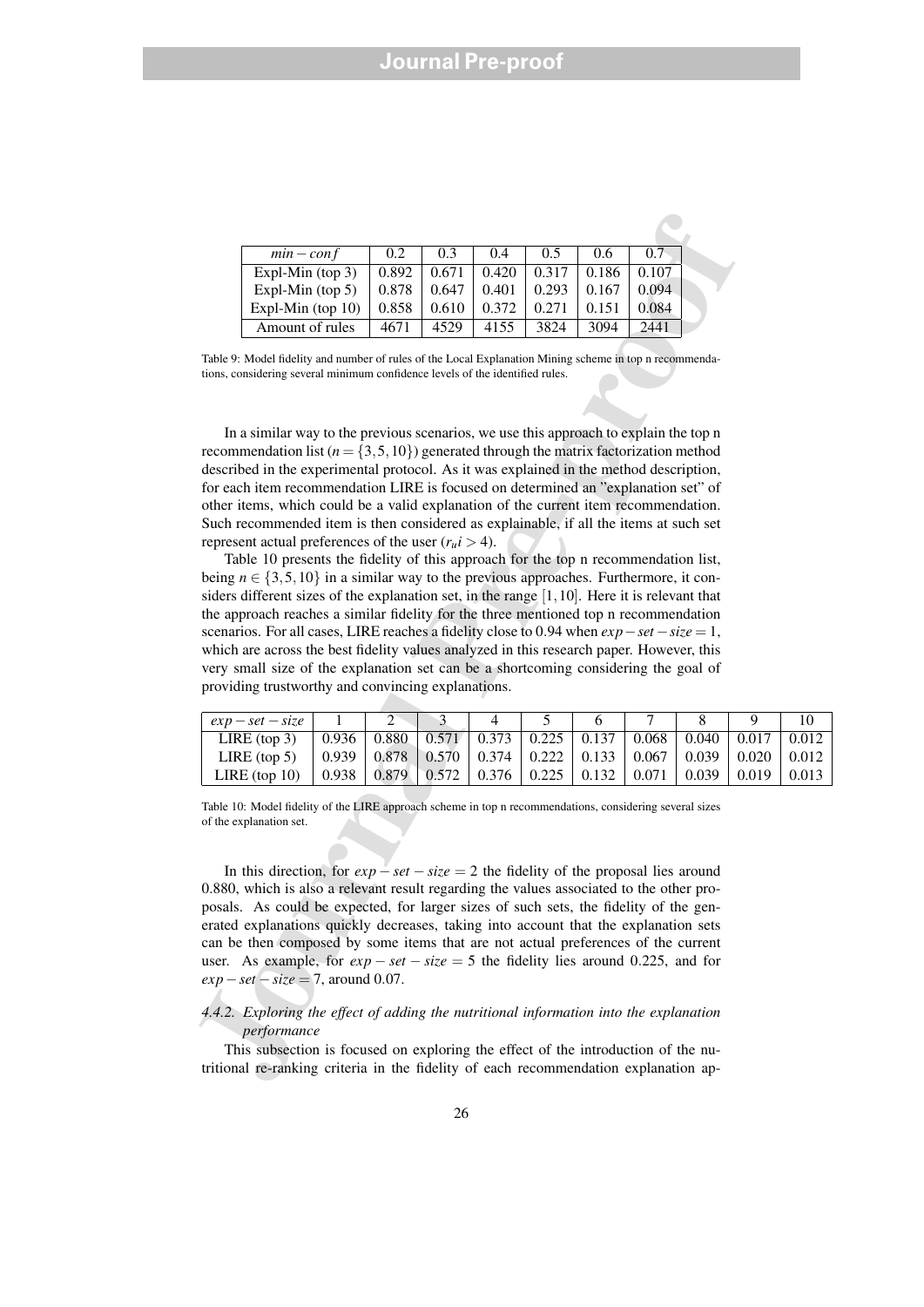proaches, discussed at Section 3. With this goal in mind, the protocol previously presented at Section 4.3 is used for evaluating these explanation approaches using the nutritional recommendations re-ranking. Furthermore, for each case it is developed a comparison against the same approach using the same size of the top n recommendation list, but without considering the nutritional criteria, for measuring its effect in the recommendation performance.

*Simple post-hoc explanations.* At first, this study is developed for the simple post-hoc explanations [16]. Here, it is considered the incorporation of the nutrition-aware reranking approach (I2ICB+nut), considering  $(n=10, p=5)$  and  $(n=5, p=3)$  (i.e. top n recommendations generation, which are reduced to p recommendations after nutritionaware re-ranking). The achieved results are respectively compared with their counterparts in the cases that do not use nutritional information (i.e. I2ICB (top 5) and I2ICB (top 3)).

proaches, discussed at Section 3. With this geal in mind, the protocol previously pre-<br>sented at Section 4.3 is used for evaluating these explanation approaches using the<br>nurritonal recommendation ve-marking, Furthermore, Table 11 presents these results. In this case for larger values of  $\delta$ , specifically for  $\delta$  > 0.2, both approaches outperform their respective counterparts that do not consider the nutritional knowledge, being in this case I2ICB (top 3) and I2ICB (top 5). On the other hand, for  $\delta$  < 0.2, the incorporation of nutritional knowledge leads to a reaching of lower fidelity values. Such results suggest that when recommendation explanations are only generated through items very similar to the currently recommended, the incorporation of the nutrition-aware criteria can lead to an improvement in the recommendation generation. However, where explanations are also driven through less similar items, such criteria do not introduce an improvement in the explanation capability.

|                           |       | 0.1   | 0.2   | 0.3   | 0.4   |
|---------------------------|-------|-------|-------|-------|-------|
| I2ICB $(top 3)$           | 0.763 | 0.56  | 0.182 | 0.128 | 0.078 |
| I2ICB+nut (top $5,p=3$ )  | 0.728 | 0.473 | 0.2   | 0.177 | 0.126 |
| I2ICB $(top 5)$           | 0.764 | 0.54  | 0.176 | 0.133 | 0.076 |
| I2ICB+nut (top $10,p=5$ ) | 0.716 | 0.478 | 0.237 | 0.198 | 0.133 |

Table 11: Model fidelity of the I2ICB explanation scheme in top n recommendations, with and without nutritional information.  $\delta$  represents the minimum exclusive threshold for a Jaccard similarity between a previously preferred item and the recommended item, to be considered the former as a valid explanation

Table 12 also presents the evaluation of incorporating the nutrition-aware re-ranking in the top n recommendation process, in the I2ICB explanation scheme that consider the minimum exclusive threshold value *m*. As could be expected, these results closely match with those associated to the analysis of the parameter  $\delta$ . In this case, for  $m \geq 3$ , the approaches that incorporate nutritional knowledge obtain a better fidelity. On the other hand, for lower *m* values the best fidelity was obtained for the methods that do not incorporate this kind of knowledge.

Furthermore, Table 13 presents the results for the I2ICF explanation approach. In this experimental scenario it is not reflected a well-defined behavior of the methods that incorporate nutritional knowledge (I2ICF (top 5,p=3) and I2ICF (top 10,p=5)) ,in relation to their counterparts that do consider such knowledge. In this case, both approaches reach a similar performance for  $\delta = \{0.06, 0.09, 0.12\}$ , while for larger values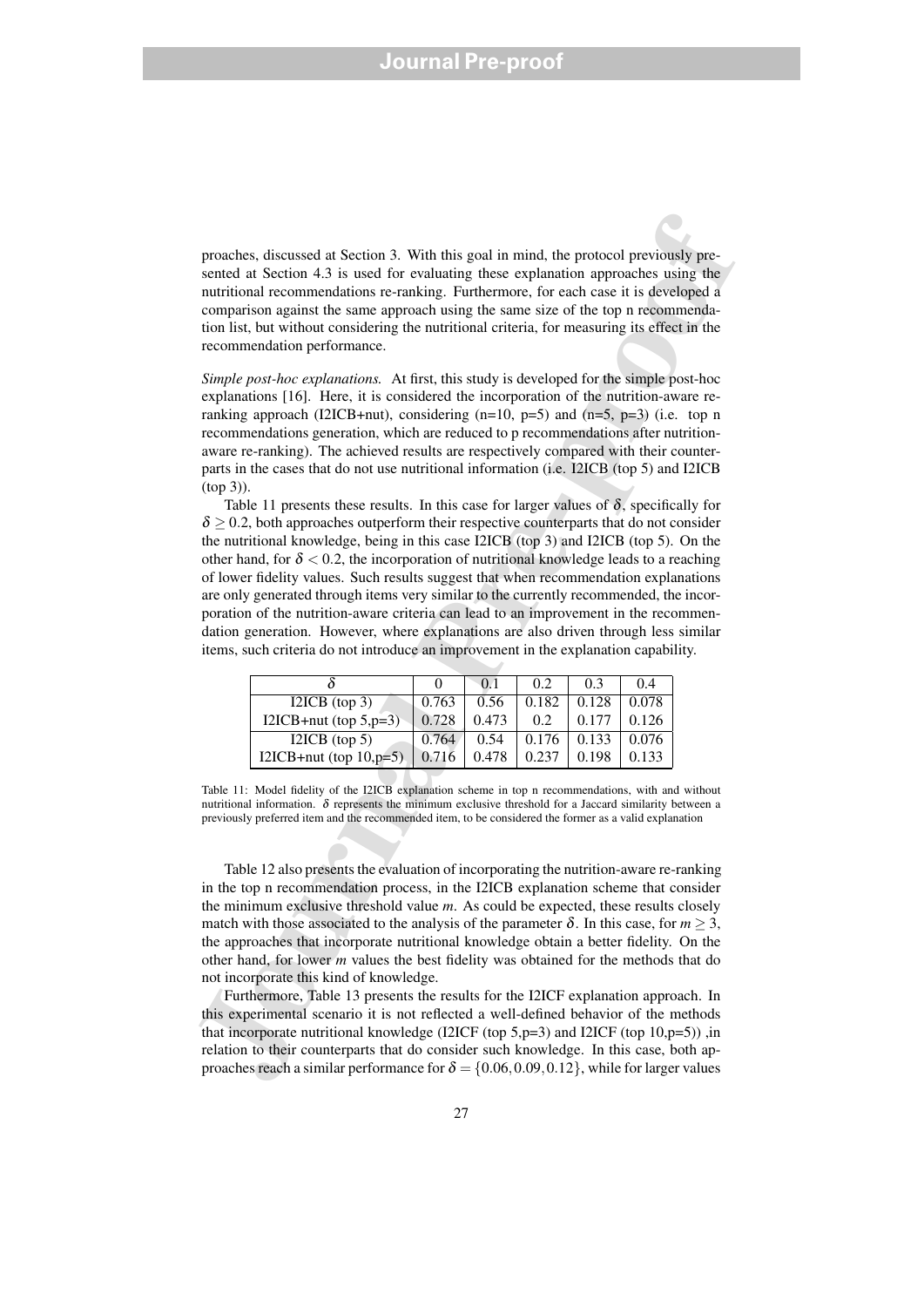| m                         |       |       |       |       |       |  |
|---------------------------|-------|-------|-------|-------|-------|--|
| $I2ICB$ (top 3)           | 0.763 | 0.534 | 0.211 | 0.128 | 0.104 |  |
| I2ICB+nut (top $5,p=3$ )  | 0.728 | 0.424 | 0.229 | 0.177 | 0.177 |  |
| I2ICB $(top 5)$           | 0.764 | 0.505 | 0.202 | 0.133 | 0.107 |  |
| I2ICB+nut (top $10,p=5$ ) | 0.716 | 0.403 | 0.255 | 0.198 | 0.197 |  |

Table 12: Model fidelity of the I2ICB explanation scheme in top n recommendations, with and without nutritional information. *m* represents the minimum exclusive threshold for a number of common features between a previously preferred item and the recommended item, to be considered the former as a valid explanation

of  $\delta$ , the approach that does not consider nutritional knowledge reaches the best performance.

|                           | 0.06  | 0.09  | 0.12. | 0.15  | 0.18  |
|---------------------------|-------|-------|-------|-------|-------|
| $I2ICF$ (top 3)           | 0.977 | 0.972 | 0.879 | 0.717 | 0.375 |
| I2ICF+nut (top $5,p=3$ )  | 0.977 | 0.973 | 0.878 | 0.651 | 0.269 |
| $I2ICF$ (top 5)           | 0.977 | 0.972 | 0.869 | 0.678 | 0.34  |
| I2ICF+nut (top $10,p=5$ ) | 0.977 | 0.973 | 0.881 | 0.642 | 0.255 |

Table 13: Model fidelity of the I2ICF explanation scheme in top n recommendations, with and without nutritional information. δ represents the minimum exclusive threshold for a Jaccard similarity between a previously preferred item and the recommended item, to be considered the former as a valid explanation

Summarizing, the results suggest that the incorporation of nutritional information into the post-hoc explanation approaches presented by Shmaryahu et al. [16], leads to an improvement in the model fidelity for larger values of the parameters  $\delta$  and *m* in I2ICB schemes, and keeps a similar performance for lower values of the parameter  $\delta$ in the I2ICF scheme.

*Global Explanation Mining.* This subsection is focused on exploring the effect of the addition of nutritional information in the Global Explanation Mining approach [15].

In a similar way to the simpler post-hoc approaches [16], here it is considered the incorporation of the nutrition-aware re-ranking approach (see Section 3.1), considering  $(n=10, p=5)$  and  $(n=5, p=3)$  (i.e. top n recommendations generation, which are reduced to p recommendations after nutrition-aware re-ranking).

**EPG (100 3)**  $\sqrt{133}$   $\sqrt{133}$   $\sqrt{133}$   $\sqrt{131}$   $\sqrt{131}$   $\sqrt{131}$   $\sqrt{131}$   $\sqrt{131}$   $\sqrt{131}$   $\sqrt{131}$   $\sqrt{131}$   $\sqrt{131}$   $\sqrt{131}$   $\sqrt{131}$   $\sqrt{131}$   $\sqrt{131}$   $\sqrt{131}$   $\sqrt{131}$   $\sqrt{131}$   $\sqrt{131}$   $\sqrt{131$ Table 14 presents the model fidelity of Global Explanation Mining after the incorporation of nutritional information (Exp-Min+Nut), as well as compares it with the same approach but without such information (Expl-Min). As can be expected, for several scenarios the application of the re-ranking approach for prioritizing the recommendation of nutritionally-appropriated recipes, introduces the suggestion of some recipes that are not possible to explain. Such facts imply the reduction of the fidelity at the corresponding model, in relation to a similar model that does not consider such re-ranking (e.g. Expl-Min+Nut (top 5, p=3) vs. Expl-Min (top 3) ; or Expl-Min+Nut (top 10, p=5) vs. Expl-Min (top 5), see Table 8). Such decreasing becomes relevant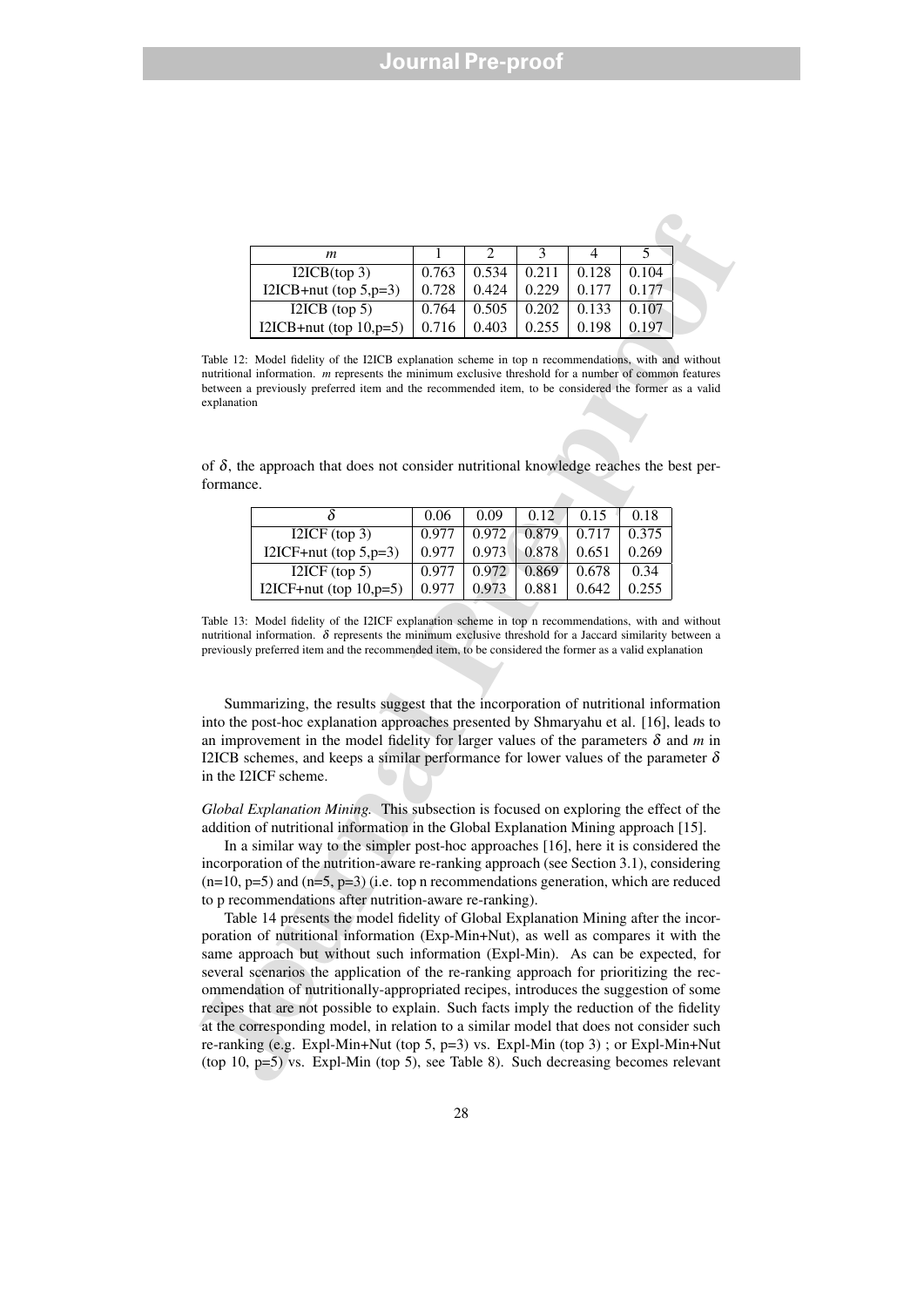| $min - cont$                  | 0.2   | 0.3   | (0.4) | 0.5   | 0.6   | 0.7   |
|-------------------------------|-------|-------|-------|-------|-------|-------|
| Expl-Min $(top 3)$            | 0.917 | 0.689 | 0.452 | 0.297 | 0.14  | 0.053 |
| Expl-Min+Nut (top 5, $p=3$ )  | 0.902 | 0.633 | 0.390 | 0.226 | 0.089 | 0.020 |
| Expl-Min $(top 5)$            | 0.902 | 0.658 | 0.426 | 0.268 | 0.12  | 0.041 |
| Expl-Min+Nut (top 10, $p=5$ ) | 0.896 | 0.621 | 0.365 | 0.198 |       | 0.020 |

when only rules with very high confidence values are mined.

Table 14: Model fidelity and number of rules of the Global Explanation Mining scheme in top n recommendations, considering several minimum confidence levels of the identified rules, and with and without nutritional information

when only rules with very high confidence values are mined.<br>
Fig. 10.4 ( $m = -\omega n f$ ) ( $0.23 - 0.33 - 0.43 - 0.53 - 0.64$ ) ( $0.023$ )<br>
Expl-Min (top 3) ( $0.917 - 0.689 - 0.452 - 0.297$ ) ( $0.144 - 0.053$ )<br>
Expl-Min (top 5) ( $0.902 - 0.$ In contrast, for low confidence values, specifically, for *min*−*con f* = 0.2, it is worthy to note that Table 8 shows that the fidelities of the nutrition-aware methods reach a value of 0.902 and 0.896, which are very close to their counterparts that do not consider this criterion (getting fidelities of 0.917 and 0.902). This fact suggests that when a relevant set of rules are available to build the explanations, the nutritionally-appropriated items could be easier to explain, in relation to formerly top preferred items. Further studies are necessary to validate this hypothesis.

*Local Explanation mining.* This subsection is focused on exploring the effect of the addition of nutritional information in the Local Explanation Mining approach [15].

Table 15 presents the results associated to this approach. In a similar way to the behavior of Global Explanation Mining (Table 14), here for  $min - conf = 0.2$  and  $(top10, p=5)$ , the nutrition-aware methods reach a similar fidelity value in relation to its counterpart (*Expl* − *Min*(*top*5)), while for larger *min* − *con f* values, the methods that do not consider nutritional issues, outperform those that consider it.

| $min-conf$                       |            | 0.3   | (0.4) | 0.5   | 0.6   | 0.7   |
|----------------------------------|------------|-------|-------|-------|-------|-------|
| Expl-Min $(top 3)$               | 0.892      | 0.671 | 0.420 | 0.317 | 0.186 | 0.107 |
| Expl-Min+Nut (top 5, $p=3$ )     | 0.885      | 0.621 | 0.375 | 0.260 | 0.130 | 0.077 |
| Expl-Min $(top 5)$               | 0.878      | 0.647 | 0.401 | 0.293 | 0.167 | 0.094 |
| Expl-Min+Nut (top $10$ , $p=5$ ) | $0.87^{2}$ | 0.607 | 0.361 | 0.260 | 0.132 | 0.075 |

Table 15: Model fidelity and number of rules of the Local Explanation Mining scheme in top n recommendations, considering several minimum confidence levels of the identified rules, and with and without nutritional information.

Such similar fidelity value also reinforces the previously mentioned hypothesis that more rules make nutritionally-appropriated items easier to explain, taking into account that Local Explanation Mining generates a larger number of rules in relation to Global Explanation Mining, as was exposed in Section 4.4.1.

*LIRE.* Finally, Table 16 presents the effect of adding the nutritional information in the top n recommendation list generation, in the LIRE approach.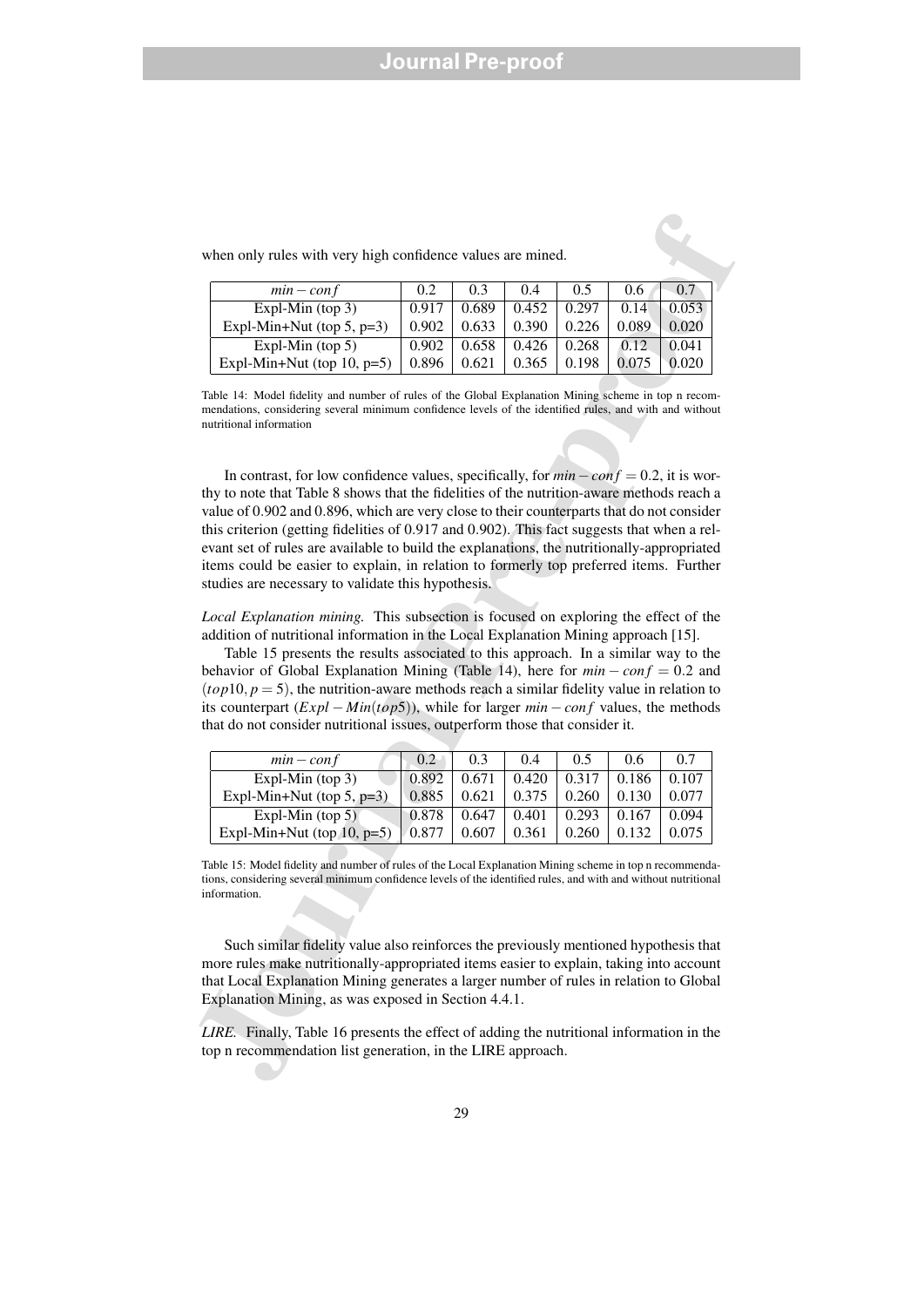| $exp - set - size$       |       |       |       | 4     |       |       |       |       |       | 10    |
|--------------------------|-------|-------|-------|-------|-------|-------|-------|-------|-------|-------|
| LIRE $(top 3)$           | 0.936 | 0.880 | 0.571 | 0.373 | 0.225 | 0.137 | 0.068 | 0.040 | 0.017 | 0.012 |
| LIRE+Nut (top 5, $p=3$ ) | 0.941 | 0.879 | 0.572 | 0.380 | 0.227 | 0.136 | 0.071 | 0.043 | 0.021 | 0.014 |
| LIRE $(top 5)$           | 0.939 | 0.878 | 0.570 | 0.374 | 0.222 | 0.133 | 0.067 | 0.039 | 0.020 | 0.012 |
| LIRE+Nut (top $10,p=5$ ) | 0.941 | 0.881 | 0.571 | 0.375 | 0.223 | 0.130 | 0.069 | 0.042 | 0.020 | 0.014 |

Table 16: Model fidelity of the LIRE approach scheme in top n recommendations, considering several size of the explanation set, and using nutritional information

In this case, Table 16 evidences that the nutritional-aware re-ranking leads to an increasing in the model fidelity values that can be reached by the LIRE approach.

For the top 3 recommendation task,  $LIRE + Nut(top 5, p = 3)$  outperforms  $LIRE(top 3)$ for 8 out of 10 experimental scenarios, achieving very similar results in the two remaining scenarios (i.e. size 2 and 6, of the explanation set). In a very similar way, for the top 5 recommendation task,  $LIRE + Nut(top10, p = 5)$  outperforms  $LIRE(top5)$  for 8 out of 10 experimental scenarios, with similar results in the remaining two, in the case for explanation sets with sizes 6 and 9.

These results evidence a different behavior in relation to the Explanation Mining approaches. While the incorporation of nutritional information decreases the fidelity of the model in Explanation Mining (Sections 3.2 and 3.3), here at the LIRE approach (Section 3.4) it leads to a slight improvement in such values. We think that this improvement is with the cost of providing less convincing explanations considering they are limited by the established size of the explanation set (Section 3.4). A detailed comparison across the discussed approaches, will be presented in the next subsection.

#### *4.4.3. Comparison across the proposals*

Previous subsections have been focused on studying the performance of previously presented post-hoc explanation approaches, with and without nutritional information. This subsection is focused on performing a comparison between them, being centered in two directions: 1) performing a direct comparison according to the model fidelity criterion, and 2) studying the overlapping degree between the set of explanations generated by each different explanation approach.

erg  $-$  set  $-$  size  $\frac{1}{18}$   $\frac{2}{133}$   $\frac{3}{1333}$   $\frac{4}{1325}$   $\frac{5}{10225}$   $\frac{6}{1318}$   $\frac{7}{10880}$   $\frac{1}{1884}$  (i.ep 3) 0.9340 0.8380 (4571)  $\frac{1}{10373}$   $\frac{0.225}{0.225}$   $\frac{0.137}{0.1376}$   $\frac{0.027}{0.1876$ *Direct comparison between the proposals.* Figure 7 shows the performance of the six considered explanation approaches which are I2ICB with Jaccard similarity (a), I2ICB with minimum number of common features (b), I2ICF (c), Global Explanation Mining (d), Local Explanation Mining (e), and LIRE (f). Each approach depends on different parameters (X-axis), but the results are presented using the same scale for the fidelity values (Y-axis). The top 3 recommendation task was considered for all cases, even though the obtained results were similar for the top 5 and top 10 task, also considered previously in this experimental analysis.

From a general viewpoint, all the analyzed approaches perform similarly in the sense that they are able to reach fidelity values in a wide range located from around 0.7, to a value very close to zero depending on the corresponding parameter.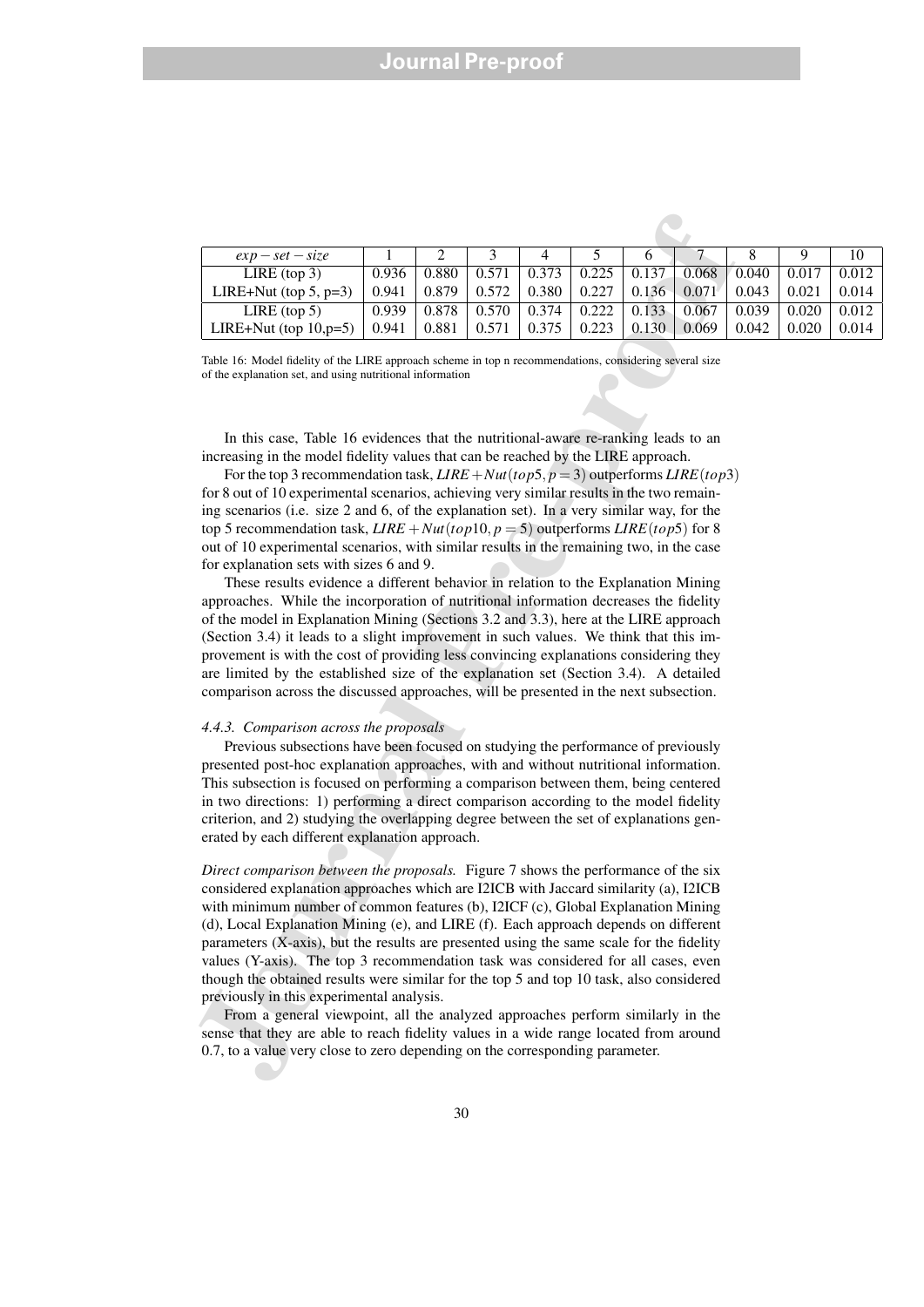However, several difference across the methods can be also observed. At first it is relevant that the approaches that depend on item features (Figure 7 a and b) obtain a lower fidelity values in relation to other approaches such as Explanation Mining and LIME. It suggests that there are several relationships between items, which represent valid explanations for the performed recommendations, and that go beyond simple relationships between features.

In a different direction, it is necessary to mention the high fidelity values achieved by the I2ICF approach (c at Figure 7). However, in contrast to the other approaches and as it was pointed out previously, the I2ICF fidelity decreases quickly for small changes of the parameter  $\delta$ . It suggests then that this method is not able to discriminate between appropriate and not appropriate explanations for a current item recommendation.

Finally, Global Explanation Mining (Figure 7 d), Local Explanation Mining (Figure 7 e), and LIRE (Figure 7 f) are able to obtain fidelity values around 0.9 for several scenarios. In this context Global Explanation Mining obtains better fidelity values than Local Explanation Mining for lower *min* − *con f* values, even though it needs a smaller number of rules as was pointed out in Section 4.4.1. It is also interesting that for high *min*−*con f* values (i.e. only rules with a high trust level), the local approach outperforms the global one.

However, several difference across the methods can be also observed. A first it is<br>relevant that the approaches that depend on item features (Figure 7 a and b) obtain a<br>lower fieldiny values in relation on other approache Furthermore, the LIRE approach (f) obtains fidelity values over 0.87 for *exp* −  $set - size = 1$  and  $exp - set - size = 2$ , which are values comparable with the best performance of Explanation Mining. In addition, this approach does not depend on the generation of intermediate knowledge such as the rules in the explanation mining scenarios, allowing LIRE to generate the explanations in a more succinct way. However, it also has as shortcoming the fact that its fidelity decreases substantially for  $exp - set - size \geq 3$ , and therefore a high fidelity is only guaranteed with explanation sets with limited sizes.

In short, this analysis suggests that the selection of an appropriate explanation approach depends on several facts such as the desired expressiveness of the generated explanations, or the available computational capability to generate the rules that are necessary in some approaches. Furthermore, the number of available features for characterizing items is also necessary to consider, even though in this case the methods that directly depend on features (Figure 7 a and b), have a lower fidelity in relation to the other approaches.

In a different direction, it is worthy to mention that it was performed a direct comparison between the fidelity values obtained by the approaches incorporating nutritional information. The obtained results were very analogous with these previously discussed in this subsection. Therefore, we do not included them in a explicit way here.

*Analysis of the overlapping degree.* This subsection is focused on studying the overlapping degree between the explanations generated by each different explanation approach, in order to characterize the difference between them beyond the fidelity values.

To perform such analysis, we analyze the provided recommendations as well as its associated explanation, generated for 20 users, randomly selected. For each case, such explanations are generated through: 1) the I2ICB considering the minimum exclusive threshold with  $m = 0$  (Section 3.1), 2) the Global Explanation Mining approach with  $min - support = 0.2$  (Section 3.2), and 3) the LIRE approach with  $exp - set - size = 2$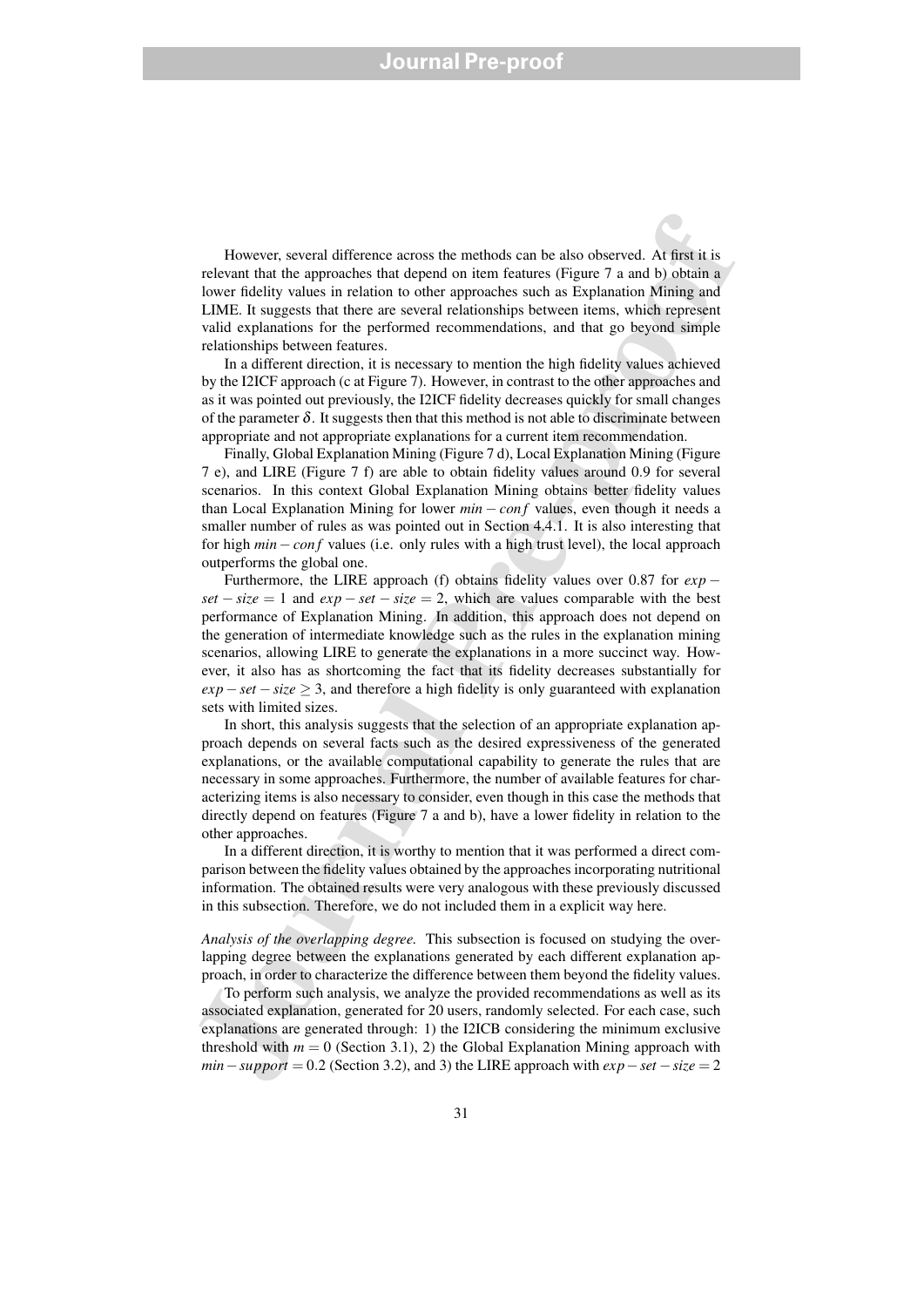(Section 3.4); in the three cases without using nutritional information. These three methods have performed with a similar fidelity for the selected parameter values. For all scenarios, the top 3 recommendation task was considered. Afterwards, we analyze the items used for providing explanations for the recommendation generated in the three scenarios. Here we do not analyze Local Explanation Mining considering it performs similar to Global Explanation Mining, that was already included in this analysis.

Figure 8 shows three histograms presenting the frequency of the most common items used as explanation in the three corresponding explanation approaches, in the top 3 recommendation task for the 20 selected users. At first, it is relevant that disregarding the used explanation approach, the explanations tend to be supported by the same set of items.

(Section 3.4); in the three cases without using nutritonal information. These these methods have performed with a similar fidelity for the selected parameter values. For all seconds the top 3 recommondation task was consi However, a detailed analysis of Figure 8 can identify some differences between the explanation methods. Specifically, it is relevant some differences between the I2ICB approach with  $m = 0$  [16] (Figure 8a) and the other two approaches (i.e. Global Explanation Mining at Figure 8b, and LIRE at Figure 8c). In the case of I2ICB, items such as *id* = 56425 and *id* = 101819 are frequently used as explanations, while in the other two approaches, they are used with a lesser extent. Furthermore, other items such as *id* = 99787 with a lower frequency in I2ICB, are usually used for supporting explanations in the other two approaches. This behavior can be expected, considering that the explanations generated by I2ICB are supported by the features associated to each item (in this case ingredients of the recipes), while Global Explanation Mining and LIRE are based on the discovery of latent relationship between the items based on the user preferences. Based on such fact, it can be expected that they would provide different explanations for the same set of recommended items.

Furthermore, even though the analysis of Figures 8b and 8c suggests a clearer correlation between the frequency of the explanation items linked to the Global Explanation Mining and the LIRE approaches, some difference can be also appreciated. In the case of Global Explanation Mining, the item  $id = 117899$  was the most commonly used in the explanations, while for LIRE the item  $id = 99787$  was the most used, being  $id = 117899$  also used with larger extent. Other items such as  $id = 125637$  also have relevant differences in their frequencies across these two approach, considering their relative frequencies in relation to the associated to the other items.

Summarizing, the analysis developed at this section suggests that even though each analyzed method can perform similarly according to their fidelity values, the generated explanation can be different and closely related to the working foundations of each approach. Therefore, it is also necessary to consider the nature of the data such as the amount of common ingredients, the amount of co-rated recipes, or the possibility of finding/building an appropriate neighborhood for the current user, before selecting the explanation approach to use.

In a similar way to the previous subsection, the obtained results with the use of nutritional information were very analogous to the presented here without such information. Therefore, we do not included them in a explicit way.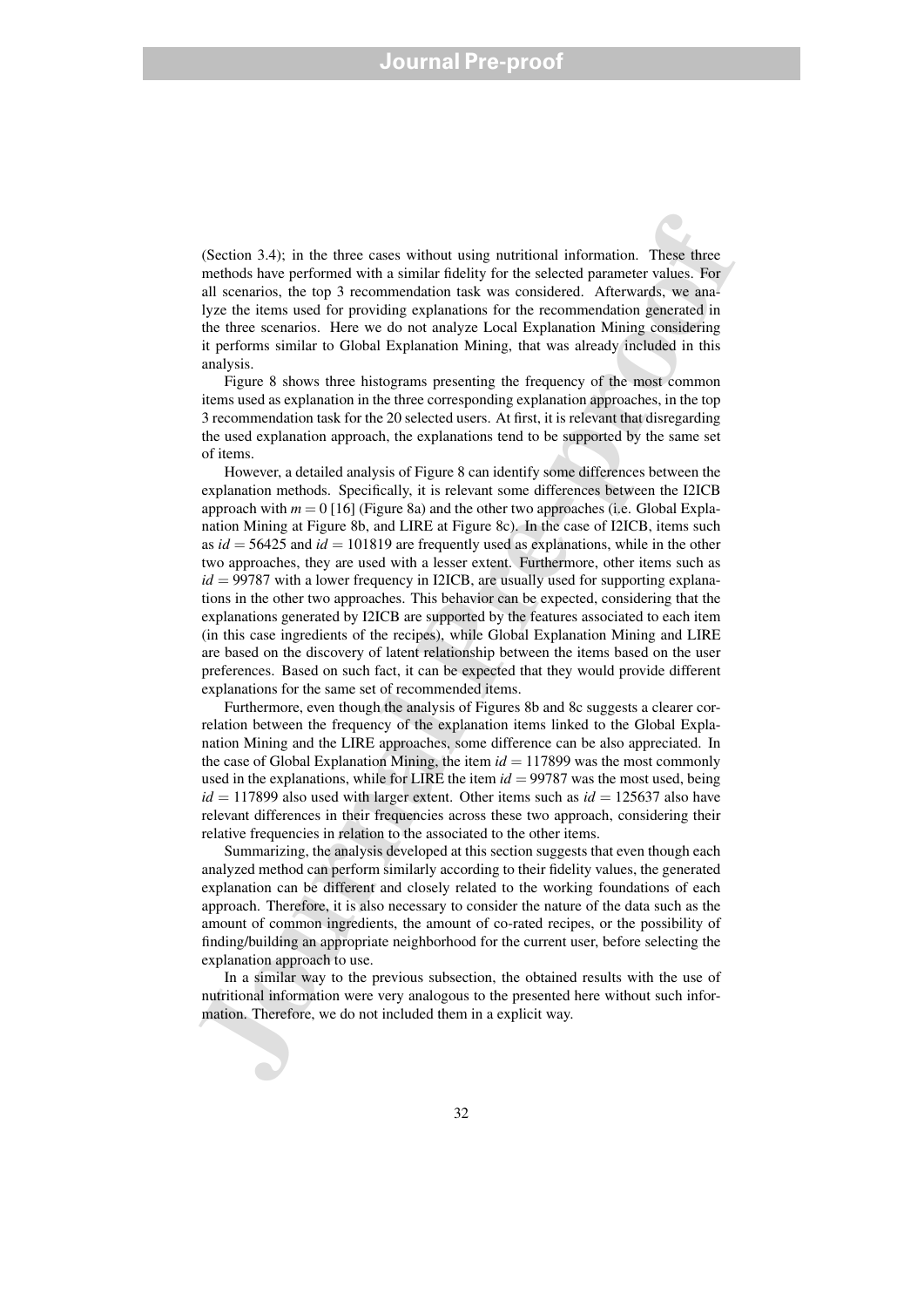#### *4.4.4. Case studies*

This subsection presents several case studies of recommendation explanations generated by the previously discussed approaches, as real examples that illustrate the particularities of each method.

4.4.4. Case studies<br>This subsection presents several case studies of recommendation explamations generated by the pre-<br>circular by the pre-ional operator approaches, as real examples that illustratic the particular<br>direct *Simple post-hoc explanations.* At first, we present some explanations generated by the I2ICB simple post-hoc explanation approach. In this case we assume  $m = 3$ , for guaranteeing a strong relation between associated foods. Table 17 illustrates some recommended recipes and their corresponding justifications, showing that the I2ICB method is able to provide plausible explanations. Here it is observed that a recommendation of a dessert (banana cake), is explained by the previous consumption of other desserts (e.g. brownies and cinnamon cake), and other recipe having banana (i.e. banana bread). Similarly, a recommendation of a chicken with pasta was directly supported by the previous preference of a dish containing chicken breast; and a recommendation of spaghetti was explained by the previous preference of a pizza. Furthermore, the table also refers to possible explanations which nature are not completely clear, such as the recommendation of meatballs tailored by the previous preference of a brunch cake.

| Recommendation        | banana cake with cream cheese frosting        | creamy cajun chicken pasta                     |
|-----------------------|-----------------------------------------------|------------------------------------------------|
|                       | lighten up whatever floats your boat brownies | moist cheddar garlic oven fried chicken breast |
| <b>Explanation</b>    | banana banana bread                           |                                                |
|                       | 5 minute cinnamon flop brunch cake            |                                                |
| <b>Recommendation</b> | jo mama's world famous spaghetti              | italian melt in your mouth meatballs           |
| <b>Explanation</b>    | sloppy joes pizza joes                        | 5 minute cinnamon flop brunch cake             |

Table 17: Examples of real explanations generated through the I2ICB explanation scheme, considering *m* = 3

*Explanation Mining.* In order to illustrate some explanations provided by the explanation mining approach and to perform a further analysis on the relationship between Explanation Mining and the approach based on simply-to-explain methods (Section 3.1), Table 18 and 19 show some recommended items, that can be either explained or not explained, also by the Shmaryahu et al. scheme with  $m = 1$ . Such explanations are generated in this case by the Local Explanation Mining approach, which was able to generate a larger set of rules in relation to Global Explanation Mining.

Regarding Table 18, it presents an explanation example similar to the discussed in Table 17, where similar foods are linked as explanation mean. On the other hand, Table 19 illustrates some recipe explanations only generated through Explanation Mining, that even though they relate foods that do not have common ingredients, can be considered plausible explanations taking into account the common sense. In the first case, the preference over a bread recipe is explained by the preference for two recipe that could be associated to breakfasts (i.e. meatballs and a burrito). In the other case, a meatloaf recipe is explained by a preference over pork chops and a common dessert such as banana cake with cream cheese. These examples prove that it is possible to generate appropriate explanations by linking recipes without obviously common features, raising in this way the role of approaches such as Explanation Mining.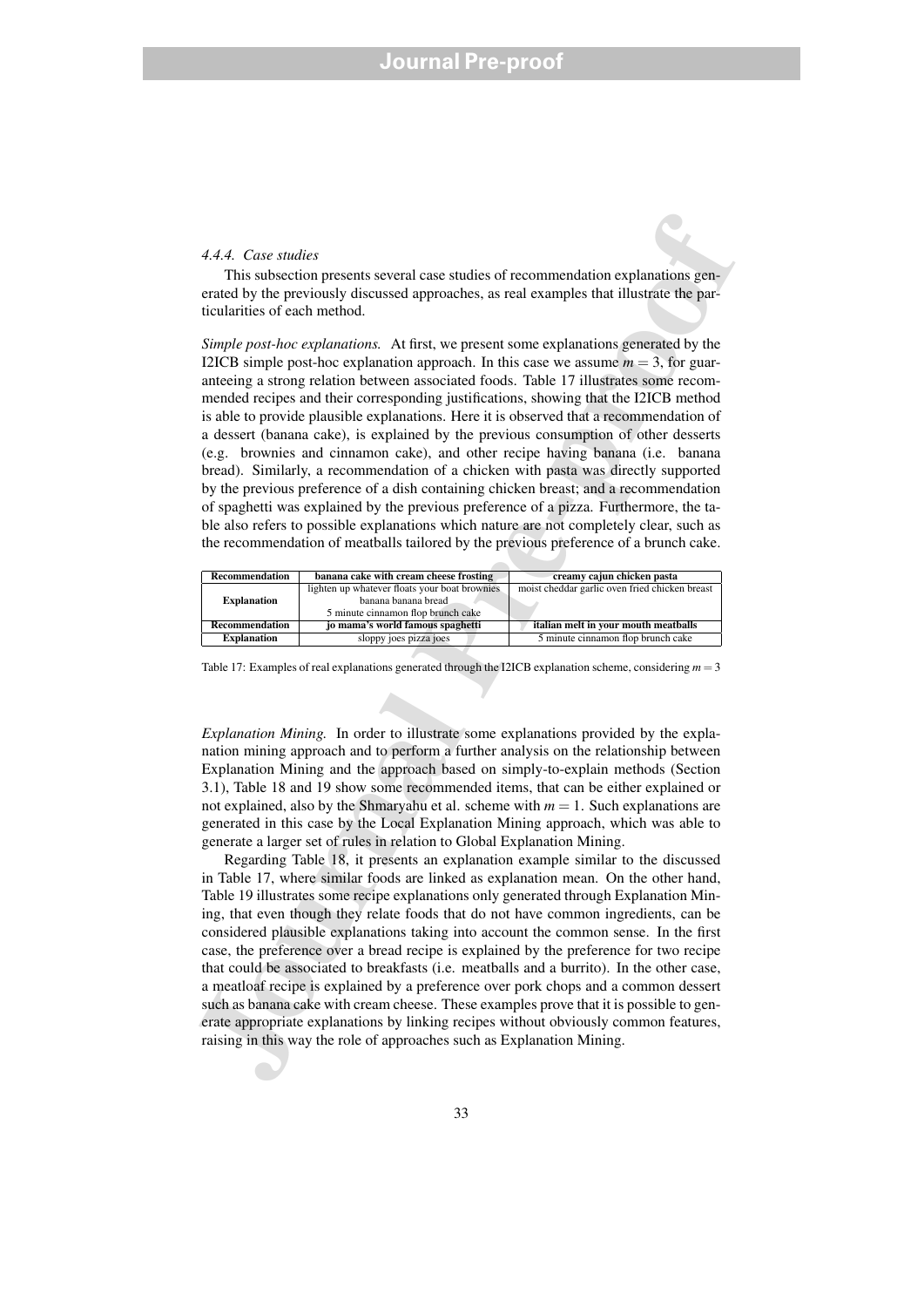| <b>Recommendation</b> | my family s favorite sloppy joes pizza joes                   |
|-----------------------|---------------------------------------------------------------|
| <b>Explanation</b>    | creamy cajun chicken pasta<br>oven fried chicken chimichangas |

Table 18: Example of real explanation generated both through Local Explanation Mining and the I2ICB explanation scheme with  $m = 1$ 

| Recommendation     | banana banana bread                                                          | ves virginia there is a great meatloaf                                 |
|--------------------|------------------------------------------------------------------------------|------------------------------------------------------------------------|
| <b>Explanation</b> | creamy burrito casserole<br>kittencal s italian melt in your mouth meatballs | pork chops yum yum<br>best ever banana cake with cream cheese frosting |

Table 19: Examples of real explanation generated both through Local Explanation Mining, but not by the I2ICB explanation scheme with  $m = 1$ 

*LIRE.* Finally, this subsection presents some explanations generated through the LIRE approach, illustrated at Table 20.

**Examined the age of the control of the system of the system is a spectral of the system of the system of the system of the system of the system of the system of the system of the system of the system of the system of the** Here it is presented the explanation generated through LIRE, of an item recommendation (banana cake with cream cheese frosting), already explained previously with the I2ICB approach but for a different user. Here it is interesting the explanation generated for this recommendation, that is support by two items that apparently do not have a direct connection with a cake, which are a roast (to die for crock pot roast) and a chicken pasta recipe (creamy cajun chicken pasta). However, on the other hand, the other recommendation-explanation pair presents more expected results, being here a recommendation of a chicken recipe (oven fried chicken chimichangas) justified with a previous preference of other chicken recipe (kittencal's moist cheddar garlic oven fried chicken breast); and pizza recipe that was also previous related with the former chicken recipe recommendation, by both the Explanation Mining and the I2ICB explanation scheme (see Table 18).

| <b>Recommendation</b> | banana cake with cream cheese frosting | oven fried chicken chimichangas                            |
|-----------------------|----------------------------------------|------------------------------------------------------------|
| <b>Explanation</b>    | to die for crock pot roast             | kittencal's moist cheddar garlic oven fried chicken breast |
|                       | creamy cajun chicken pasta             | my family's favorite sloppy joes pizza joes                |

Table 20: Examples of real explanation generated through the LIRE approach with *exp*−*set* −*size* = 2

Summarizing, in the case of LIRE the illustrated examples show that it is able to generate explanations that have been also generated by the simple post-hoc explanation approaches, and by Explanation Mining. However, in some cases it can generate explanations which validity is not clear. Additional studies are then necessary for finding the role of such explanations and the causes that lead to their generation.

#### *4.4.5. Summary*

- The developed experiments lead to the following findings:
- Globally, the discussed explanation methods are able to explain up to around 94% of the cooking recipe recommendations generated by a black-box recom-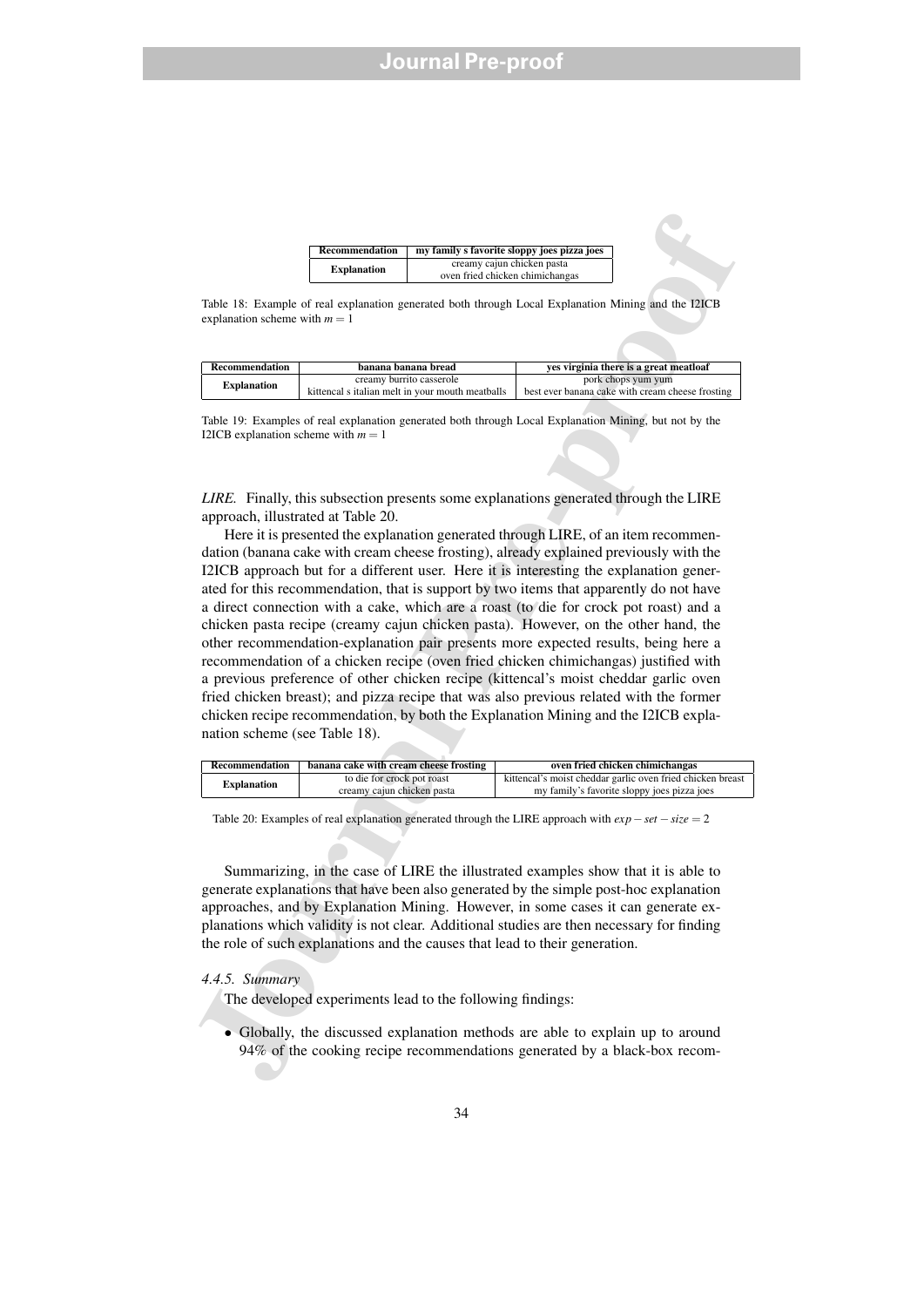mendation method, in this case the matrix factorization-based collaborative filtering approach.

- mendation method, in this case the matrix factorization-based collaborative ti-<br>teriag approach.<br>
 The use of item-io-item content-based filtering as a complement for supporting<br>
the cephandron of the bask-box recentmend • The use of item-to-item content-based filtering as a complement for supporting the explanation of the black-box recommendation method output, is able to explain more than 75% of the generated recommendations (Tables 5-6). Herein, the use of parameters such as the number of common ingredients or the similarity degree, allows to manage the reaching of more or less trustable explanations. On the other hand, even though the use of item-to-item collaborative filtering explanations (Table 7) leads to a high model fidelity in some stages, we have not found an appropriate parameter to make this approach useful to discriminate between recipes that can be valuable explanations for a current recommendation.
	- The use of the Global Explanation Mining approach helps to explain up to 92% of the generated recommendations (Table 8). Here the explanation capability is closely related to the number of generated rules for supporting explanations: a higher number of mined rules, a higher fidelity of the associated methods. On the other hand, the use of the Local Explanation Mining approach helps to explain up to around 90% of the generated recommendations (Table 9). Even thought, it is focused on a more sophisticated working principle, it usually performs worse than Global Explanation Mining.
	- The use of the LIRE approach in the context of the cooking recipe recommendation explanation, helps to effectively explain up to around 94% of the generated recommendations (Table 10). However, such fidelity values are only obtained for very small sizes of the explanation set associated to this method (see Section 3.4). In this direction, for *exp*−*set* −*size* > 2, the associated fidelity decreases quickly.
	- The incorporation of the nutrition-aware criteria in the recommendation generation process leads to a decreasing in the associated fidelity in the simple contentbased post-hoc explanation models (Tables 11 and 12). However, it is relevant that in the case of the Explanation Mining approaches, it keeps a similar fidelity value in relation to their counterparts without nutritional information (Table 14 and 15). This result is important, and suggests that in this scenario the nutritional information can be added without affecting the explanation fidelity. Furthermore, the incorporation of nutritional information in the LIRE approach, is able to introduce an improvement on its associated fidelity.
	- A direct comparison between the presented approaches (Figure 7), suggests that the explanation methods that depend on recipe features (i.e. common ingredients), performed worse than the other approaches. However, at last the most appropriated method depends on the nature of the data.
	- Finally, it was proved that even though there is a important overlapping between the explanations generated by the considered approaches (Figure 8), each method tends to prioritized some kind of recipes in their generated explanations, based on their working principle (e.g. rules, similar features, learned surrogate model,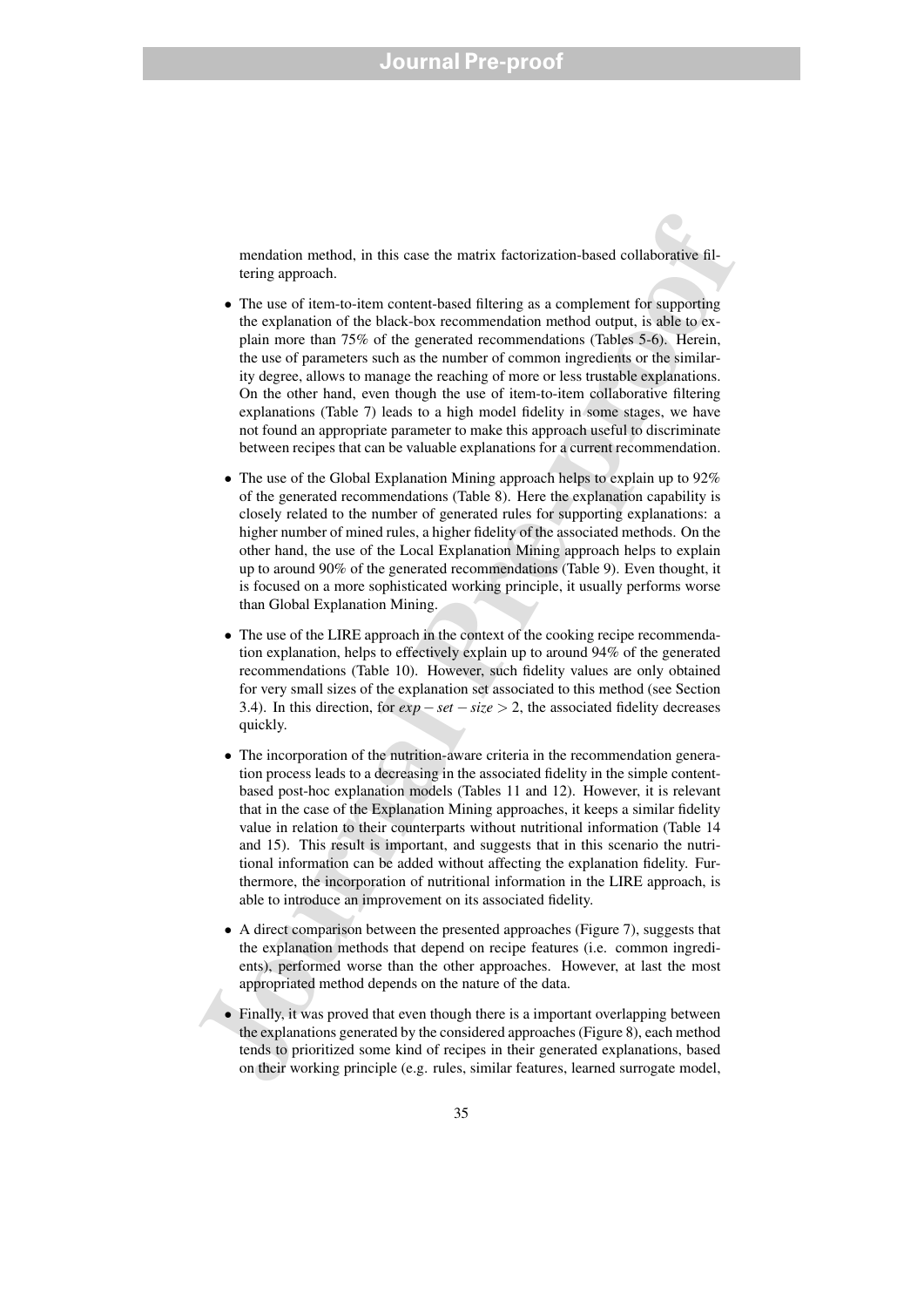etc). Furthermore, the analysis of real explanations generated by each approach (Tables 17-20) corroborates this issue.

#### 5. Conclusions and future works

The current paper has been focused on explaining recipe recommendations, as a particular RS domain that requires that the recommendation provides both enjoyable and nutritionally-appropriated items.

cto). Furthermore, the analysis of real explanations generated by each approach<br>
(Tables 17-20) corrobotates this issue.<br>
5. **Conclusions and future works**<br>
The current paper has heen foreused on evoluting recipe recommen Taking as starting point this singularity, the research has discussed and adapted currently state-of-art recommendation explanation models, to the recipe recommendation domain. Such models were 1) a family of simple-to-explain recommendation algorithms for supporting explanations of black-box recommendation models, 2) the global explanation mining algorithm based on the discovering of global association rules, 3) the local explanation mining algorithm based on the discovering of local association rules, and 4) the LIRE approach, focused on model-agnostic explanations through learned surrogate models. For all scenarios, the goal was to explain why the recommended recipes are enjoyable, as well as controlling how the incorporation of the nutrition-aware criteria affects such explanation capability.

The developed experiments suggest that the explanation mining approaches obtain a higher fidelity in relation to the approach based on simple-to-explain methods. However, it was also shown that there is an important overlapping between the results associated to each method, and in other cases one method can act as a complement of the other. Finally, the incorporation of the nutrition-aware criteria does not notably affect the explanation capability of the proposals for minimum support values of the Explanation Mining approaches, and in the LIRE approach. Furthermore, in some scenarios it outperforms it.

The future work to the current research, will be the development of post-hoc explanation approaches for the group recommendation scenario [26], also focused on the cooking recipe domain. Furthermore, we will also explore how the management of the natural noise in user preferences in the food recommendation dataset [10], can affect the fidelity associated to the explanation methods considered in this work.

#### Acknowledgements

The Deanship of Scientific Research (DSR) at King Abdulaziz University, Jeddah, Saudi Arabia has fund this project, under grant no. (Kep-15-611-42)

#### References

- [1] G. Adomavicius, A. T. Tuzhilin, Toward the next generation of recommender systems: A survey of the state-of-the-art and possible extensions, IEEE Transactions on Knowledge and Data Engineering 17 (6) (2005) 734–749.
- [2] R. Yera, L. Martinez, Fuzzy tools in recommender systems: A survey, International Journal of Computational Intelligence Systems 10 (1) (2017) 776–803.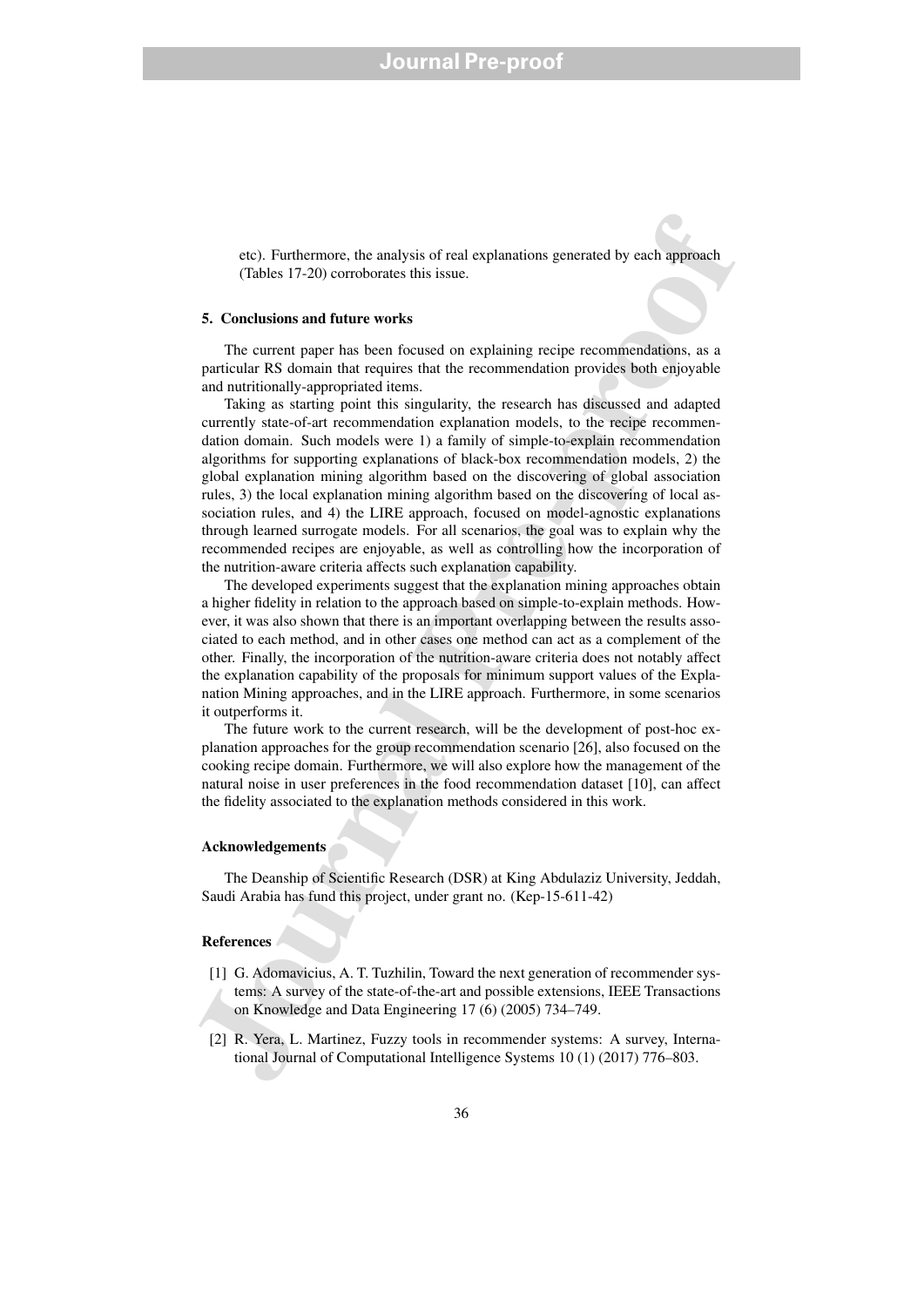- [3] J. Ben Schafer, J. A. Konstan, J. Riedl, E-commerce recommendation applications, Data Mining and Knowledge Discovery 5 (1-2) (2001) 115–153.
- [4] J. Lu, D. Wu, M. Mao, W. Wang, G. Zhang, Recommender system application developments: a survey, Decision Support Systems 74 (2015) 12–32.
- [5] R. Yera, L. Martínez, A recommendation approach for programming online judges supported by data preprocessing techniques, Applied Intelligence 47 (2) (2017) 277–290.
- [6] R. Yera, A. A. Alzahrani, L. Martinez, A food recommender system considering nutritional information and user preferences, IEEE Access 7 (2019) 96695– 96711.
- [7] E. Carballo-Cruz, R. Yera, E. Carballo-Ramos, M. Betancourt, An intelligent system for sequencing product innovation activities in hotels., IEEE Latin America Transactions 17 (2) (2019) 305–315.
- [8] M. Pazzani, D. Billsus, Content-Based Recommendation Systems, The Adaptive Web 4321 (2007) 325–341.
- [9] M. D. Ekstrand, J. T. Riedl, J. A. Konstan, Collaborative filtering recommender systems, Foundations and Trends in Human-Computer Interaction 4 (2) (2011) 81–173.
- [10] R. Yera, M. Barranco, A. Alzahrani, L. Martinez, Exploring fuzzy rating regularities for managing natural noise in collaborative recommendation., International Journal of Computational Intelligence Systems 12 (2) (2019) 1382–1392.
- [11] J. Bobadilla, F. Ortega, A. Hernando, A. Gutierrez, Recommender systems sur- ´ vey, Knowledge-Based Systems 46 (0) (2013) 109 – 132.
- [12] F. Ricci, L. Rokach, B. Shapira, Recommender systems handbook, Springer, 2015.
- [13] N. Tintarev, J. Masthoff, Explaining recommendations: Design and evaluation, in: Recommender systems handbook, Springer, 2015, pp. 353–382.
- [14] Y. Zhang, X. Chen, Explainable recommendation: A survey and new perspectives, Foundations and Trends in Information Retrieval 14 (1) (2020) 1–101.
- (3) J. Ben Schafer, J. A. Konstan, J. Rictl, F.-commerce recommendation applications. Data Mining and Knowledge Discovery 5 (1-2) (2001) 115-153.<br>
(4) J. Lu. D. Wu. M. Muo. W. Wung. G. Zhang, Recommender system applicatio [15] G. Peake, J. Wang, Explanation mining: Post hoc interpretability of latent factor models for recommendation systems, in: Proceedings of the 24th ACM SIGKDD International Conference on Knowledge Discovery & Data Mining, 2018, pp. 2060–2069.
- [16] D. Shmaryahu, G. Shani, B. Shapira, Post-hoc explanations for complex model recommendations using simple methods., in: IntRS@ RecSys, 2020, pp. 26–36.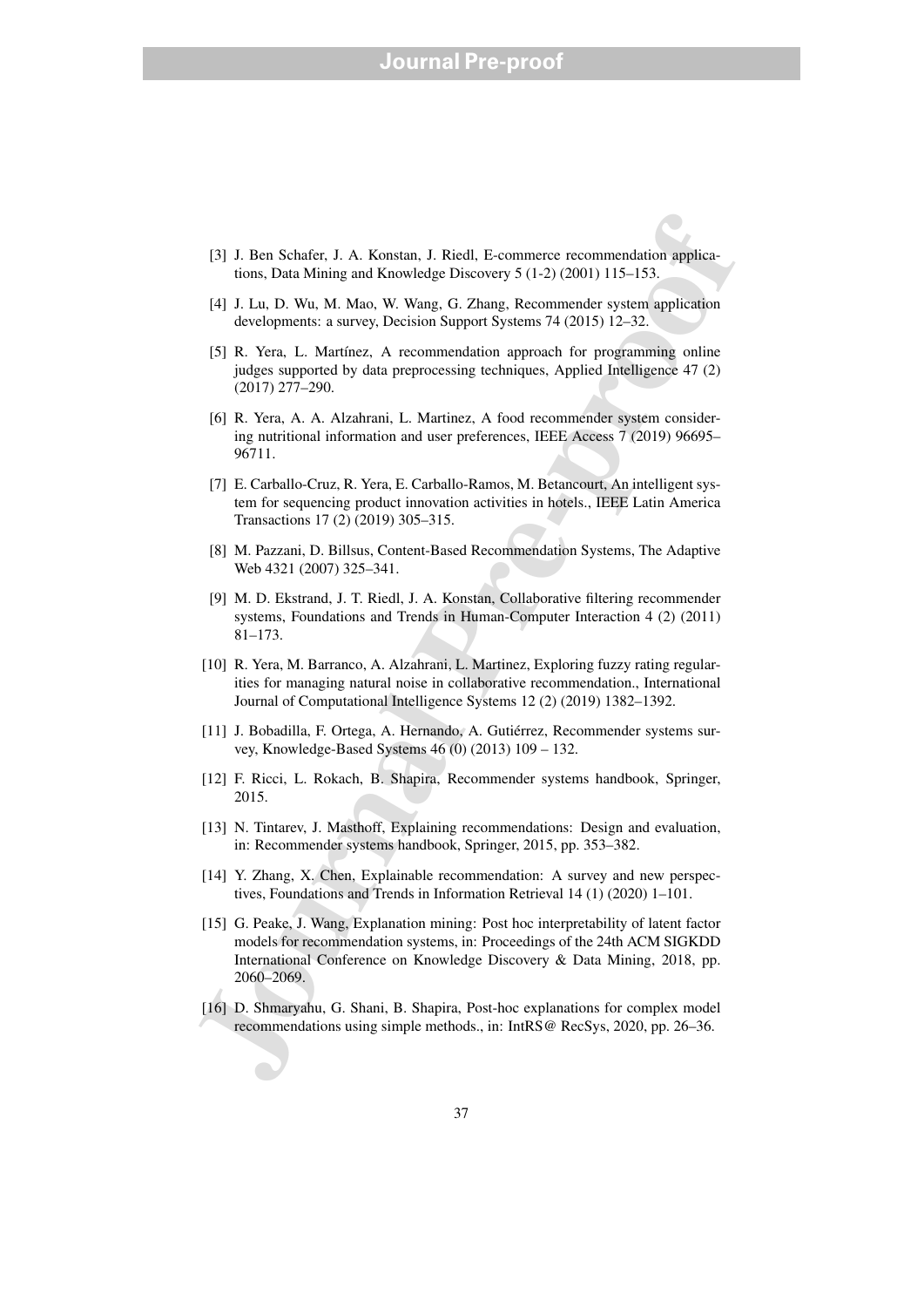- [17] C. Nóbrega, L. Marinho, Towards explaining recommendations through local surrogate models, in: Proceedings of the 34th ACM/SIGAPP Symposium on Applied Computing, 2019, pp. 1671–1678.
- [18] A. Chanson, N. Labroche, W. Verdeaux, Towards local post-hoc recommender systems explanations., in: Proceedings of the 23rd International Workshop on Design, Optimization, Languages and Analytical Processing of Big Data, 2021, pp. 41–50.
- [19] M. Guo, N. Yan, X. Cui, S. Hughes, K. Al Jadda, Online product feature recommendations with interpretable machine learning, in: Proceedings of 2021 SIGIR e-Com, 2020, pp. 1–7.
- [17] C. Nõhrega, I. Marinho, Towards explaining recommendations through heal sur-<br>regate models, in: Proceedings of the 34th ACM/SIGAPP Symposium on Ap-<br>plied Computing, 2019, pp. 1671–1678.<br>[18] A. Charactors, N. Larboch [20] W. Cheng, Y. Shen, L. Huang, Y. Zhu, Incorporating interpretability into latent factor models via fast influence analysis, in: Proceedings of the 25th ACM SIGKDD International Conference on Knowledge Discovery & Data Mining, 2019, pp. 885–893.
- [21] T. Ueta, M. Iwakami, T. Ito, A recipe recommendation system based on automatic nutrition information extraction, in: International Conference on Knowledge Science, Engineering and Management, Springer, 2011, pp. 79–90.
- [22] C.-J. Lin, T.-T. Kuo, S.-D. Lin, A content-based matrix factorization model for recipe recommendation, in: Pacific-Asia Conference on Knowledge Discovery and Data Mining, Springer, 2014, pp. 560–571.
- [23] C. Trattner, D. Elsweiler, Investigating the healthiness of internet-sourced recipes: implications for meal planning and recommender systems, in: Proceedings of the 26th international conference on world wide web, 2017, pp. 489–498.
- [24] S. Barko-Sherif, D. Elsweiler, M. Harvey, Conversational agents for recipe recommendation, in: Proceedings of the 2020 Conference on Human Information Interaction and Retrieval, 2020, pp. 73–82.
- [25] R. Burke, Hybrid recommender systems: Survey and experiments, User modeling and user-adapted interaction 12 (4) (2002) 331–370.
- [26] Y. Pérez-Almaguer, R. Yera, A. A. Alzahrani, L. Martínez, Content-based group recommender systems: a general taxonomy and further improvements, Expert Systems with Applications 184 (2021) 115444.
- [27] P. Resnick, N. Iacovou, M. Suchak, P. Bergstrom, J. Riedl, Grouplens: an open architecture for collaborative filtering of netnews, in: Proceedings of the 1994 ACM Conference on Computer Supported Cooperative Work, ACM, New York, USA, 1994, pp. 175–186.
- [28] C. C. Aggarwal, Model-based collaborative filtering, in: Recommender systems, Springer, 2016, pp. 71–138.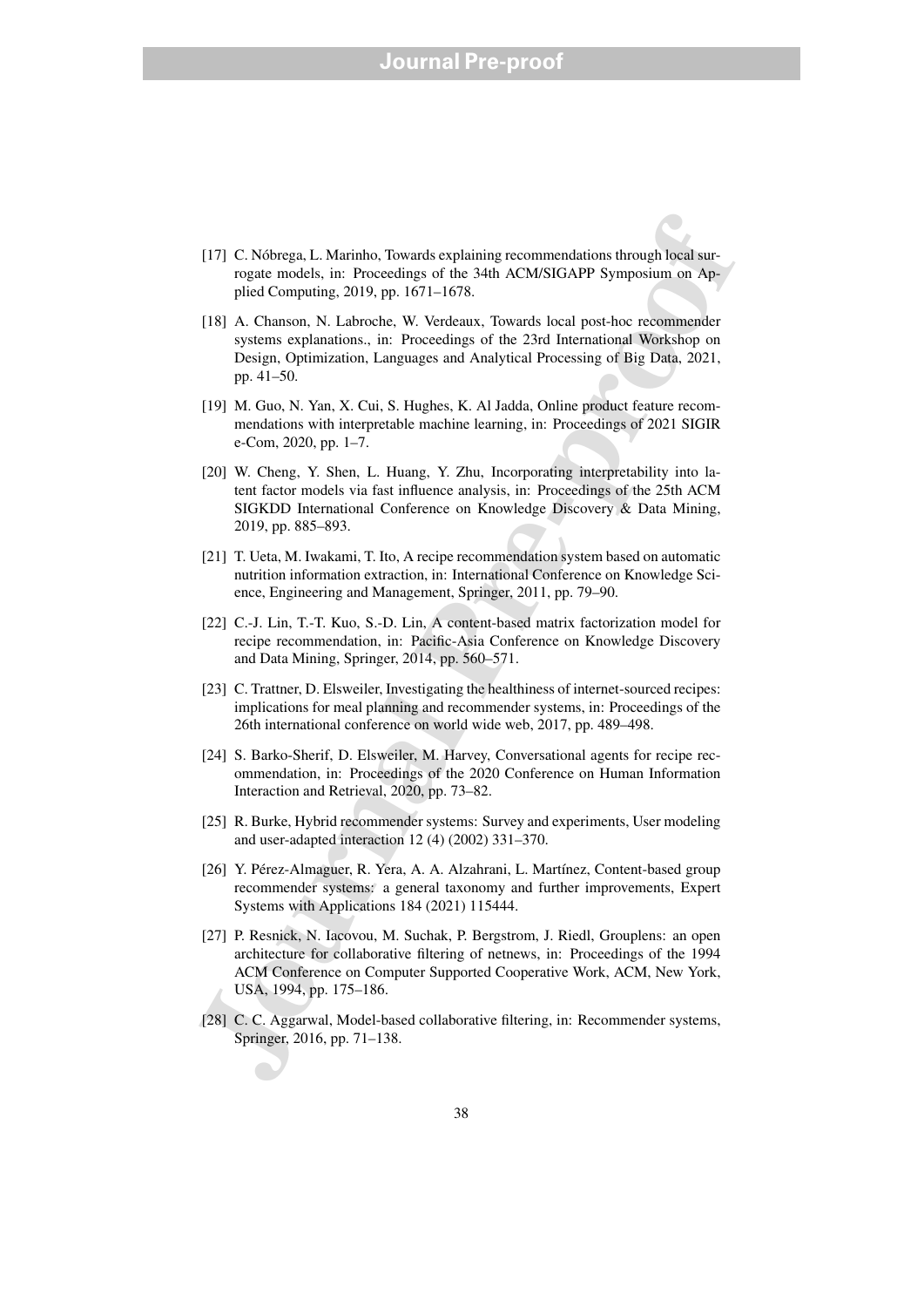- [29] Y. Koren, R. Bell, C. Volinsky, Matrix factorization techniques for recommender systems, Computer 42 (8) (2009) 30–37.
- [30] Y. Koren, Collaborative filtering with temporal dynamics, in: Proceedings of the 15th ACM SIGKDD international conference on Knowledge discovery and data mining, 2009, pp. 447–456.
- [31] X. Luo, M. Zhou, Y. Xia, Q. Zhu, An efficient non-negative matrix-factorizationbased approach to collaborative filtering for recommender systems, IEEE Transactions on Industrial Informatics 10 (2) (2014) 1273–1284.
- [32] Y. Shi, M. Larson, A. Hanjalic, List-wise learning to rank with matrix factorization for collaborative filtering, in: Proceedings of the fourth ACM conference on Recommender systems, 2010, pp. 269–272.
- [33] S. Rendle, W. Krichene, L. Zhang, J. Anderson, Neural collaborative filtering vs. matrix factorization revisited, in: Fourteenth ACM Conference on Recommender Systems, 2020, pp. 240–248.
- [34] C. Trattner, D. Elsweiler, Food recommender systems: important contributions, challenges and future research directions, arXiv preprint arXiv:1711.02760.
- [35] C. Trattner, D. Elsweiler, Food recommendations, in: Collaborative recommendations: Algorithms, practical challenges and applications, World Scientific, 2019, pp. 653–685.
- [36] J. Freyne, S. Berkovsky, Intelligent food planning: personalized recipe recommendation, in: Proceedings of the 15th international conference on Intelligent user interfaces, 2010, pp. 321–324.
- [37] M. Ge, M. Elahi, I. Fernaández-Tobías, F. Ricci, D. Massimo, Using tags and latent factors in a food recommender system, in: Proceedings of the 5th International Conference on Digital Health 2015, 2015, pp. 105–112.
- [38] L. Yang, C.-K. Hsieh, H. Yang, J. P. Pollak, N. Dell, S. Belongie, C. Cole, D. Estrin, Yum-me: a personalized nutrient-based meal recommender system, ACM Transactions on Information Systems (TOIS) 36 (1) (2017) 1–31.
- [39] M. Trevisiol, L. Chiarandini, R. Baeza-Yates, Buon appetito: recommending personalized menus, in: Proceedings of the 25th ACM conference on Hypertext and social media, 2014, pp. 327–329.
- (29) Y. Koren, R. Bell, C. Volitasty, Matrix factorization techniques for recommender systems, Computer 42 (8) (2009) 30–37.<br>
[30) Y. Koren, Collaborative filtering with temporal dynamics, in: Proceedings of the 15th ACM [40] B. Ludwig, S. Meyer, J. Dietz, G. Donabauer, A. Pfaffelhuber, D. Elsweiler, Recommending better food choices for clinically obese users, in: Adjunct Proceedings of the 29th ACM Conference on User Modeling, Adaptation and Personalization, 2021, pp. 79–82.
- [41] M. Chen, X. Jia, E. Gorbonos, C. T. Hoang, X. Yu, Y. Liu, Eating healthier: Exploring nutrition information for healthier recipe recommendation, Information Processing & Management 57 (6) (2020) 102051.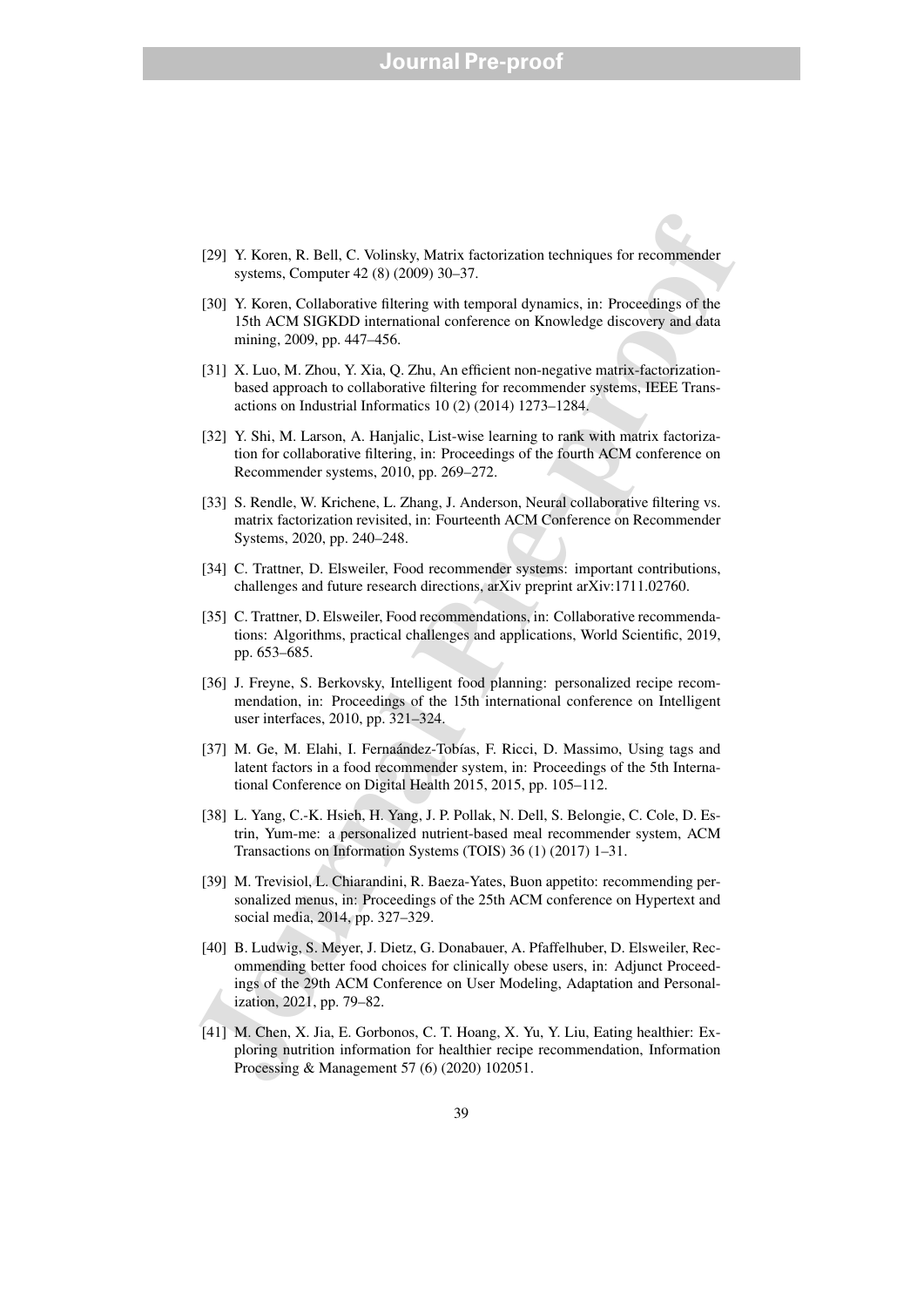- [42] F. Pecune, L. Callebert, S. Marsella, A recommender system for healthy and personalized recipes recommendations., in: HealthRecSys@ RecSys, 2020, pp. 15– 20.
- [43] M. Khan, E. Rushe, B. Smyth, D. Coyle, Personalized, health-aware recipe recommendation: An ensemble topic modeling based approach, in: The 4th International Workshop on Health Recommender Systems (HealthRecSys 2019), Copenhagen, Denmark, 20 September 2019, 2019.
- [44] D. Elsweiler, C. Trattner, M. Harvey, Exploiting food choice biases for healthier recipe recommendation, in: Proceedings of the 40th international acm sigir conference on research and development in information retrieval, 2017, pp. 575–584.
- [45] H. Cheng, M. Rokicki, E. Herder, The influence of city size on dietary choices, in: Adjunct Publication of the 25th Conference on User Modeling, Adaptation and Personalization, 2017, pp. 231–236.
- [46] D. Bianchini, V. De Antonellis, N. De Franceschi, M. Melchiori, Prefer: A prescription-based food recommender system, Computer Standards & Interfaces 54 (2017) 64–75.
- [47] M. Harvey, B. Ludwig, D. Elsweiler, You are what you eat: Learning user tastes for rating prediction, in: International symposium on string processing and information retrieval, Springer, 2013, pp. 153–164.
- [48] P. Forbes, M. Zhu, Content-boosted matrix factorization for recommender systems: experiments with recipe recommendation, in: Proceedings of the fifth ACM conference on Recommender systems, 2011, pp. 261–264.
- [49] Y. Zhang, G. Lai, M. Zhang, Y. Zhang, Y. Liu, S. Ma, Explicit factor models for explainable recommendation based on phrase-level sentiment analysis, in: Proceedings of the 37th International ACM SIGIR Conference on Research and Development in Information Retrieval., 2014, pp. 83–92.
- [50] X. Wang, X. He, F. Feng, L. Nie, T.-S. Chua, Tem: Tree-enhanced embedding model for explainable recommendation, in: Proceedings of the 27th International Conference on World Wide Web., 2018, pp. 1543–1552.
- [51] C. Li, L. Quan, L. Peng, Y. Qi, Y. Deng, L. Wu, A capsule network for recommendation and explaining what you like and dislike, in: Proceedings of the 42nd International ACM SIGIR Conference on Research and Development in Information Retrieval, 2019, pp. 275–284.
- [52] J. Singh, A. Anand, Posthoc interpretability of learning to rank models using secondary training data, in: Proceedings of the SIGIR 2018 International Workshop on ExplainAble Recommendation and Search, 2018.
- [42] F. Pecune, I., Callschert, S. Marsella, A recommender system for healthy and per-<br>sonalized recipes recommendations, in: HealthRecSys1@RecSys, 2020, pp. 15-<br>20.<br>
20. The main Pre-proofilies has a streament of the mai [53] J. McInerney, B. Lacker, S. Hansen, K. Higley, H. Bouchard, A. Gruson, R. Mehrotra, Explore, exploit, and explain: Personalizing explainable recommendations with bandits, in: Proceedings of the 12th ACM Conference on Recommender Systems., 2018, pp. 31–39.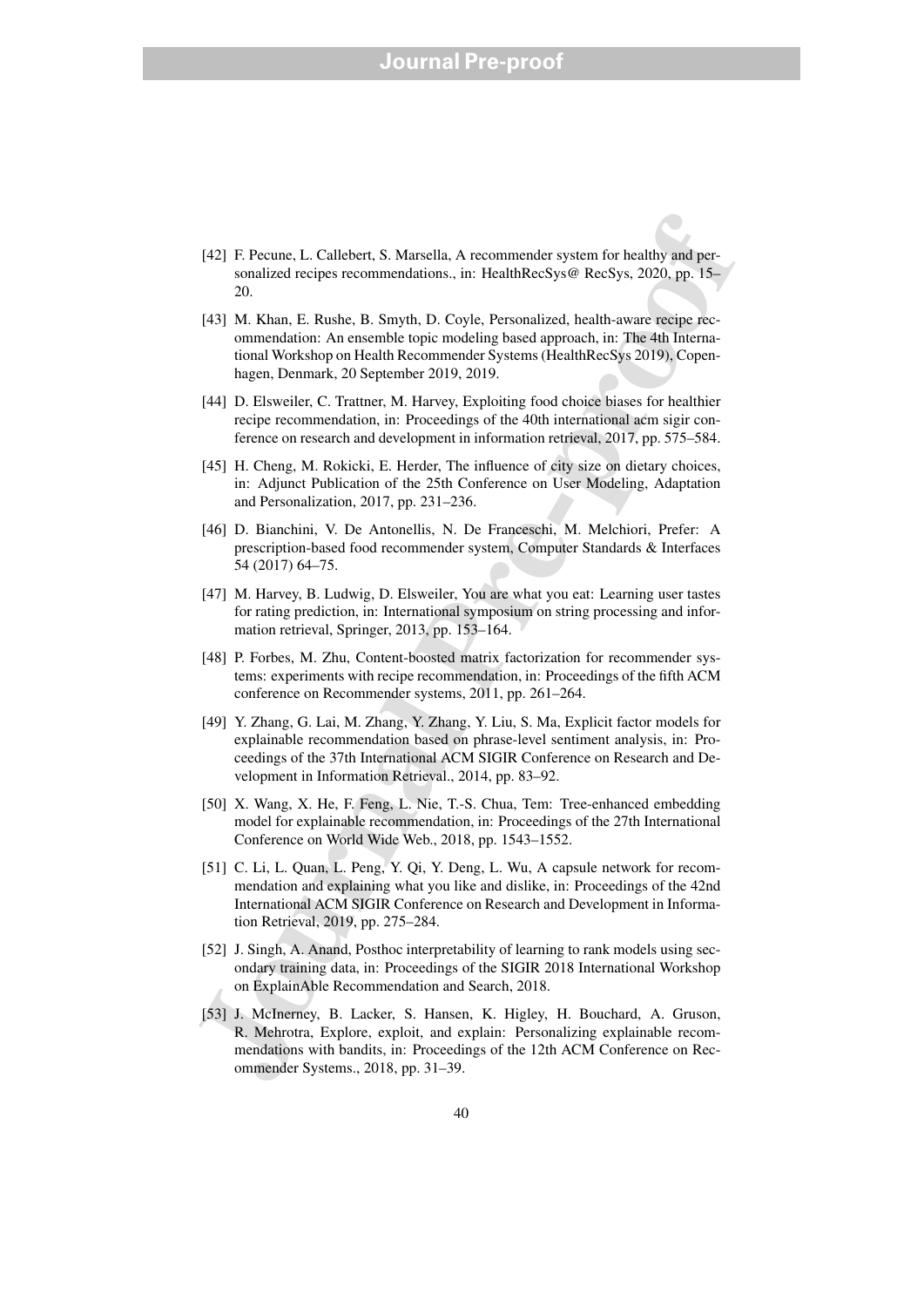- [54] M. T. Ribeiro, S. Singh, C. Guestrin, " why should i trust you?" explaining the predictions of any classifier, in: Proceedings of the 22nd ACM SIGKDD international conference on knowledge discovery and data mining, 2016, pp. 1135–1144.
- [55] V. Arya, R. K. Bellamy, P.-Y. Chen, A. Dhurandhar, M. Hind, S. C. Hoffman, S. Houde, Q. V. Liao, R. Luss, A. Mojsilovic, et al., Ai explainability 360: An extensible toolkit for understanding data and machine learning models., Journal of Machine Learning Research 21 (130) (2020) 1–6.
- [56] B. Sarwar, G. Karypis, J. Konstan, J. Reidl, Item-based collaborative filtering recommendation algorithms, in: Proceedings of the 10th international conference on World Wide Web, 2001, pp. 285–295.
- [57] C. D. Manning, P. Raghavan, H. Schütze, Introduction to information retrieval, Cambridge University Press Cambridge, 2008.
- [58] R. Agrawal, R. Srikant, et al., Fast algorithms for mining association rules, in: Proc. 20th int. conf. very large data bases, VLDB, Citeseer, 1994, pp. 487–499.
- [59] B. Sarwar, G. Karypis, J. Konstan, J. Riedl, Analysis of recommendation algorithms for e-commerce, in: Proceedings of the 2nd ACM Conference on Electronic Commerce, 2000, pp. 158–167.
- [60] R. Tibshirani, Regression shrinkage and selection via the lasso, Journal of the Royal Statistical Society: Series B (Methodological) 58 (1) (1996) 267–288.
- 1541 M. T. Ribeiro, S. Singh, C. Giusstina, " why should i trust you?" explaining the predictions of any classifier, in: Proceedings of the 22nd ACM SIGKDD internal conference on knowledge discovery and data mining, 2016, [61] B. P. Majumder, S. Li, J. Ni, J. McAuley, Generating personalized recipes from historical user preferences, in: Proceedings of the 2019 Conference on Empirical Methods in Natural Language Processing and the 9th International Joint Conference on Natural Language Processing (EMNLP-IJCNLP), 2019, pp. 5976–5982.
- [62] G. Shani, A. Gunawardana, Evaluating recommendation systems, in: Recommender Systems Handbook, Springer US, 2011, Ch. 8, pp. 257–297.
- [63] N. Hug, Surprise: A python library for recommender systems, Journal of Open Source Software 5 (52) (2020) 2174.
- [64] A. Stasiak, Wow effect, in: Encyclopedia of Tourism Management and Marketing, Edward Elgar Publishing, 2022, pp. 1–3.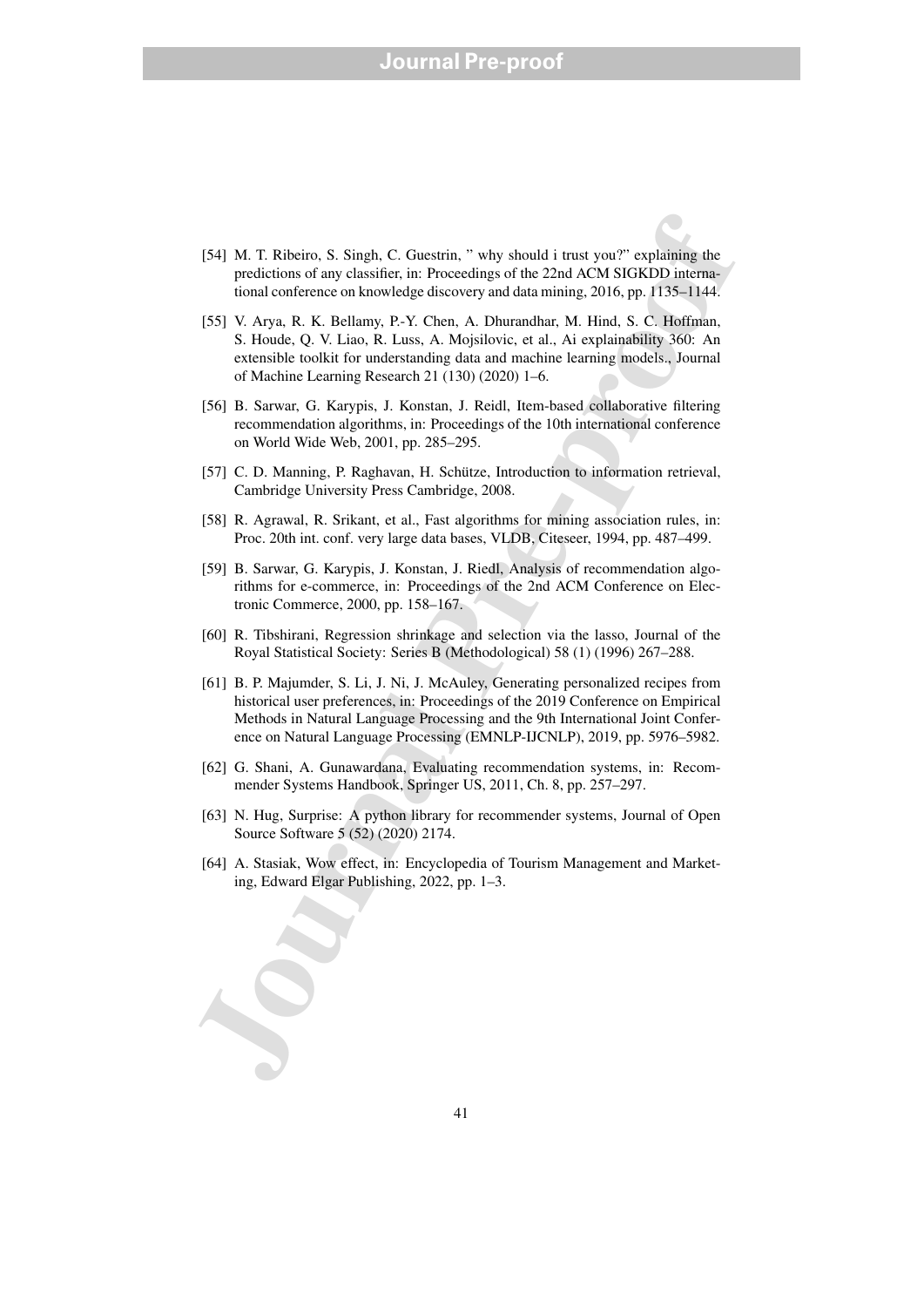

Figure 7: Comparison across the discussed explanation approaches. a) I2ICB with Jaccard similarity. b) I2ICB with minimum number of common features. c) I2ICF. d) Global Explanation Mining. e) Local Explanation Mining. f) LIRE.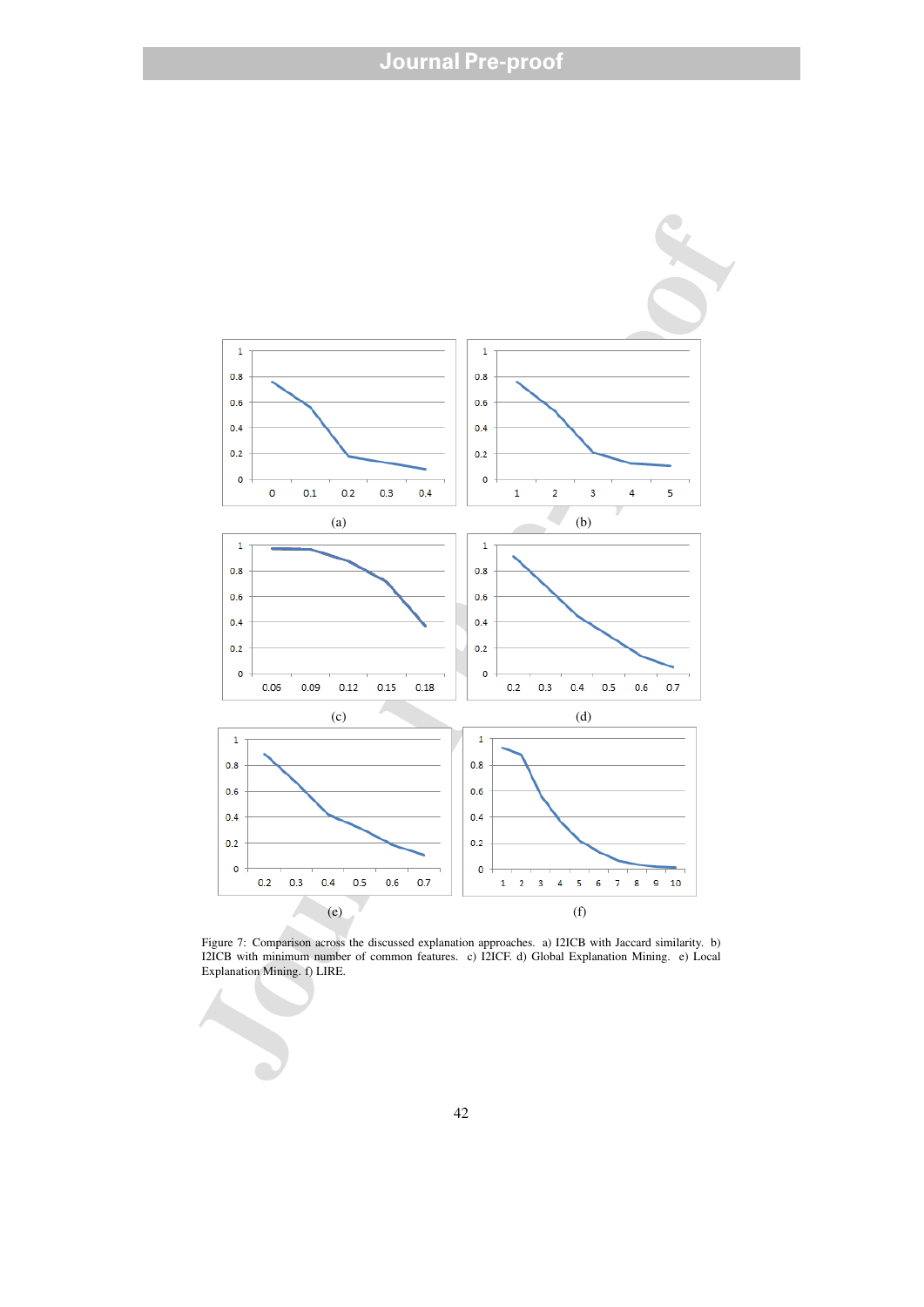

Figure 8: Most common items used as explanations. a) I2ICB with minimum number of common features. b) Global Explanation Mining. c) LIRE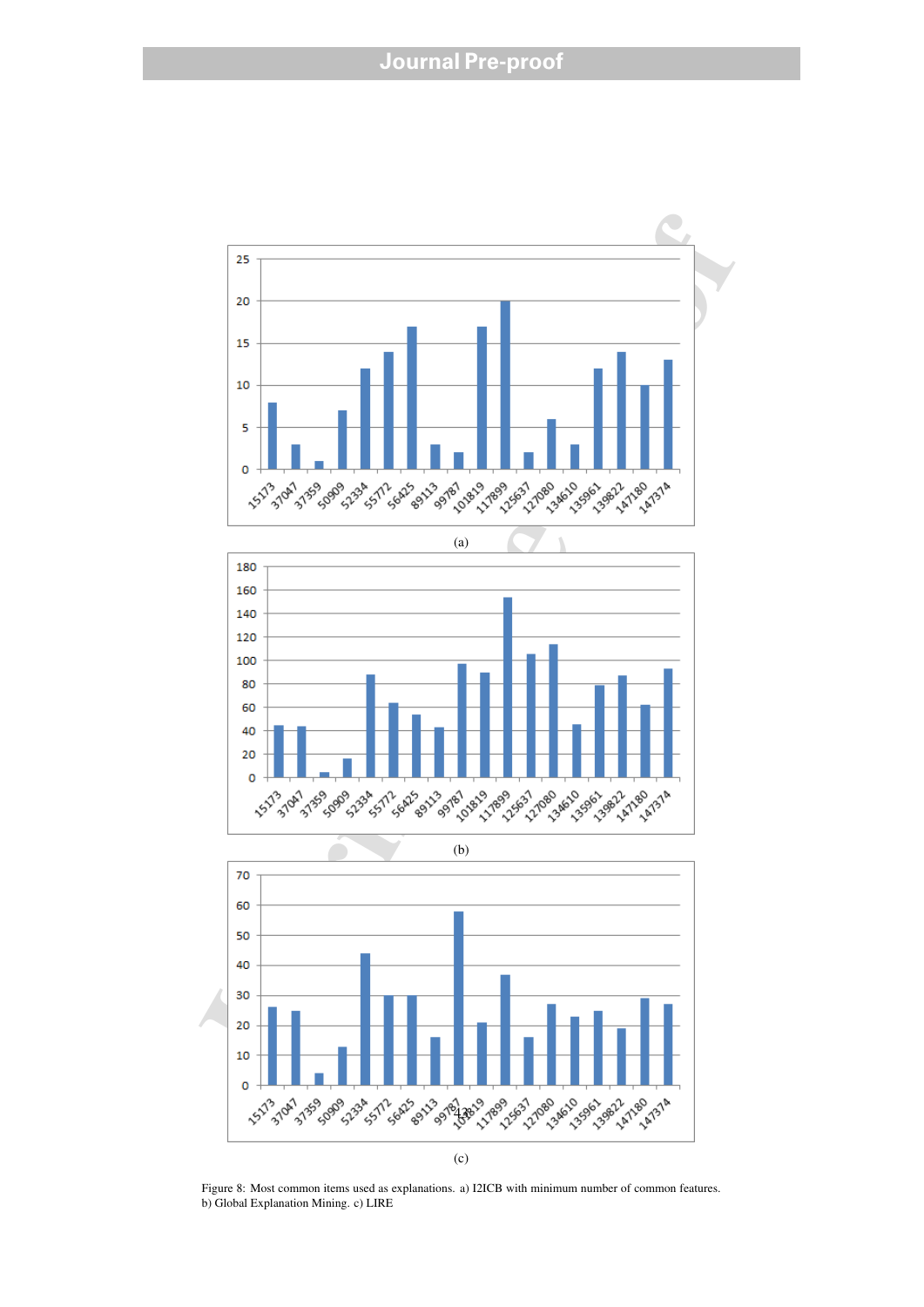### **HIGHLIGHTS**

The main aspects to highlight of the submitted paper "*Exploring post-hoc agnostic models for explainable cooking recipe recommendations* " are the below ones:

- Adaptation of post-hoc recommendation explanation approaches to the recipe domain
- Integration of nutritional knowledge into the explainable recipe recommendation approaches
- The evaluation of the proposed approaches with and without nutritional knowledge

deptation of post-hoc recommendation explanation approaches to the recipe domain<br>tegration of marifornal knowledge into the explainable recipe recommendating approaches<br>be evaluation of the proposed approaches with and wit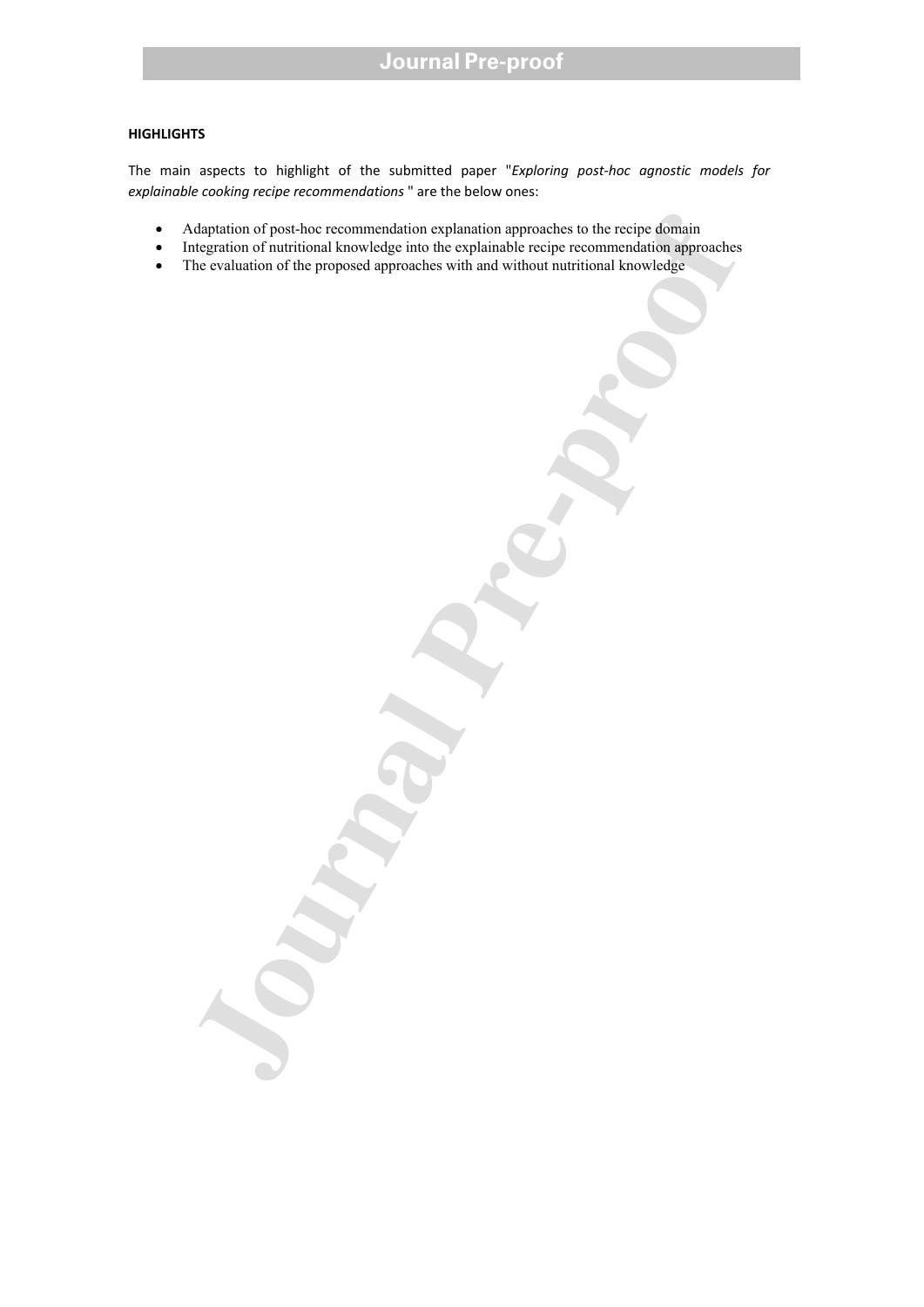# CRediT author statement

**Raciel Yera:** Software, Validation, Formal Analysis, Writing-Original Draft, Visualization **Ahmad Alzahrani:** Conceptualization, Methodology, Validation, Project administration, Funding acquisition **Luis Martínez:** Conceptualization, Methodology, Validation, Formal analysis, Writing-Original Draft, Supervision

I Vera: Sottware, Validation, Formal Analysis, Writich Library, William Altahrani: Conceptualization, Fund<br>dology, Validation, Project administration, Fund<br>tition Luis Martinez: Conceptualization, Methodolo<br>tion, Formal an